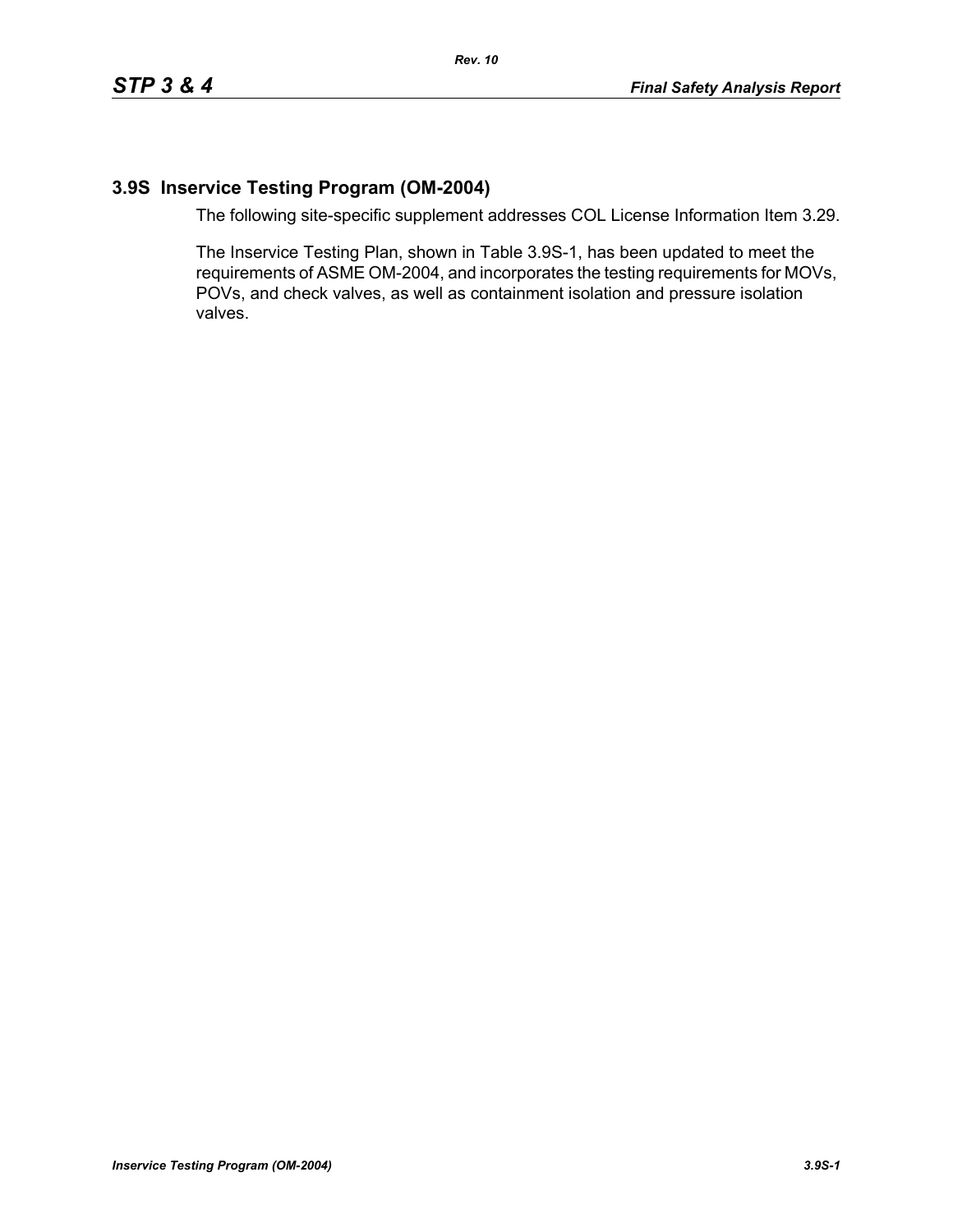| <b>MPL</b>      | <b>System</b>                             | <b>Pumps</b> | <b>Valves</b> |
|-----------------|-------------------------------------------|--------------|---------------|
| <b>B21</b>      | Nuclear Boiler                            |              | <b>YES</b>    |
| <b>B31</b>      | <b>Reactor Recirculation</b>              |              | <b>YES</b>    |
| C12             | <b>Control Rod Drive</b>                  |              | <b>YES</b>    |
| C41             | <b>Standby Liquid Control</b>             | <b>YES</b>   | <b>YES</b>    |
| C51             | Neutron Monitoring (ATIP)                 |              | <b>YES</b>    |
| D <sub>23</sub> | <b>Containment Atmospheric Monitoring</b> |              | <b>YES</b>    |
| E11             | <b>Residual Heat Removal</b>              | <b>YES</b>   | <b>YES</b>    |
| E22             | High Pressure Core Flooder                | <b>YES</b>   | <b>YES</b>    |
| E31             | Leak Detection & Isolation                |              | <b>YES</b>    |
| E51             | <b>Reactor Core Isolation Cooling</b>     | <b>YES</b>   | <b>YES</b>    |
| G31             | <b>Reactor Water Cleanup</b>              |              | <b>YES</b>    |
| G41             | Fuel Pool Cooling & Cleanup               |              | <b>YES</b>    |
| G51             | <b>Suppression Pool Cleanup</b>           |              | <b>YES</b>    |
| K17             | Radwaste                                  |              | <b>YES</b>    |
| P11             | Makeup Water (Purified)                   |              | <b>YES</b>    |
| P21             | <b>Reactor Building Cooling Water</b>     | <b>YES</b>   | <b>YES</b>    |
| P24             | <b>HVAC Normal Cooling Water</b>          |              | <b>YES</b>    |
| P <sub>25</sub> | <b>HVAC Emergency Cooling Water</b>       | <b>YES</b>   | <b>YES</b>    |
| P41             | <b>Reactor Service Water</b>              | <b>YES</b>   | <b>YES</b>    |
| P <sub>51</sub> | Service Air                               |              | <b>YES</b>    |
| P <sub>52</sub> | <b>Instrument Air</b>                     |              | <b>YES</b>    |
| P <sub>54</sub> | High Pressure Nitrogen Gas Supply         |              | <b>YES</b>    |
| P81             | <b>Breathing Air System</b>               |              | <b>YES</b>    |
| T <sub>22</sub> | <b>Standby Gas Treatment</b>              |              | <b>YES</b>    |
| <b>T31</b>      | Atmospheric Control                       |              | <b>YES</b>    |
| U41             | Heating, Ventilating and Air Conditioning |              | <b>YES</b>    |
| Y52             | Oil Storage and Transfer                  | <b>YES</b>   | <b>YES</b>    |

|  |  | Table 3.9S-1 Inservice Testing Program Plan (OM-2004) |  |  |
|--|--|-------------------------------------------------------|--|--|
|--|--|-------------------------------------------------------|--|--|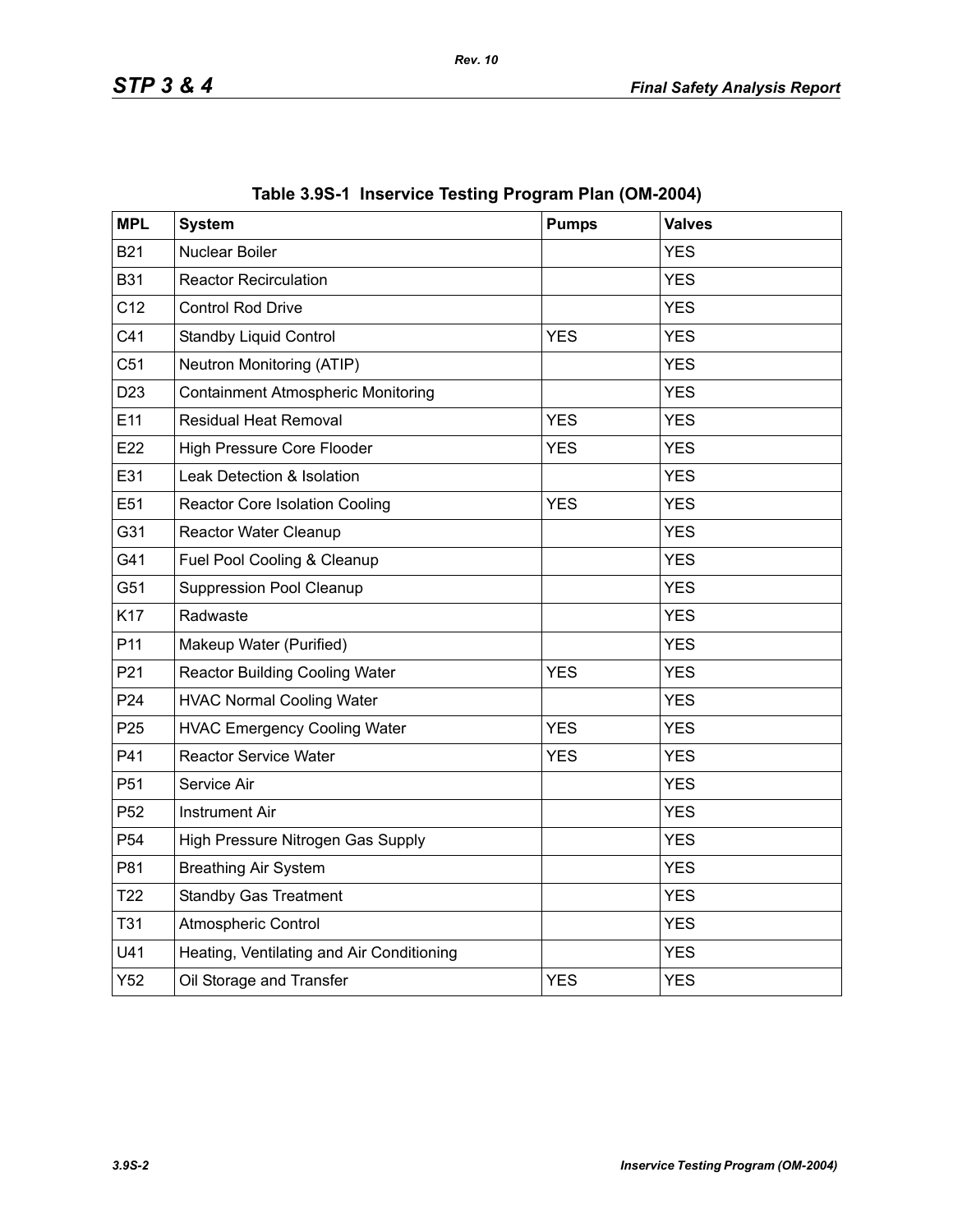| <b>System Pumps</b><br>$9.3 - 1$<br>$\overline{2}$<br>$\overline{2}$<br>B<br>$\mathsf Q$<br>3 mo<br>P, Q, Vd or Vv<br>Standby Liquid Control System Pump<br>Positive Displacement<br>Pump<br>$\mathfrak{S}$<br>$\overline{2}$<br>Residual Heat Removal System Pump<br>ΔP, Q, Vv<br>3 mo<br>$\Delta P$ , Q, Vv<br>A<br>Vertical Centrifugal<br>Pump<br>3<br>$\overline{2}$<br>E10<br>Residual Heat Removal System Fill<br>$\mathsf{A}$<br>Vertical Centrifugal<br>ΔP, Vv<br>$\Delta P$ , Vv<br>pump (i1)<br>Pump<br>$\overline{2}$<br>$\overline{2}$<br>B<br>$\Delta P$ or Q<br>High Pressure Core Flooder pump<br>Vertical Centrifugal<br>3 mo<br>ΔP, Q, Vd or Vv<br>Pump<br>$\overline{2}$<br>$\mathbf{1}$<br>B<br>Horizontal Centrifugal<br>$\Delta P$ or Q, N<br>3 mo<br>N, ΔP, Q, Vd or Vv<br>Reactor Core Isolation Cooling pump<br>Pump (Variable Speed)<br>6<br>3<br>E10<br>Reactor Building Cooling Water pump<br>$\boldsymbol{\mathsf{A}}$<br>Horizontal Centrifugal<br>ΔP, Q, Vv<br>$\Delta P$ , Q, Vv<br>Pump<br>6<br><b>HVAC Emergency Cooling Water</b><br>3<br>Horizontal Centrifugal<br>ΔP, Q, Vv<br>E10<br>$\Delta P$ , Q, Vv<br>A<br>System pump<br>Pump | $5.4 - 10$ (Sh. 3, 4, 6)<br>$5.4 - 10$ (Sh. $3, 4, 6$ )<br>$6.3 - 7$ (Sh. 2) |
|---------------------------------------------------------------------------------------------------------------------------------------------------------------------------------------------------------------------------------------------------------------------------------------------------------------------------------------------------------------------------------------------------------------------------------------------------------------------------------------------------------------------------------------------------------------------------------------------------------------------------------------------------------------------------------------------------------------------------------------------------------------------------------------------------------------------------------------------------------------------------------------------------------------------------------------------------------------------------------------------------------------------------------------------------------------------------------------------------------------------------------------------------------------------------|------------------------------------------------------------------------------|
| C41-C001                                                                                                                                                                                                                                                                                                                                                                                                                                                                                                                                                                                                                                                                                                                                                                                                                                                                                                                                                                                                                                                                                                                                                                  |                                                                              |
| E11-C001<br>E11-C002<br>E22-C001<br>E51-C001<br>P21-C001<br>P25-C001                                                                                                                                                                                                                                                                                                                                                                                                                                                                                                                                                                                                                                                                                                                                                                                                                                                                                                                                                                                                                                                                                                      |                                                                              |
|                                                                                                                                                                                                                                                                                                                                                                                                                                                                                                                                                                                                                                                                                                                                                                                                                                                                                                                                                                                                                                                                                                                                                                           |                                                                              |
|                                                                                                                                                                                                                                                                                                                                                                                                                                                                                                                                                                                                                                                                                                                                                                                                                                                                                                                                                                                                                                                                                                                                                                           |                                                                              |
|                                                                                                                                                                                                                                                                                                                                                                                                                                                                                                                                                                                                                                                                                                                                                                                                                                                                                                                                                                                                                                                                                                                                                                           |                                                                              |
|                                                                                                                                                                                                                                                                                                                                                                                                                                                                                                                                                                                                                                                                                                                                                                                                                                                                                                                                                                                                                                                                                                                                                                           | $5.4-8$ (Sh. 1)                                                              |
|                                                                                                                                                                                                                                                                                                                                                                                                                                                                                                                                                                                                                                                                                                                                                                                                                                                                                                                                                                                                                                                                                                                                                                           | $9.2 - 1$ (Sh.1,4,7)                                                         |
|                                                                                                                                                                                                                                                                                                                                                                                                                                                                                                                                                                                                                                                                                                                                                                                                                                                                                                                                                                                                                                                                                                                                                                           | $9.2-3$ (Sh. 1, 2, 3)                                                        |
| 3<br>E10<br>P41-C001<br>6<br>Reactor Service Water System pump<br><b>Horizontal Centrifugal</b><br>ΔP, Q, Vv<br>$\Delta P$ , Q, Vv<br>A<br>Pump                                                                                                                                                                                                                                                                                                                                                                                                                                                                                                                                                                                                                                                                                                                                                                                                                                                                                                                                                                                                                           | $9.2 - 7$ (Sh. 1, 2, 3)                                                      |
| $9.5 - 6$<br>3<br>B<br>3 mo<br>Y52-C001<br>6<br>Standby D/G Fuel Oil Transfer Pump<br>Vertical Centrifugal<br>$\Delta P$ or Q<br>ΔP, Q, Vd or Vv<br>Pump                                                                                                                                                                                                                                                                                                                                                                                                                                                                                                                                                                                                                                                                                                                                                                                                                                                                                                                                                                                                                  |                                                                              |

*STP 3 & 4*

3.9S-3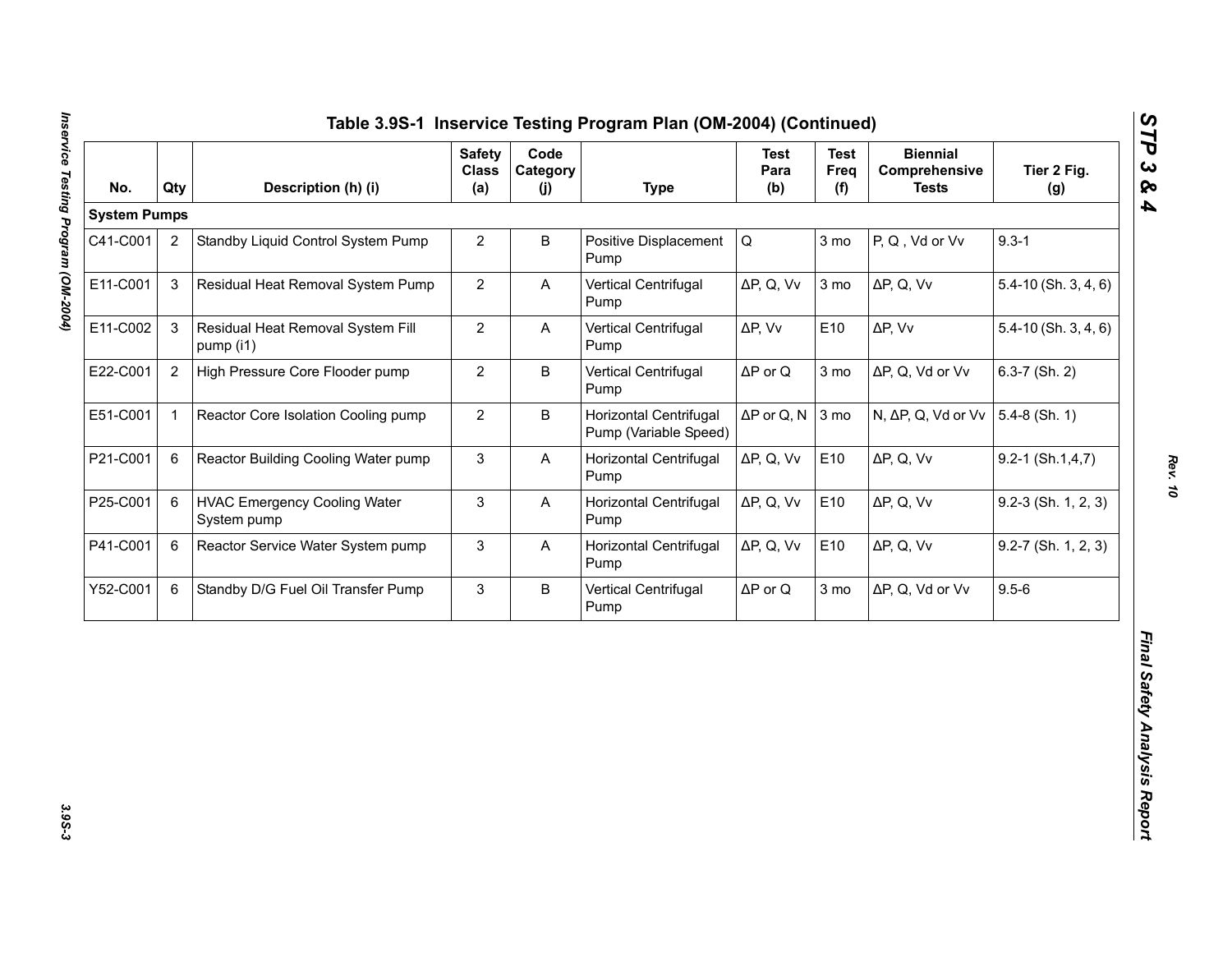| No.  | Qty            | Description (h) (k)                                                  | Valve<br>Type (I) | <b>Safety</b><br>Class(a) | Code Cat.<br>(c) | Valve<br>Func. (d) | <b>Test</b><br>Para<br>(e) | <b>Test</b><br>Freq<br>(f) | Tier 2<br>Fig. $(g)$ |
|------|----------------|----------------------------------------------------------------------|-------------------|---------------------------|------------------|--------------------|----------------------------|----------------------------|----------------------|
|      |                | <b>B21 Nuclear Boiler System Valves</b>                              |                   |                           |                  |                    |                            |                            |                      |
| F001 | $\overline{2}$ | Feedwater line motor-operated valve (MOV)                            | <b>MOV</b>        | $\mathbf{2}$              | $\sf B$          | P                  | P                          | <b>RO</b>                  | 5.1-3 sh. 4          |
| F002 | $\overline{2}$ | Upstream (First) FW line check valve (k3) (h3.1)                     | <b>CV</b>         | $\overline{2}$            | A, C             | A                  | L, S                       | RO, RO                     | 5.1-3 sh. 4          |
| F003 | $\overline{2}$ | FW line outboard check valve-air-operated (AO) (k1)<br>$(k2)$ (h1.1) | AOV/CV            | $\mathbf{1}$              | A, C             | I, A               | L, P, S                    | RO.<br>RO, RO              | 5.1-3 sh. 4          |
| F004 | $\overline{2}$ | FW line inboard check valve (k1) (h1.1)                              | <b>CV</b>         | $\mathbf{1}$              | A, C             | I, A               | L, S                       | RO, RO                     | 5.1-3 sh. 4          |
| F005 | $\overline{2}$ | FW line inboard maintenance valve                                    | <b>MN</b>         | $\mathbf{1}$              | B                | P                  |                            | E <sub>1</sub>             | 5.1-3 sh. 4          |
| F006 | 2              | RWCU (or CUW) System injection line check valve (k3)<br>(h1.2)       | CV                | $\overline{2}$            | A, C             | A                  | L, S                       | RO, RO                     | 5.1-3 sh. 4          |
| F007 | $\overline{2}$ | RWCU (or CUW) System injection line MOV                              | <b>MOV</b>        | $\overline{2}$            | $\sf B$          | P                  |                            | E <sub>1</sub>             | 5.1-3 sh. 4          |
| F008 | $\overline{4}$ | Inboard main Steam isolation valve. (MSIV) (k1) (k2)<br>(h1.3)       | <b>AOV</b>        | $\mathbf{1}$              | A                | I, A               | L, P, S                    | <b>RO, RO,</b><br>3mo      | 5.1-3 sh. 3          |
| F009 | $\overline{4}$ | Outboard Main Steam isolation valve (MSIV) (k1) (k2)<br>(h1.3)       | <b>AOV</b>        | $\mathbf{1}$              | A                | I, A               | L, P, S                    | RO, RO,<br>3mo             | 5.1-3 sh. 3          |
| F010 | 18             | Safety/Relief Valve (SRV) (h1.4) (h2.1) (k2)                         | <b>AOV</b>        | $\mathbf{1}$              | A, C             | A                  | R, P, S                    | 5yr, RO,<br><b>RO</b>      | 5.1-3 Sh. 2          |
| F011 | $\mathbf{1}$   | MSL bypass/drain line inboard isolation valve (k1) (k2)              | <b>MOV</b>        | $\mathbf{1}$              | A                | I, A               | L, P, S                    | RO, RO,<br>3 <sub>mo</sub> | 5.1-3 sh. 3          |
| F012 | 1              | MSL bypass/drain line outboard isolation valve (k1) (k2)             | <b>MOV</b>        | $\mathbf{1}$              | A                | I, A               | L, P, S                    | RO, RO,<br>3mo             | 5.1-3 sh. 3          |
| F013 | $\mathbf{1}$   | MSL warmup line valve                                                | <b>MOV</b>        | $\mathbf{2}$              | $\sf B$          | P                  |                            | E <sub>1</sub>             | 5.1-3 sh. 3          |
| F016 | $\mathbf{1}$   | MSL downstream drain line header valve                               | <b>MOV</b>        | $\overline{2}$            | B                | P                  |                            | E1                         | 5.1-3 sh. 3          |
| F017 | $\mathbf{1}$   | MSL downstream drain line header bypass (k2)                         | <b>AOV</b>        | $\overline{2}$            | B                | A                  | P, S                       | RO, 3mo                    | 5.1-3 sh. 3          |
| F018 | $\mathbf{1}$   | RPV non-condensable gas removal line                                 | <b>MOV</b>        | $\mathbf{1}$              | $\mathsf B$      | P                  |                            | E <sub>1</sub>             | 5.1-3 sh. 2          |
| F019 | $\mathbf{1}$   | RPV head vent inboard shutoff valve (h1.5)                           | <b>MOV</b>        | $\mathbf{1}$              | $\sf B$          | A                  | P, S                       | RO, RO                     | 5.1-3 sh. 2          |
| F020 | $\mathbf 1$    | RPV head vent outboard shutoff valve (h1.5)                          | <b>MOV</b>        | $\mathbf{1}$              | $\sf B$          | A                  | P,                         | RO, RO                     | 5.1-3 sh. 2          |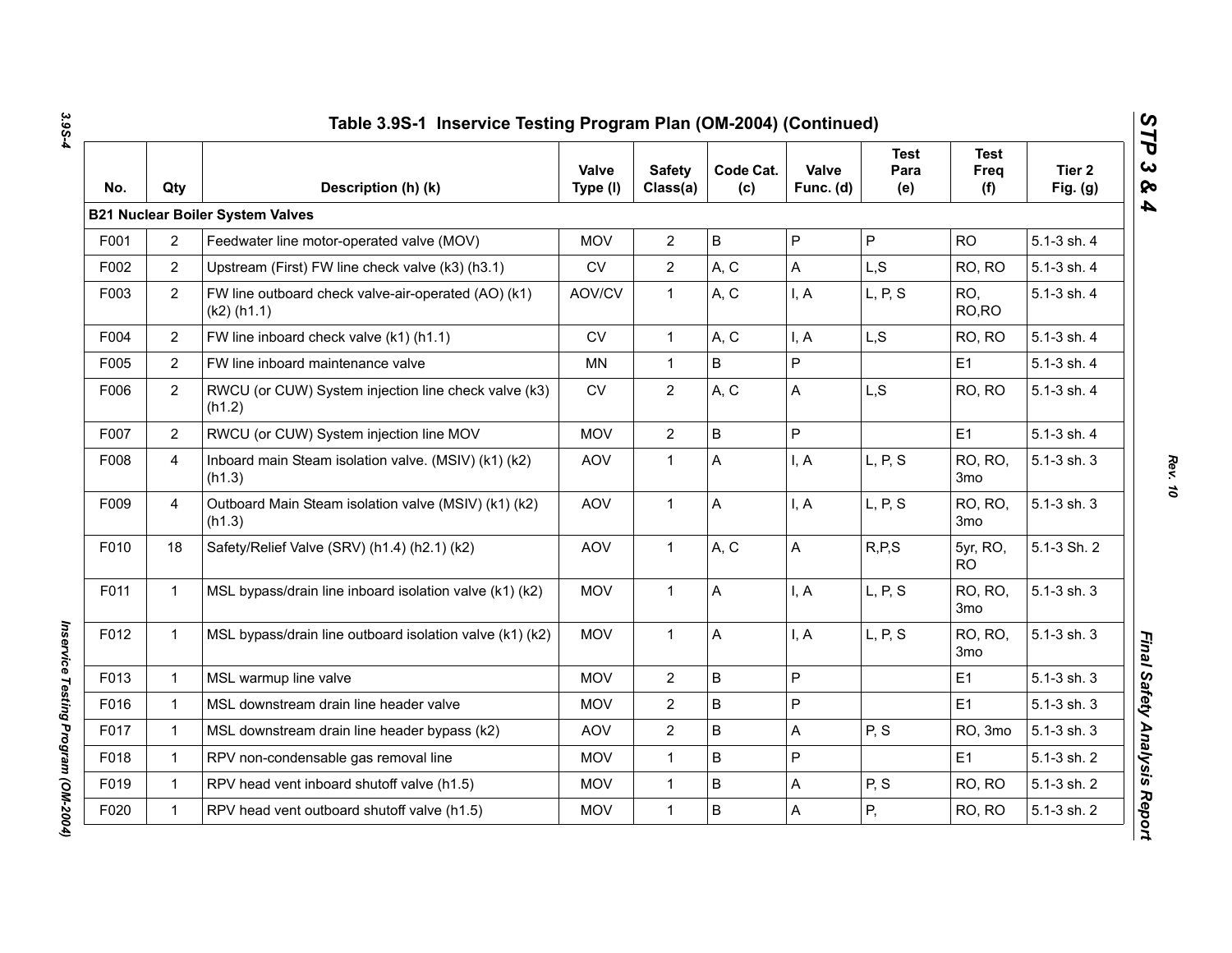| No.  | Qty            | Description (h) (k)                                                                  | <b>Valve</b><br>Type (I) | <b>Safety</b><br>Class(a) | Code Cat.<br>(c) | Valve<br>Func. (d) | <b>Test</b><br>Para<br>(e) | <b>Test</b><br>Freq<br>(f) | Tier 2<br>Fig. $(g)$ |
|------|----------------|--------------------------------------------------------------------------------------|--------------------------|---------------------------|------------------|--------------------|----------------------------|----------------------------|----------------------|
| F021 | 18             | SRV discharge line vacuum breaker (h1.6)                                             | <b>VB</b>                | 3                         | C                | Α                  | R, S                       | RO, RO                     | 5.1-3 sh. 2          |
| F022 | 18             | SRV discharge line vacuum breaker (h1.6)                                             | <b>VB</b>                | 3                         | $\mathsf{C}$     | A                  | R, S                       | RO, RO                     | 5.1-3 sh.2           |
| F024 | $\overline{4}$ | Inboard MSIV nitrogen supply line check valve (h1.7)                                 | <b>CV</b>                | 3                         | C                | A                  | S                          | <b>RO</b>                  | 5.1-3 sh. 3          |
| F025 | 4              | Outboard MSIV air supply line check valve (h1.7)                                     | CV                       | 3                         | C                | A                  | $\mathbf S$                | <b>RO</b>                  | 5.1-3 sh. 3          |
| F026 | 8              | SRV ADS pneumatic supply line check valve (k3) (h1.7)                                | <b>CV</b>                | 3                         | A, C             | A                  | L, S                       | RO, RO                     | 5.1-3 sh. 2          |
| F029 | 18             | SRV pneumatic supply check valve (h1.7)                                              | <b>CV</b>                | 3                         | C                | A                  | S                          | <b>RO</b>                  | 5.1-3 sh. 2          |
| F031 | $\overline{2}$ | Inboard valve on the outboard FW line check valve test<br>line                       | ΜN                       | $\overline{2}$            | B                | P                  |                            | E1                         | 5.1-3 sh. 4          |
| F033 | $\overline{4}$ | Inboard shutoff valve on the outboard MSIV test line                                 | <b>MN</b>                | $\overline{2}$            | B                | P                  |                            | E1                         | 5.1-3 sh. 3          |
| F035 | $\mathbf{1}$   | Inboard test line valve for the MSL bypass/drain valve                               | <b>MN</b>                | $\overline{2}$            | $\sf B$          | P                  |                            | E1                         | 5.1-3 sh. 3          |
| F039 | $\overline{2}$ | Inboard test line valve for the inboard FW line check<br>valve                       | <b>MN</b>                | $\overline{2}$            | B                | P                  |                            | E1                         | 5.1-3 sh. 4          |
| F040 | $\overline{2}$ | Outboard test line valve for the FW line check valve                                 | <b>MN</b>                | $\overline{2}$            | B                | P                  |                            | E1                         | 5.1-3 sh. 4          |
| F500 | $\overline{2}$ | Inboard test line valve for the first FW line check valve                            | <b>MN</b>                | $\overline{2}$            | $\sf B$          | P                  |                            | E1                         | 5.1-3 sh. 4          |
| F503 | $\overline{2}$ | Outboard drain line valve for the FW line check valve                                | <b>MN</b>                | $\overline{2}$            | B                | P                  |                            | E1                         | 5.1-3 sh. 4          |
| F508 | $\overline{4}$ | Inboard MSIV accumulator A001 drain valve                                            | <b>MN</b>                | 3                         | $\sf B$          | P                  |                            | E <sub>1</sub>             | 5.1-3 sh. 3          |
| F509 | $\overline{4}$ | Outboard MSIV accumulator A002 drain valve                                           | <b>MN</b>                | 3                         | $\sf B$          | P                  |                            | E1                         | 5.1-3 sh. 3          |
| F510 | 8              | SRV ADS accumulator A003 drain valve                                                 | MN.                      | 3                         | $\sf B$          | P                  |                            | E1                         | 5.1-3 sh. 2          |
| F511 | 18             | SRV accumulator A004 drain valve                                                     | <b>MN</b>                | 3                         | $\mathsf{B}$     | P                  |                            | E1                         | 5.1-3 sh. 2          |
| F700 | $\overline{4}$ | Manual Isolation valve-RPV water level instrument<br>reference leg line              | <b>MN</b>                | $\overline{2}$            | $\sf B$          | P                  |                            | E1                         | 5.1-3 sh. 5,6        |
| F701 | $\overline{4}$ | Excess flow check valve-RPV water level instrument<br>reference leg line (k4) (h3.2) | CV                       | $\overline{2}$            | A, C             | I, A               | $\mathbf S$                | <b>RO</b>                  | 5.1-3 sh. 5,6        |
| F702 | $\overline{4}$ | Manual isolation valve-RPV narrow range water level<br>instrument sensing line       | <b>MN</b>                | $\overline{2}$            | B                | P                  |                            | E1                         | 5.1-3 sh. 5,6        |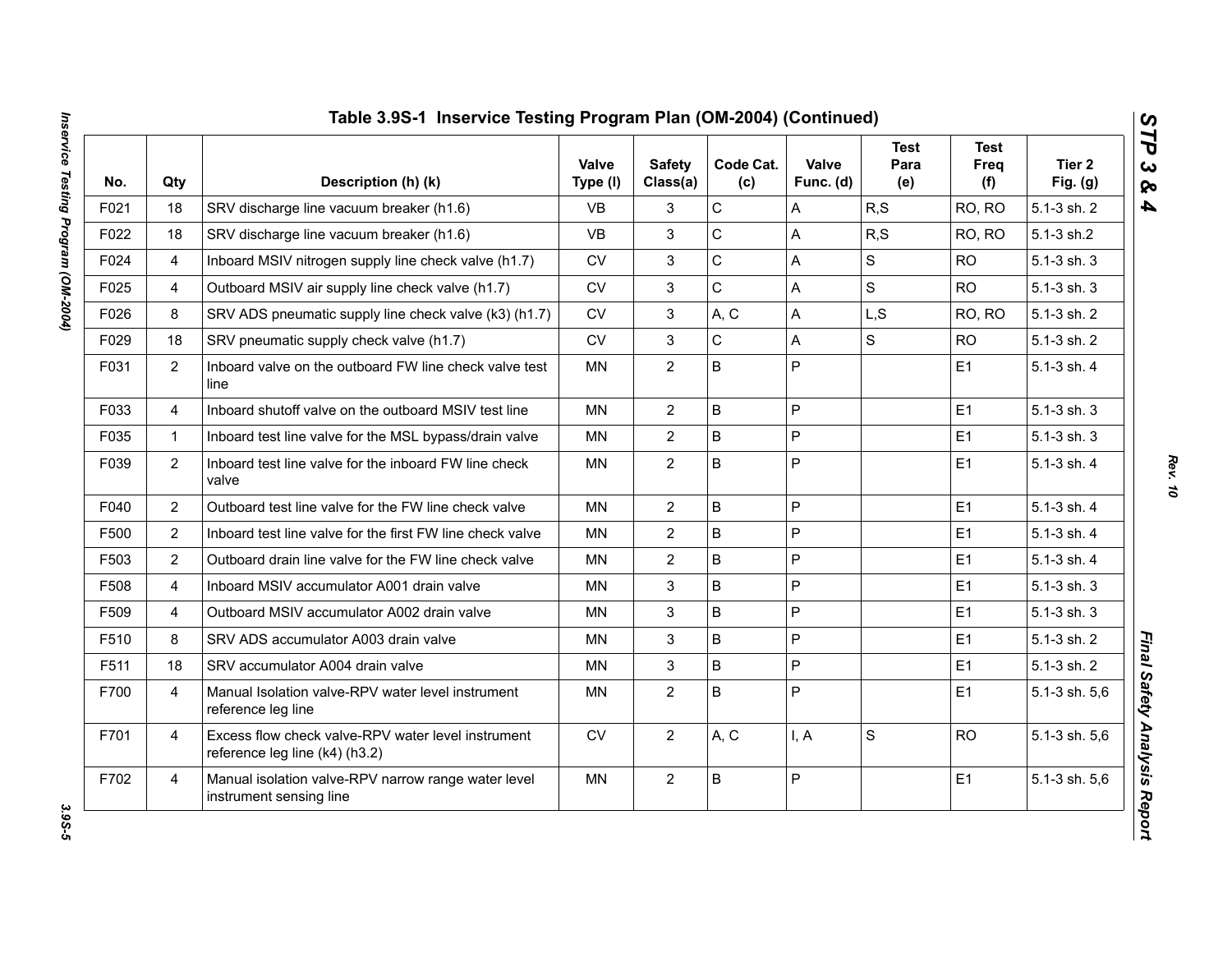| No.  | Qty            | Description (h) (k)                                                                                 | <b>Valve</b><br>Type (I) | <b>Safety</b><br>Class(a) | Code Cat.<br>(c) | Valve<br>Func. (d) | <b>Test</b><br>Para<br>(e) | <b>Test</b><br>Freq<br>(f) | Tier 2<br>Fig. $(g)$ |
|------|----------------|-----------------------------------------------------------------------------------------------------|--------------------------|---------------------------|------------------|--------------------|----------------------------|----------------------------|----------------------|
| F703 | $\overline{4}$ | Excess flow check valve-RPV narrow range water level<br>instrument sensing line (k4) (h3.2))        | CV                       | $\overline{2}$            | A, C             | I, A               | S                          | <b>RO</b>                  | 5.1-3 sh. 5,6        |
| F704 | $\overline{4}$ | Manual isolation valve-RPV wide range water level<br>instrument sensing line                        | <b>MN</b>                | $\overline{2}$            | B                | P                  |                            | E1                         | 5.1-3 sh. 5,6        |
| F705 | $\overline{4}$ | Excess flow check valve-RPV wide range water level<br>instrument sensing line (k4) (h3.2)           | CV                       | $\overline{2}$            | A, C             | I, A               | S                          | <b>RO</b>                  | 5.1-3 sh. 5,6        |
| F706 | $\mathbf{1}$   | Root valve-Reactor well water level instrument sensing<br>line                                      | <b>MN</b>                | $\overline{2}$            | $\mathsf B$      | P                  |                            | E1                         | 5.1-3 sh. 5          |
| F709 | $\mathbf{1}$   | Manual isolation valve-RPV shutdown range water level<br>instrument reference leg line              | <b>MN</b>                | $\mathbf{2}$              | $\sf B$          | P                  |                            | E1                         | 5.1-3 sh. 2          |
| F710 | $\mathbf{1}$   | Excess flow check valve-RPV shutdown range water<br>level instrument reference leg line (k4) (h3.2) | <b>CV</b>                | $\overline{2}$            | A, C             | I, A               | S                          | <b>RO</b>                  | 5.1-3 sh. 2          |
| F711 | $\mathbf{1}$   | Manual isolation valve-RPV head seal leakage<br>instrument line                                     | <b>MN</b>                | $\overline{2}$            | $\sf B$          | P                  |                            | E1                         | 5.1-3 sh. 8          |
| F712 | $\mathbf{1}$   | Excess flow check valve to RPV head seal leakage<br>instrument line (k4) (h3.3)                     | <b>CV</b>                | $\overline{2}$            | A, C             | I, A               | S                          | <b>RO</b>                  | 5.1-3 sh. 8          |
| F713 | $\overline{4}$ | Manual isolation valve- RPV above pump deck<br>instrument line                                      | <b>MN</b>                | $\mathbf{2}$              | $\sf B$          | P                  |                            | E1                         | 5.1-3 sh. 7          |
| F714 | $\overline{4}$ | Excess flow check valve-RPV above pump deck<br>instrument line (k4) (h3.2)                          | CV                       | $\mathbf{2}$              | A, C             | I, A               | S                          | <b>RO</b>                  | 5.1-3 sh. 7          |
| F715 | $\overline{4}$ | Manual isolation valve-RPV below pump deck<br>instrument line                                       | MN                       | $\overline{2}$            | $\sf B$          | P                  |                            | E1                         | 5.1-3 sh. 7          |
| F716 | $\overline{4}$ | Excess flow check valve-RPV below pump deck<br>instrument line (k4) (h3.2)                          | <b>CV</b>                | $\overline{2}$            | A, C             | I, A               | S                          | <b>RO</b>                  | 5.1-3 sh. 7          |
| F717 | $\overline{4}$ | Manual Isolation valve-RPV above core plate instrument<br>line                                      | <b>MN</b>                | $\overline{2}$            | B                | P                  |                            | E1                         | 5.1-3 sh. 7          |
| F718 | $\overline{4}$ | Excess flow check valve-RPV above core plate<br>instrument line (k4) (h3.2)                         | CV                       | $\mathbf{2}$              | A, C             | I, A               | $\mathbf S$                | <b>RO</b>                  | 5.1-3 sh. 7          |

*Rev. 10*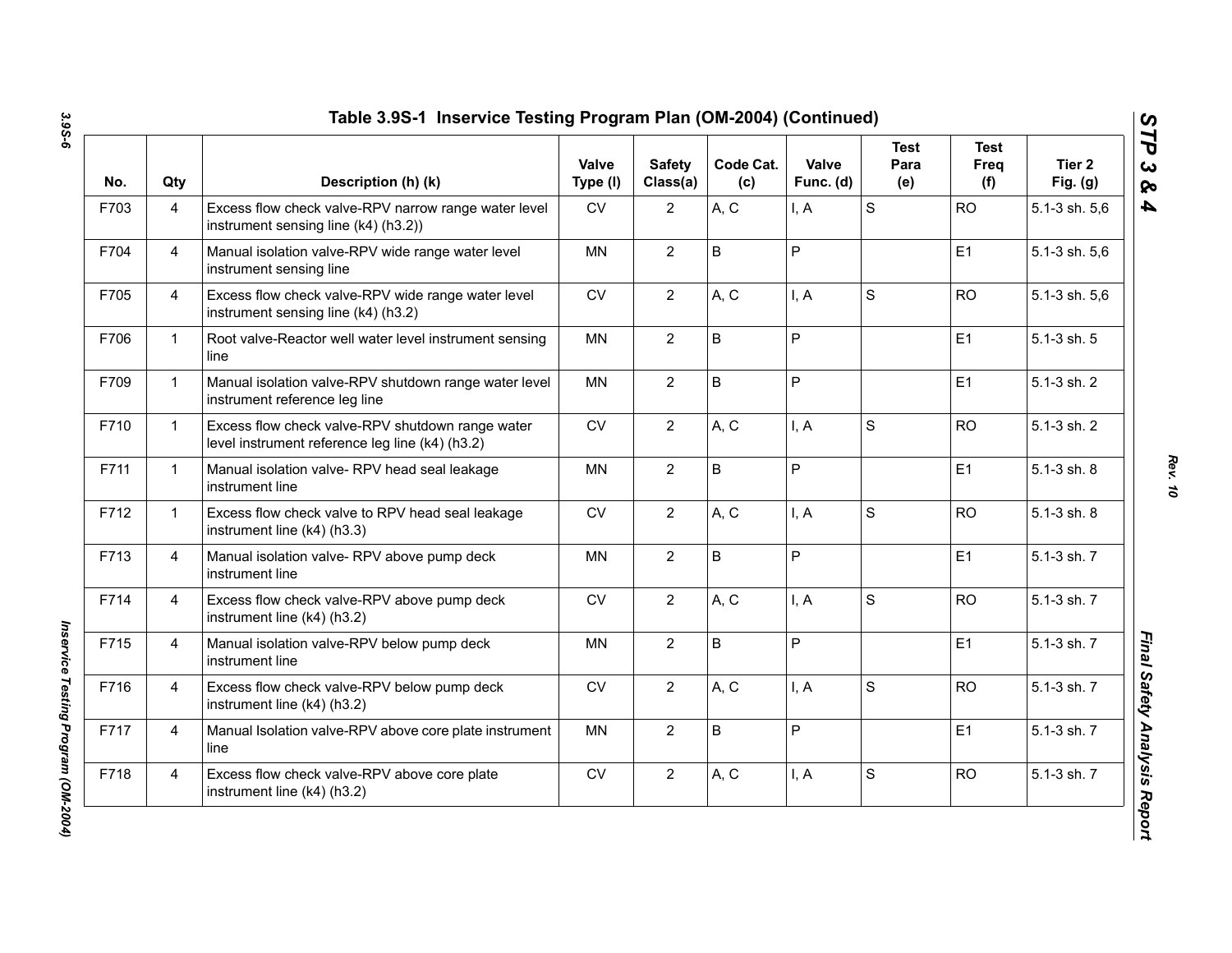|      |                | Table 3.9S-1 Inservice Testing Program Plan (OM-2004) (Continued)              |                   |                           |                  |                    |                            |                     |                      |
|------|----------------|--------------------------------------------------------------------------------|-------------------|---------------------------|------------------|--------------------|----------------------------|---------------------|----------------------|
| No.  | Qty            | Description (h) (k)                                                            | Valve<br>Type (I) | <b>Safety</b><br>Class(a) | Code Cat.<br>(c) | Valve<br>Func. (d) | <b>Test</b><br>Para<br>(e) | Test<br>Freq<br>(f) | Tier 2<br>Fig. $(g)$ |
| F719 | 4              | Manual isolation valve-RPV below core plate instrument<br>line                 | <b>MN</b>         | $\overline{2}$            | $\sf B$          | P                  |                            | E1                  | 5.1-3 sh. 7          |
| F720 | $\overline{4}$ | Excess flow check valve-RPV below core plate<br>instrument line (k4) (h3.2)    | <b>CV</b>         | $\overline{2}$            | A, C             | I, A               | S                          | <b>RO</b>           | 5.1-3 sh. 7          |
| F723 | $\overline{4}$ | Manual isolation valve-MSL flow restrictor instrument<br>line                  | <b>MN</b>         | $\overline{2}$            | $\mathsf B$      | $\overline{P}$     |                            | E1                  | 5.1-3 sh. 2          |
| F724 | 4              | Excess flow check valve-MSL flow restrictor instrument<br>line $(k4)$ $(h3.2)$ | CV                | $\overline{2}$            | A, C             | I, A               | S                          | <b>RO</b>           | 5.1-3 sh. 2          |
| F725 | $\overline{4}$ | Manual isolation valve-MSL flow restrictor instrument<br>line                  | <b>MN</b>         | $\overline{2}$            | $\sf B$          | P                  |                            | E1                  | 5.1-3 sh. 2          |
| F726 | 4              | Excess flow check valve-MSL flow restrictor instrument<br>line $(k4)$ (h3.2)   | <b>CV</b>         | $\overline{2}$            | A, C             | I, A               | $\mathbf S$                | <b>RO</b>           | 5.1-3 sh. 2          |
| F727 | $\overline{2}$ | MSL PX instrument line inboard root valve                                      | <b>MN</b>         | $\overline{2}$            | $\sf B$          | P                  |                            | E1                  | 5.1-3 sh. 3          |
|      |                | B31 Reactor Recirculation Internal Pump Valves                                 |                   |                           |                  |                    |                            |                     |                      |
| F008 | 10             | Excess flow check valve RIP pump motor purge water<br>line $(k4)$ $(h3.4)$     | <b>CV</b>         | $\overline{2}$            | A, C             | I, A               | S                          | <b>RO</b>           | 5.4-4 sh. 2          |
| F010 | 10             | RIP pump motor purge water supply line valve                                   | <b>MN</b>         | $\overline{2}$            | B                | P                  |                            | E1                  | 5.4-4 sh. 1          |
| F011 | 10             | RIP inflatable pressurized water line inboard valve                            | ΜN                | $\overline{2}$            | B                | ${\sf P}$          |                            | E1                  | 5.4-4 sh. 1          |
| F013 | 10             | RIP seal equalizing line valve                                                 | <b>MN</b>         | $\overline{2}$            | $\sf B$          | P                  |                            | E1                  | 5.4-4 sh. 1          |
| F015 | 10             | Manual maintenance valve- RIP pump motor purge<br>water line                   | MN                | $\overline{2}$            | B                | P                  |                            | E1                  | 5.4-4 sh. 2          |
| F500 | 10             | RIP cooling water HX vent line inboard valve                                   | <b>MN</b>         | $\overline{2}$            | $\sf B$          | P                  |                            | E1                  | 5.4-4 sh. 1          |
| F502 | 10             | RIP drain line inboard valve                                                   | <b>MN</b>         | $\overline{2}$            | $\mathsf B$      | P                  |                            | E1                  | 5.4-4 sh. 1          |
| F505 | 10             | RIP cooling water HX shell drain line inboard valve                            | <b>MN</b>         | $\overline{2}$            | B                | P                  |                            | E1                  | 5.4-4 sh. 1          |
|      |                | C12 Control Rod Drive System Valves                                            |                   |                           |                  |                    |                            |                     |                      |
| F719 | $\overline{4}$ | Root valve charging line header pressure instrument line                       | <b>MN</b>         | $\overline{2}$            | B                | P                  |                            | E1                  | 4.6-8 sh. 2          |
| F720 | 4              | Root valve charging line header pressure instrument line                       | <b>MN</b>         | $\overline{2}$            | B                | P                  |                            | E1                  | $4.6 - 8$            |

*Rev. 10*

3.9S-7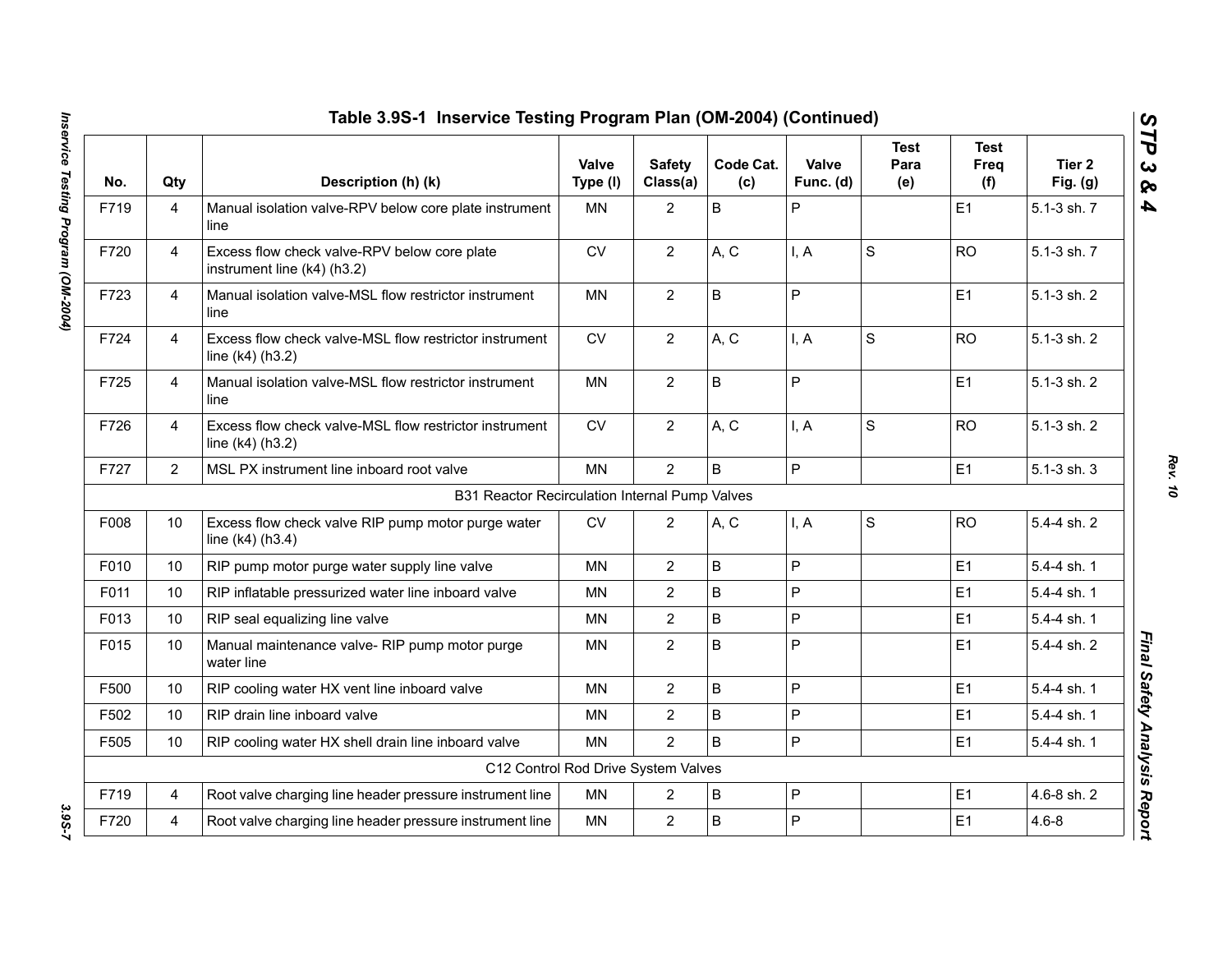| Qty            | Description (h) (k)                                                         | <b>Valve</b><br>Type (I) | <b>Safety</b><br>Class(a) | Code Cat.<br>(c) | Valve<br>Func. (d)                                                                                                                       | <b>Test</b><br>Para<br>(e) | Test<br>Freq<br>(f)          | Tier <sub>2</sub><br>Fig. $(g)$ |
|----------------|-----------------------------------------------------------------------------|--------------------------|---------------------------|------------------|------------------------------------------------------------------------------------------------------------------------------------------|----------------------------|------------------------------|---------------------------------|
|                |                                                                             |                          |                           |                  |                                                                                                                                          |                            |                              |                                 |
| $\overline{2}$ | SLCS storage tank outlet line MOV (k2)                                      | <b>MOV</b>               | $\overline{2}$            | $\sf B$          | Α                                                                                                                                        | P, S                       | RO, 3mo                      | $9.3 - 1$                       |
| $\overline{2}$ | SLCS pump suction line maintenance valve                                    | <b>MN</b>                | $\overline{2}$            | $\sf B$          | $\mathsf{P}$                                                                                                                             |                            | E <sub>1</sub>               | $9.3 - 1$                       |
| $\overline{2}$ | SLCS pump discharge line relief valve                                       | <b>RV</b>                | $\overline{2}$            | $\mathbf C$      | A                                                                                                                                        | R                          | 10yr                         | $9.3 - 1$                       |
| $\overline{2}$ | SLCS pump discharge line check valve                                        | CV                       | $\overline{2}$            | $\mathsf C$      | A                                                                                                                                        | S                          | 3 <sub>mo</sub>              | $9.3 - 1$                       |
| $\overline{2}$ | SLCS pump discharge line maintenance valve                                  | <b>MN</b>                | $\overline{2}$            | $\sf B$          | P                                                                                                                                        |                            | E <sub>1</sub>               | $9.3 - 1$                       |
| $\overline{2}$ | SLCS pump injection valve MOV                                               | <b>MOV</b>               | $\overline{2}$            | Α                | I, A                                                                                                                                     | L, P, S                    | 2yr, 2yr,<br>3 <sub>mo</sub> | $9.3 - 1$                       |
| $\mathbf{1}$   | SLCS injection line outboard check valve (h5)                               | <b>CV</b>                | $\overline{2}$            | A, C             | I, A                                                                                                                                     | L, S                       | 2yr, 2yr                     | $9.3 - 1$                       |
| $\mathbf{1}$   | SLCS injection line inboard check valve (h5)                                | CV                       | $\overline{2}$            | A, C             | I, A                                                                                                                                     | L, S                       | 2yr, 2yr                     | $9.3 - 1$                       |
| $\mathbf{1}$   | SLCS storage tank sample line inboard shutoff valve                         | <b>MN</b>                | $\overline{2}$            | B                | P                                                                                                                                        |                            | E1                           | $9.3 - 1$                       |
| $\mathbf{1}$   | SLCS injection line test/vent line inboard valve                            | <b>MN</b>                | $\overline{2}$            | B                | P                                                                                                                                        |                            | E1                           | $9.3 - 1$                       |
| $\mathbf{1}$   | SLCS pump suction line drain line                                           | <b>MN</b>                | $\overline{2}$            | $\mathsf B$      | P                                                                                                                                        |                            | E <sub>1</sub>               | $9.3 - 1$                       |
| $\overline{2}$ | SLCS pump discharge line drain line valve                                   | <b>MN</b>                | $\overline{2}$            | $\mathsf B$      | P                                                                                                                                        |                            | E1                           | $9.3 - 1$                       |
|                |                                                                             |                          |                           |                  |                                                                                                                                          |                            |                              |                                 |
|                | Isolation valve assembly:                                                   |                          |                           |                  |                                                                                                                                          |                            |                              |                                 |
| 3              | ATIP ball valve (k1)                                                        | <b>MOV</b>               | $\overline{2}$            | A                | I, A                                                                                                                                     | L, P, S                    | 2yr, RO,<br>E <sub>2</sub>   | 7.6-1 sh. 3                     |
| $\mathbf{1}$   | Purge Isolation Globe Valve (k1)                                            | SOV                      | $\overline{2}$            | Α                | I, A                                                                                                                                     | L, P, S                    | 2yr, RO,<br>E <sub>2</sub>   | 7.6-1 sh. 3                     |
|                |                                                                             |                          |                           |                  |                                                                                                                                          |                            |                              |                                 |
| $\overline{2}$ | CAMS drywell pressure instrument line outboard<br>isolation valve (k4) (k2) | SOV                      | $\overline{2}$            | Α                | I, A                                                                                                                                     | P, S                       | RO, 3mo                      | 7.6-7 sh. 2                     |
| $\overline{2}$ | CAMS drywell sample line outboard containment<br>isolation valve (k4) (k2)  | <b>MOV</b>               | $\overline{2}$            | Α                | I, A                                                                                                                                     | P, S                       | RO, 3mo                      | 7.6-7 sh. 2                     |
|                |                                                                             |                          |                           |                  | C41 Standby Liquid Control System Valves<br>C51 Neutron Monitoring System Valves<br>D23 Containment Atmospheric Monitoring System Valves |                            |                              |                                 |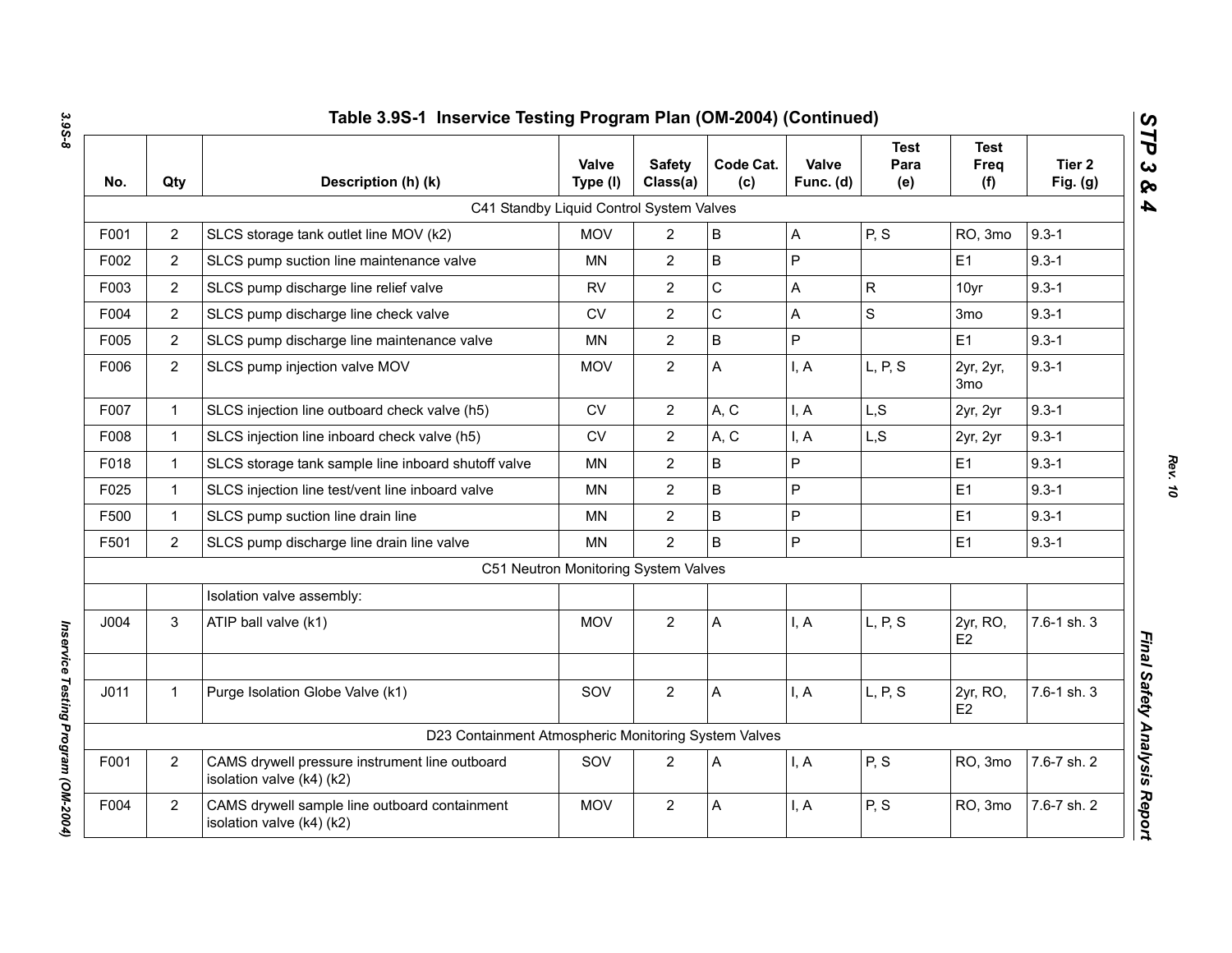| No.  | Qty            | Description (h) (k)                                                        | Valve<br>Type (I) | <b>Safety</b><br>Class(a) | Code Cat.<br>(c) | Valve<br>Func. (d) | <b>Test</b><br>Para<br>(e) | <b>Test</b><br>Freq<br>(f) | Tier 2<br>Fig. $(g)$   |
|------|----------------|----------------------------------------------------------------------------|-------------------|---------------------------|------------------|--------------------|----------------------------|----------------------------|------------------------|
| F005 | $\overline{2}$ | CAMS drywell return line outboard containment isolation<br>valve (k4) (k2) | <b>MOV</b>        | $\overline{2}$            | A                | I, A               | P, S                       | RO, 3mo                    | 7.6-7 sh. 2            |
| F006 | $\overline{2}$ | CAMS wetwell sample line outboard containment<br>isolation valve (k4) (k2) | <b>MOV</b>        | $\overline{2}$            | A                | I, A               | P, S                       | RO, 3mo                    | 7.6-7 sh. 2            |
| F007 | $\overline{2}$ | CAMS wetwell return line outboard containment<br>isolation valve (k4) (k2) | <b>MOV</b>        | $\overline{2}$            | A                | I, A               | P, S                       | RO, 3mo                    | 7.6-7 sh. 2            |
| F008 | $\overline{2}$ | CAMS rack drain line outboard containment isolation<br>valve (k4) (k2)     | <b>MOV</b>        | $\overline{2}$            | A                | I, A               | P, S                       | RO, 3mo                    | 7.6-7 sh. 2            |
| F009 | $\overline{2}$ | CAMS drywell pressure instrument line outboard<br>isolation valve (k4)     | <b>MN</b>         | $\overline{2}$            | A                | I, P               |                            | E1                         | 7.6-7 sh. 2            |
| F010 | $\overline{2}$ | CAMS drywell sample line outboard valve (k4)                               | <b>MN</b>         | $\overline{2}$            | A                | I, P               |                            | E <sub>1</sub>             | 7.6-7 sh. 2            |
| F011 | $\overline{2}$ | CAMS drywell return line outboard valve (k4)                               | <b>MN</b>         | $\overline{2}$            | A                | I, P               |                            | E1                         | 7.6-7 sh. 2            |
| F012 | $\overline{2}$ | CAMS wetwell sample line outboard valve (k4)                               | <b>MN</b>         | $\overline{2}$            | A                | I, P               |                            | E1                         | 7.6-7 sh. 2            |
| F013 | $\overline{2}$ | CAMS wetwell return line outboard valve (k4)                               | MN                | $\overline{2}$            | A                | I, P               |                            | E1                         | 7.6-7 sh. 2            |
| F014 | $\overline{2}$ | CAMS rack drain line outboard containment isolation<br>valve (k4)          | <b>MN</b>         | $\overline{2}$            | A                | I, P               |                            | E1                         | 7.6-7 sh. 2            |
|      |                | E11 Residual Heat Removal System Valves                                    |                   |                           |                  |                    |                            |                            |                        |
| F001 | 3              | Suppression pool suction valve (k4) (k2)                                   | <b>MOV</b>        | $\overline{2}$            | A                | I, A               | P, S                       | RO, 3mo                    | $5.4 - 10$<br>sh.3,4,6 |
| F002 | 3              | RHR pump discharge line check valve                                        | ${\sf CV}$        | $\overline{2}$            | $\mathsf C$      | A                  | $\mathsf S$                | 3mo                        | $5.4 - 10$<br>sh.3,4,6 |
| F003 | 3              | RHR pump discharge line maintenance valve                                  | <b>MN</b>         | $\overline{2}$            | B                | P                  |                            | E1                         | $5.4 - 10$<br>sh.3,4,6 |
| F004 | 3              | Heat Exchanger flow control valve                                          | <b>MOV</b>        | $\overline{2}$            | B                | A                  | P, S                       | 2yr, 3mo                   | $5.4 - 10$<br>sh.3,4,6 |
| F005 | $\mathbf{1}$   | RPV injection valve, Loop A (h6) (k3) (k2)                                 | <b>MOV</b>        | $\overline{2}$            | A                | A                  | L, P, S                    | RO,<br>RO,CS               | 5.4-10 sh. 3           |

*Rev. 10*

3.9S-9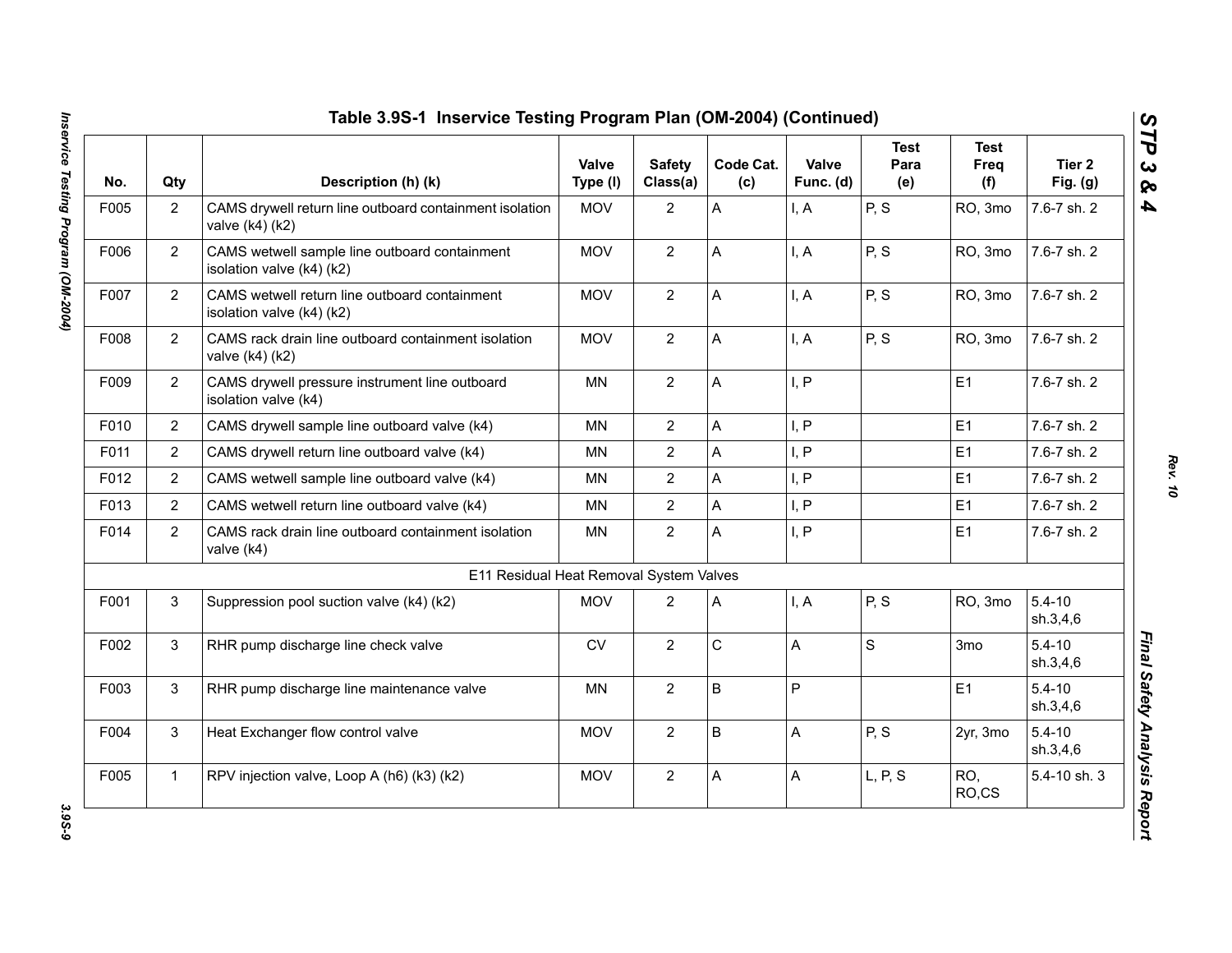| No.  | Qty            | Description (h) (k)                                                            | Valve<br>Type (I) | <b>Safety</b><br>Class(a) | Code Cat.<br>(c) | Valve<br>Func. (d) | <b>Test</b><br>Para<br>(e) | <b>Test</b><br><b>Freq</b><br>(f) | Tier <sub>2</sub><br>Fig. $(g)$ |
|------|----------------|--------------------------------------------------------------------------------|-------------------|---------------------------|------------------|--------------------|----------------------------|-----------------------------------|---------------------------------|
| F005 | $\overline{2}$ | RPV injection valve, Loop B& C (k3) (k2) (h6)                                  | <b>MOV</b>        | $\mathbf{1}$              | A                | I, A               | L, P, S                    | RO,<br>RO,CS                      | 5.4-10 sh. 5,7                  |
| F006 | $\mathbf{1}$   | RPV injection line check valve, Loop A (k3) (k2)                               | AOV/CV            | $\overline{2}$            | A, C             | $\mathsf A$        | L, P, S                    | RO, RO,<br>3mo                    | 5.4-10 sh. 3                    |
| F006 | $\overline{2}$ | RPV injection line check valve, Loop B & C (k3) (k2)                           | AOV/CV            | $\mathbf{1}$              | A, C             | I, A               | L, P, S                    | RO, RO,<br>3 <sub>mo</sub>        | 5.4-10 sh. 5,7                  |
| F007 | $\overline{2}$ | RPV injection line inboard maint. valve                                        | <b>MN</b>         | $\mathbf{1}$              | B                | P                  |                            | E <sub>1</sub>                    | 5.4-10 sh. 5,7                  |
| F008 | 3              | Suppression pool return line MOV (k4) (k2)                                     | MOV               | $\overline{2}$            | A                | I, A               | P, S                       | RO, 3mo                           | 5.4-10 sh.<br>3,4,6             |
| F009 | 3              | Shutdown Cooling suction line maintenance valve                                | MN                | $\mathbf 1$               | B                | P                  |                            | E1                                | 5.4-10 sh. 2                    |
| F010 | 3              | Shutdown Cooling suction line inboard isolation valve<br>$(k3)$ $(k2)$ $(h6)$  | <b>MOV</b>        | 1                         | A                | I, A               | L, P, S                    | RO,<br>RO,CS                      | 5.4-10 sh. 2                    |
| F011 | 3              | Shutdown Cooling suction line outboard isolation valve<br>$(k3)$ $(k2)$ $(h6)$ | <b>MOV</b>        | $\mathbf{1}$              | A                | I, A               | L, P, S                    | RO,<br>RO,CS                      | 5.4-10 sh. 2                    |
| F012 | 3              | Shutdown Cooling suction line adm. valve                                       | <b>MOV</b>        | $\overline{2}$            | B                | A                  | P, S                       | 2yr, 3mo                          | $5.4 - 10$<br>sh.3,4,6          |
| F013 | 3              | Heat exchanger bypass flow control valve                                       | <b>MOV</b>        | 2 <sup>1</sup>            | B                | A                  | P, S                       | 2yr, 3mo                          | $5.4 - 10$<br>sh.3,4,6          |
| F014 | 3              | Fuel Pool Cooling supply line inboard MOV                                      | <b>MOV</b>        | $\overline{2}$            | B                | A                  | P, S                       | 2yr, 3mo                          | 5.4-10 sh.<br>3.5,7             |
| F015 | 3              | Fuel Pool Cooling supply line outboard MOV                                     | <b>MOV</b>        | $\overline{2}$            | B                | A                  | P, S                       | 2yr, 3mo                          | 5.4-10 sh.<br>3, 5, 7           |
| F016 | 3              | Gate valve-line from Fuel Pool Cooling (FPC)                                   | <b>MN</b>         | $\overline{2}$            | B                | A                  | $\mathsf S$                | <b>RO</b>                         | 5.4-10 sh. 2                    |
| F017 | $\overline{2}$ | Drywell spray line inboard valve (k4) (k2)                                     | <b>MOV</b>        | $\overline{2}$            | Α                | I, A               | P, S                       | RO, 3mo                           | 5.4-10 sh. 5,7                  |
| F018 | $\overline{2}$ | Drywell spray line outboard valve (k4) (k2)                                    | <b>MOV</b>        | $\overline{2}$            | A                | I, A               | P, S                       | RO, 3mo                           | 5.4-10 sh. 5,7                  |
| F019 | $\overline{2}$ | Wetwell spray line MOV (k4) (k2)                                               | <b>MOV</b>        | $\overline{a}$            | A                | I, A               | P, S                       | RO, 3mo                           | 5.4-10 sh. 5,7                  |
| F020 | 3              | RHR pump min flow bypass line check valve                                      | CV                | $\overline{2}$            | C                | A                  | $\mathbf S$                | 3 <sub>mo</sub>                   | $5.4 - 10$<br>sh.3,4,6          |

*Rev. 10*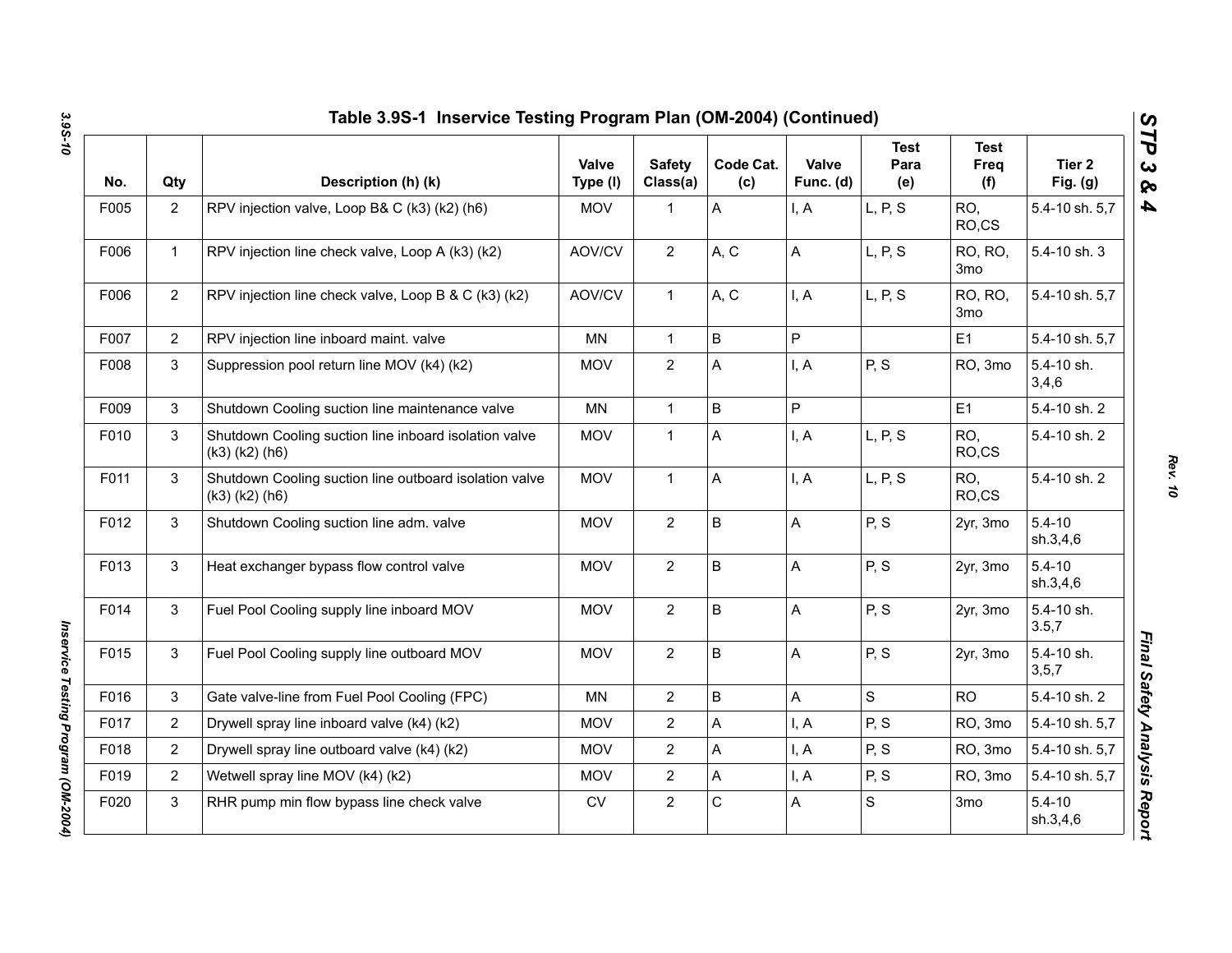| No.  | Qty            | Description (h) (k)                                       | Valve<br>Type (I) | <b>Safety</b><br>Class(a) | Code Cat.<br>(c) | Valve<br>Func. (d) | <b>Test</b><br>Para<br>(e) | <b>Test</b><br>Freq<br>(f) | Tier 2<br>Fig. $(g)$   |
|------|----------------|-----------------------------------------------------------|-------------------|---------------------------|------------------|--------------------|----------------------------|----------------------------|------------------------|
| F021 | 3              | RHR pump min flow bypass line MOV (k4)                    | <b>MOV</b>        | $\overline{2}$            | A                | I, A               | P, S                       | RO, 3mo                    | $5.4 - 10$<br>sh.3,4,6 |
| F022 | 3              | Discharge line fill pump suction line valve               | <b>MN</b>         | $\overline{2}$            | B                | $\sf P$            |                            | E1                         | $5.4 - 10$<br>sh.3,4,6 |
| F023 | 3              | Fill pump discharge line check valve                      | ${\sf CV}$        | $\overline{2}$            | $\mathsf C$      | A                  | S                          | 3mo                        | $5.4 - 10$<br>sh.3,4,6 |
| F024 | 3              | Fill pump discharge line stop check valve                 | <b>CV</b>         | $\overline{2}$            | $\mathsf C$      | $\mathsf{A}$       | S                          | 3 <sub>mo</sub>            | $5.4 - 10$<br>sh.3,4,6 |
| F025 | 3              | Fill pump minimum flow line globe valve                   | <b>MN</b>         | $\overline{2}$            | B                | $\mathsf{P}$       |                            | E <sub>1</sub>             | $5.4 - 10$<br>sh.3,4,6 |
| F026 | 3              | RHR pump suction to High Conductivity Waste (HCW)         | MN                | $\overline{2}$            | B                | $\mathsf P$        |                            | E <sub>1</sub>             | $5.4 - 10$<br>sh.3,4,6 |
| F027 | 3              | Bypass line around the check valve MPL E11-F002           | <b>MN</b>         | $\overline{2}$            | B                | $\mathsf{P}$       |                            | E1                         | $5.4 - 10$<br>sh.3,4,6 |
| F028 | 3              | Heat Exchanger outlet line relief valve                   | <b>RV</b>         | $\overline{2}$            | $\mathsf C$      | $\mathsf{A}$       | $\mathsf{R}$               | 5yr                        | $5.4 - 10$<br>sh.3,4,6 |
| F029 | 3              | Inboard reactor well drain line valve                     | <b>MOV</b>        | $\overline{2}$            | B                | $\mathsf P$        |                            | E <sub>1</sub>             | $5.4 - 10$<br>sh.3,4,6 |
| F030 | 3              | Drain to radwaste valve                                   | <b>MOV</b>        | $\overline{2}$            | B                | $\mathsf P$        |                            | E1                         | $5.4 - 10$<br>sh.3,4,6 |
| F031 | 3              | Outboard reactor well drain line valve (to SP) (k4) (k2)  | <b>MOV</b>        | $\overline{2}$            | A                | I, P               | P                          | <b>RO</b>                  | $5.4 - 10$<br>sh.3,4,6 |
| F032 | 3              | Shutoff valve-line from MUWC                              | <b>MN</b>         | $\overline{2}$            | B                | $\mathsf{P}$       |                            | E1                         | $5.4 - 10$<br>sh.3,5,7 |
| F033 | 3              | Check valve in the line from MUWC                         | ${\sf CV}$        | $\overline{2}$            | $\mathsf C$      | $\mathsf{A}$       | $\mathbf S$                | 3 <sub>mo</sub>            | $5.4 - 10$<br>sh.3,5,7 |
| F034 | $\mathbf{1}$   | RPV injection line vent/test line inboard valve, Loop A   | MN                | $\overline{2}$            | B                | $\mathsf P$        |                            | E1                         | 5.4-10 sh. 3           |
| F034 | $\overline{2}$ | RPV injection line vent/test line inboard valve, Loop B&C | <b>MN</b>         | $\mathbf{1}$              | B                | $\mathsf P$        |                            | E1                         | 5.4-10 sh. 5,7         |

3.95-11

*Rev. 10*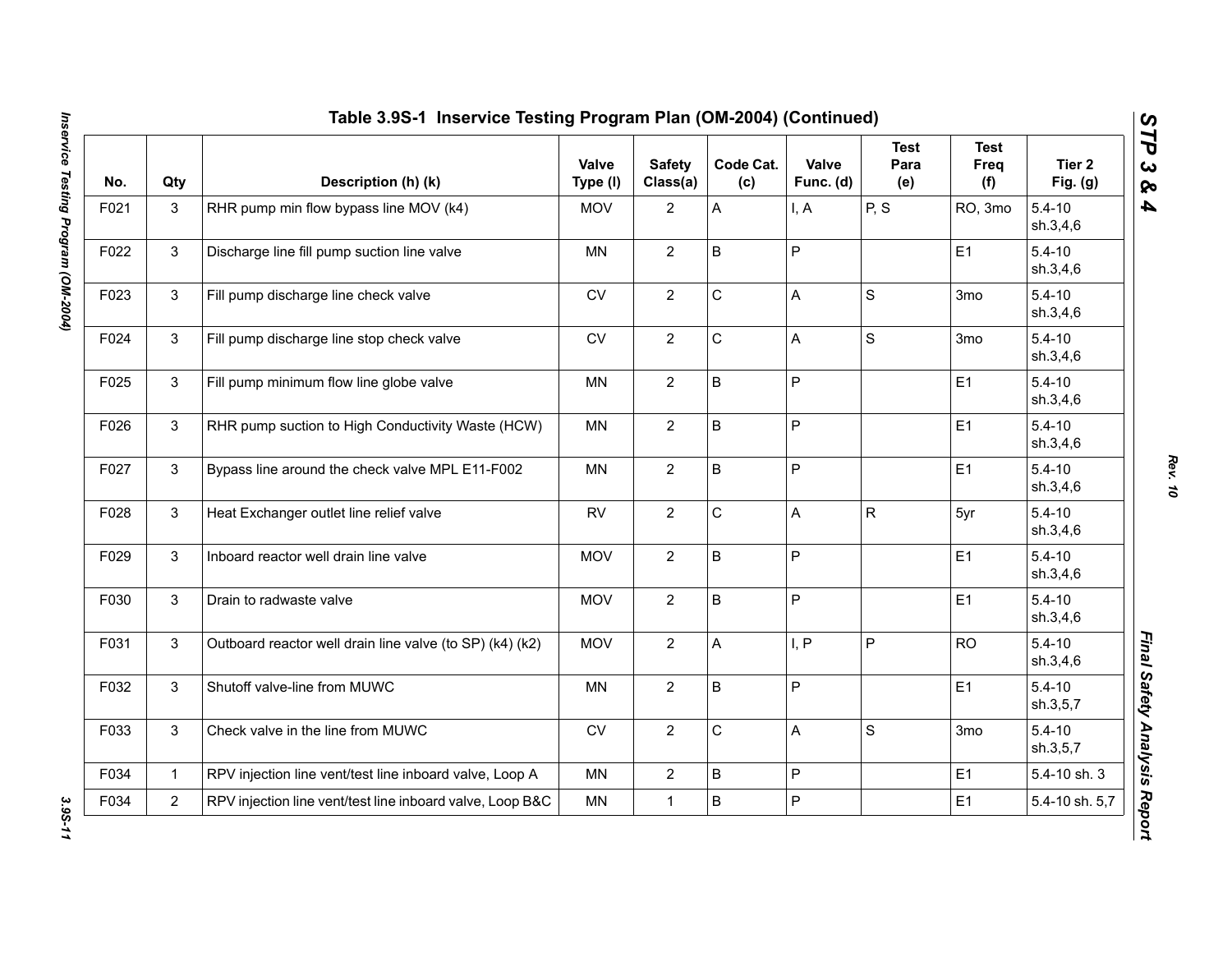|      |                | Table 3.9S-1 Inservice Testing Program Plan (OM-2004) (Continued)    |                          |                           |                  |                    |                            |                            |                        |
|------|----------------|----------------------------------------------------------------------|--------------------------|---------------------------|------------------|--------------------|----------------------------|----------------------------|------------------------|
| No.  | Qty            | Description (h) (k)                                                  | <b>Valve</b><br>Type (I) | <b>Safety</b><br>Class(a) | Code Cat.<br>(c) | Valve<br>Func. (d) | <b>Test</b><br>Para<br>(e) | <b>Test</b><br>Freq<br>(f) | Tier 2<br>Fig. $(g)$   |
| F036 | $\mathbf 1$    | Press equal valve around check valve E11-F006, Loop<br>A(k3)         | <b>AOV</b>               | $\mathbf{2}$              | A                | P                  | L                          | <b>RO</b>                  | 5.4-10 sh. 3           |
| F036 | $\overline{2}$ | Press equal valve around check valve E11-F006, Loop<br>B&C (k3) (k2) | <b>AOV</b>               | $\mathbf{1}$              | A                | $\mathsf{P}$       | L, P                       | RO, RO                     | 5.4-10 sh. 5,7         |
| F037 | 3              | Shutdown cooling suction line test line (k3)                         | ΜN                       | $\mathbf{1}$              | A                | P                  | L                          | <b>RO</b>                  | 5.4-10 sh. 2           |
| F039 | 3              | Relief valve around the MOV MPL E11-F011                             | <b>RV</b>                | $\mathbf{1}$              | $\mathsf C$      | A                  | $\mathsf{R}$               | 5yr                        | 5.4-10 sh. 2           |
| F040 | 3              | Shutoff valve-line from MUWC                                         | MN                       | $\overline{2}$            | $\sf B$          | P                  |                            | E1                         | 5.4-10 sh. 2           |
| F041 | 3              | Check valve line from Make-Up Water Condenser<br>(MUWC)              | CV                       | $\overline{2}$            | $\mathsf{C}$     | Α                  | S                          | 3 <sub>mo</sub>            | 5.4-10 sh. 2           |
| F042 | 3              | Shutdown Cooling Mode suction line relief valve                      | <b>RV</b>                | $\overline{2}$            | $\mathsf C$      | Α                  |                            | E1                         | $5.4 - 10$<br>sh.3,4,6 |
| F043 | 3              | HX outlet to the Sampling System (SS) test inboard<br>valve          | SOV                      | $\mathbf{2}$              | B                | P                  |                            | E1                         | $5.4 - 10$<br>sh.3,4,6 |
| F045 | $\mathbf{1}$   | HX outlet to the PASS-inboard valve                                  | <b>MOV</b>               | $\mathbf{2}$              | $\sf B$          | A                  | P, S                       | 2yr, 3mo                   | 5.4-10 sh. 3           |
| F046 | $\mathbf{1}$   | HX outlet to the PASS-outboard valve                                 | <b>MOV</b>               | $\mathbf{2}$              | $\sf B$          | A                  | P, S                       | 2yr, 3mo                   | 5.4-10 sh. 3           |
| F047 | $\overline{2}$ | Shutoff -line from MUWC                                              | MN                       | $\overline{2}$            | $\sf B$          | P                  |                            | E1                         | 5.4-10 sh. 5,7         |
| F048 | $\overline{2}$ | Check valve line from MUWC                                           | ${\sf CV}$               | $\overline{2}$            | $\mathsf C$      | A                  |                            | E1                         | 5.4-10 sh. 5,7         |
| F049 | $\overline{2}$ | Drywell spray line vent & test line inboard valve                    | <b>MN</b>                | $\overline{2}$            | $\sf B$          | P                  |                            | E1                         | 5.4-10 sh. 5,7         |
| F051 | 3              | Fill pump discharge line relief valve                                | <b>RV</b>                | $\overline{2}$            | $\mathsf{C}$     | A                  | $\mathsf{R}$               | 10yr                       | $5.4 - 10$<br>sh.3,4,6 |
| F052 | $\mathbf{1}$   | Drain line for the suppression pool                                  | <b>MN</b>                | $\overline{2}$            | $\sf B$          | P                  |                            | E1                         | 5.4-10 sh. 4           |
| F101 | $\mathbf{1}$   | AC independent water addition input valve                            | MN                       | $\overline{2}$            | $\sf B$          | Α                  | $\mathbf S$                | 2yr                        | 5.4-10 sh. 7           |
| F102 | $\mathbf{1}$   | AC independent water addition input valve                            | <b>MN</b>                | $\overline{2}$            | $\sf B$          | A                  | S                          | 2yr                        | 5.4-10 sh. 7           |
| F500 | 3              | Heat exchanger inlet drain line inboard valve                        | <b>MN</b>                | $\overline{2}$            | $\sf B$          | P                  |                            | E1                         | $5.4 - 10$<br>sh.3,4,6 |
| F502 | 3              | HX outlet line drain line inboard valve                              | <b>MN</b>                | $\overline{2}$            | B                | P                  |                            | E1                         | $5.4 - 10$<br>sh.3,4,6 |
|      |                |                                                                      |                          |                           |                  |                    |                            |                            |                        |

*Rev. 10*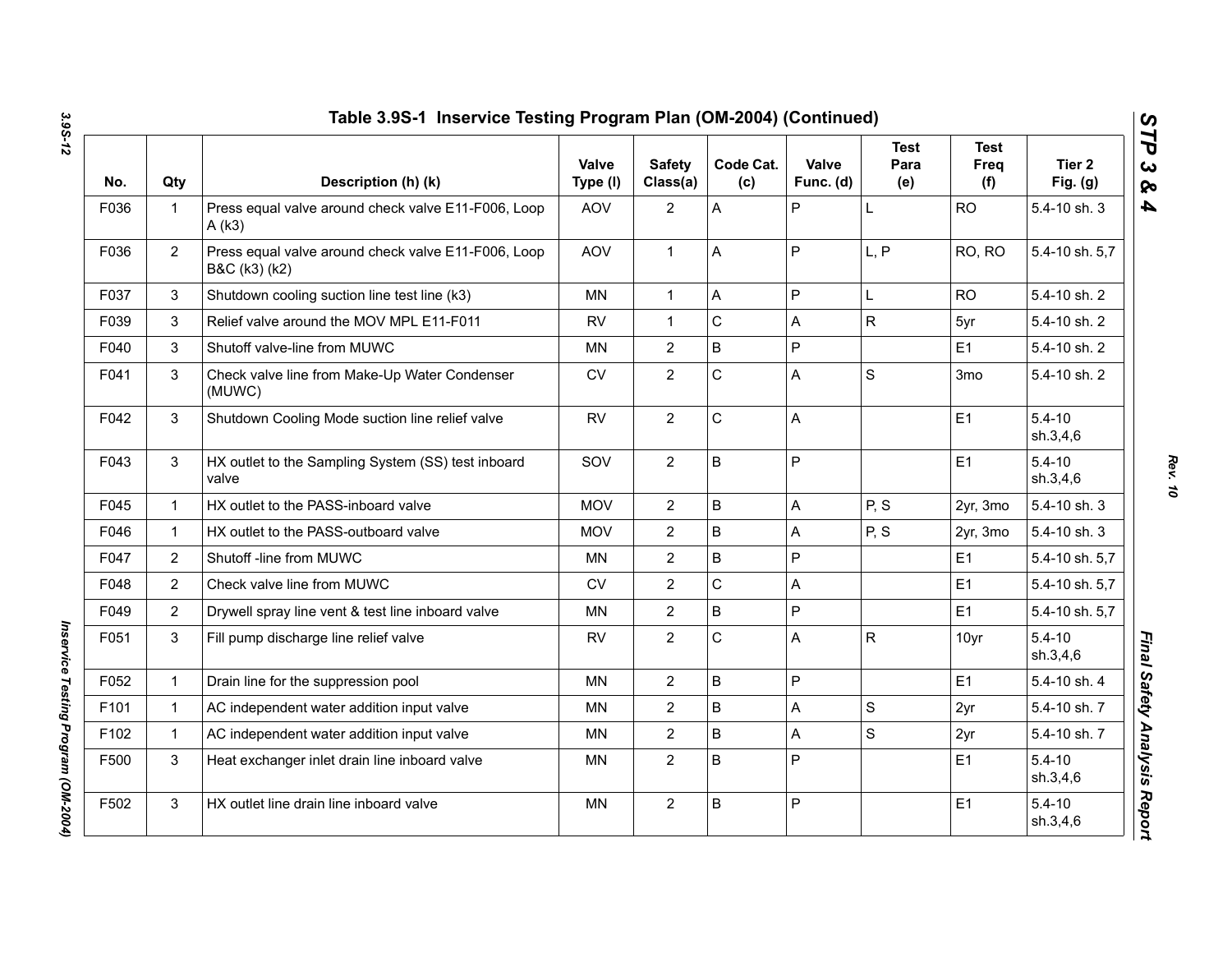| No.  | Qty            | Description (h) (k)                                  | Valve<br>Type (I) | <b>Safety</b><br>Class(a) | Code Cat.<br>(c) | Valve<br>Func. (d) | <b>Test</b><br>Para<br>(e) | <b>Test</b><br>Freq<br>(f) | Tier <sub>2</sub><br>Fig. $(g)$ |
|------|----------------|------------------------------------------------------|-------------------|---------------------------|------------------|--------------------|----------------------------|----------------------------|---------------------------------|
| F504 | 3              | RPV injection line vent line inboard valve           | <b>MN</b>         | 2                         | B                | P                  |                            | E1                         | $5.4 - 10$<br>sh.3,5,7          |
| F506 | $\mathbf{1}$   | RPV injection line drain line inboard valve          | <b>MN</b>         | $\overline{2}$            | B                | P                  |                            | E1                         | 5.4-10 sh. 3                    |
| F506 | $\overline{2}$ | RPV injection line drain line inboard valve          | MN                | $\mathbf{1}$              | B                | P                  |                            | E1                         | 5.4-10 sh. 5,7                  |
| F508 | 3              | Shutdown Cooling suction line vent line valve        | MN                | $\overline{2}$            | B                | P                  |                            | E1                         | 5.4-10 sh. 2                    |
| F509 | $\overline{2}$ | Vent valve-FPC return line                           | <b>MN</b>         | $\overline{2}$            | B                | P                  |                            | E1                         | 5.4-10 sh. 5,7                  |
| F511 | $\overline{2}$ | Drywell spray line inboard drain line valve          | MN                | $\overline{2}$            | B                | P                  |                            | E1                         | 5.4-10 sh. 5,7                  |
| F513 | $\overline{2}$ | Drywell spray line inboard drain line valve          | MN                | $\overline{2}$            | B                | P                  |                            | E1                         | 5.4-10 sh. 5,7                  |
| F515 | $\overline{2}$ | Wetwell spray line inboard drain line valve          | <b>MN</b>         | $\overline{2}$            | B                | P                  |                            | E1                         | 5.4-10 sh. 5,7                  |
| F517 | 3              | RHR pump min flow line drain line inboard valve      | MN                | $\overline{2}$            | B                | P                  |                            | E1                         | $5.4 - 10$<br>sh.3,4,6          |
| F700 | $\mathbf{3}$   | RHR pump suction line pressure instrument line       | <b>MN</b>         | $\overline{2}$            | B                | P                  |                            | E1                         | $5.4 - 10$<br>sh.3,4,6          |
| F701 | 3              | RHR pump suction line pressure instrument line       | <b>MN</b>         | $\overline{2}$            | B                | P                  |                            | E1                         | $5.4 - 10$<br>sh.3,4,6          |
| F702 | 3              | RHR pump discharge line pressure instrument line     | <b>MN</b>         | $\overline{2}$            | B                | P                  |                            | E1                         | $5.4 - 10$<br>sh.3,4,6          |
| F704 | 3              | RHR pump discharge line pressure instrument line     | MN                | $\overline{2}$            | B                | P                  |                            | E1                         | $5.4 - 10$<br>sh.3,4,6          |
| F706 | 3              | RHR pump discharge line pressure instrument line     | MN                | $\overline{2}$            | B                | P                  |                            | E1                         | $5.4 - 10$<br>sh.3,4,6          |
| F707 | $\mathbf{3}$   | RHR pump discharge line pressure instrument line     | <b>MN</b>         | $\overline{2}$            | B                | P                  |                            | E1                         | $5.4 - 10$<br>sh.3,4,6          |
| F708 | 3              | FT MPL E11-FT008 instrument line inboard root valve  | <b>MN</b>         | $\overline{2}$            | B                | P                  |                            | E1                         | $5.4 - 10$<br>sh.3,4,6          |
| F709 | $\mathsf 3$    | FT MPL E11-FT008 instrument line outboard root valve | <b>MN</b>         | $\overline{2}$            | B                | P                  |                            | E1                         | $5.4 - 10$<br>sh.3,4,6          |

*Rev. 10*

3.95-13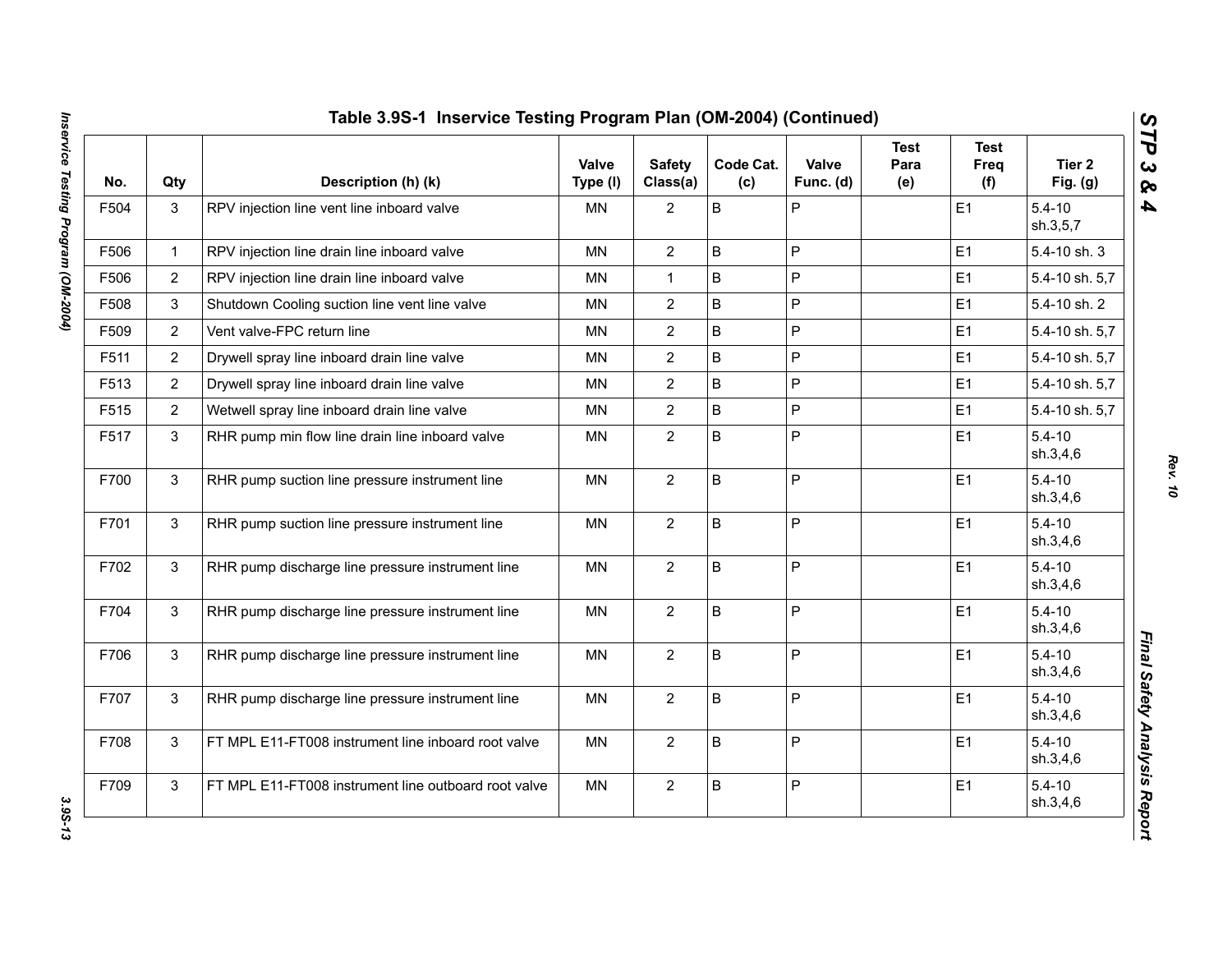|      |                | Table 3.9S-1 Inservice Testing Program Plan (OM-2004) (Continued) |                   |                           |                  |                    |                            |                                   |                                 |
|------|----------------|-------------------------------------------------------------------|-------------------|---------------------------|------------------|--------------------|----------------------------|-----------------------------------|---------------------------------|
| No.  | Qty            | Description (h) (k)                                               | Valve<br>Type (I) | <b>Safety</b><br>Class(a) | Code Cat.<br>(c) | Valve<br>Func. (d) | <b>Test</b><br>Para<br>(e) | <b>Test</b><br>Freq<br>(f)        | Tier <sub>2</sub><br>Fig. $(g)$ |
| F710 | 3              | FT MPL E11-FT008 instrument line inboard root valve               | <b>MN</b>         | $\overline{2}$            | B                | P                  |                            | E <sub>1</sub>                    | $5.4 - 10$<br>sh.3,4,6          |
| F711 | 3              | FT MPL E11-FT008 instrument line outboard root valve              | <b>MN</b>         | $\overline{2}$            | B                | $\mathsf{P}$       |                            | E1                                | $5.4 - 10$<br>sh.3,4,6          |
| F712 | 3              | Shutdown Cooling Mode suction line pressure<br>instrument line    | <b>MN</b>         | $\overline{2}$            | $\mathsf B$      | P                  |                            | E1                                | $5.4 - 10$<br>sh.3,4,6          |
| F713 | 3              | Fill pump suction line instrument line valve                      | <b>MN</b>         | $\overline{2}$            | B                | $\mathsf{P}$       |                            | E1                                | $5.4 - 10$<br>sh.3,4,6          |
| F714 | $\mathbf{1}$   | Discharge to radwaste flow instrument line                        | <b>MN</b>         | $\overline{2}$            | $\mathsf B$      | P                  |                            | E1                                | 5.4-10 sh. 4                    |
| F716 | $\mathbf{1}$   | Discharge to radwaste flow instrument line                        | MN                | $\overline{2}$            | $\sf B$          | P                  |                            | E1                                | 5.4-10 sh. 4                    |
| F718 | 3              | Fill pump discharge line check valve test point                   | <b>MN</b>         | $\overline{2}$            | B                | P                  |                            | E <sub>1</sub>                    | 5.4-10 sh.<br>3,4,6             |
| F720 | 3              | Fill pump discharge line check valve test point                   | <b>MN</b>         | $\overline{2}$            | $\sf B$          | P                  |                            | E1                                | 5.4-10 sh.<br>3,4,6             |
|      |                | E22 High Pressure Core Flooder System Valves                      |                   |                           |                  |                    |                            |                                   |                                 |
| F001 | $\overline{2}$ | Condensate Storage Tank (CST) suction line MOV                    | <b>MOV</b>        | $\overline{2}$            | $\sf B$          | A                  | P, S                       | 2yr, 3mo                          | 6.3-7 sh. 2                     |
| F002 | $\overline{2}$ | CST suction line check valve                                      | <b>CV</b>         | $\overline{2}$            | $\mathbf C$      | Α                  | $\mathbf S$                | 3 <sub>mo</sub>                   | 6.3-7 sh. 2                     |
| F003 | $\overline{2}$ | HPCF System injection valve (k3) (k2) (h6)                        | <b>MOV</b>        | $\mathbf{1}$              | A                | I, A               | L, P, S                    | RO,<br>RO,CS                      | 6.3-7 sh. 1                     |
| F004 | $\overline{2}$ | HPCF System inboard check valve (k3) (k2)                         | AOV/CV            | $\mathbf{1}$              | A, C             | I, A               | L, P, S                    | <b>RO, RO,</b><br>3 <sub>mo</sub> | 6.3-7 sh. 1                     |
| F005 | $\overline{2}$ | Pump discharge line inboard maintenance valve                     | <b>MN</b>         | $\mathbf{1}$              | B                | P                  |                            | E1                                | 6.3-7 sh. 1                     |
| F006 | $\overline{2}$ | Suppression pool suction line MOV (k4) (k2)                       | <b>MOV</b>        | $\overline{2}$            | A                | I, A               | P, S                       | RO, 3mo                           | 6.3-7 sh. 2                     |
| F007 | $\overline{2}$ | Suppression pool suction line check valve                         | CV                | $\overline{2}$            | ${\bf C}$        | Α                  | S                          | 3 <sub>mo</sub>                   | 6.3-7 sh. 2                     |
| F008 | $\overline{2}$ | Test return line inboard valve                                    | <b>MOV</b>        | $\overline{2}$            | $\sf B$          | A                  | P, S                       | 2yr, 3mo                          | 6.3-7 sh. 2                     |
| F009 | $\overline{2}$ | Test return line outboard valve (k4) (k2)                         | <b>MOV</b>        | $\overline{2}$            | A                | I, A               | P, S                       | RO, 3mo                           | 6.3-7 sh. 2                     |
| F010 | $\overline{2}$ | Pump minimum flow bypass line MOV (k4) (k2)                       | <b>MOV</b>        | $\overline{2}$            | Α                | I, A               | P, S                       | RO, 3mo                           | 6.3-7 sh. 2                     |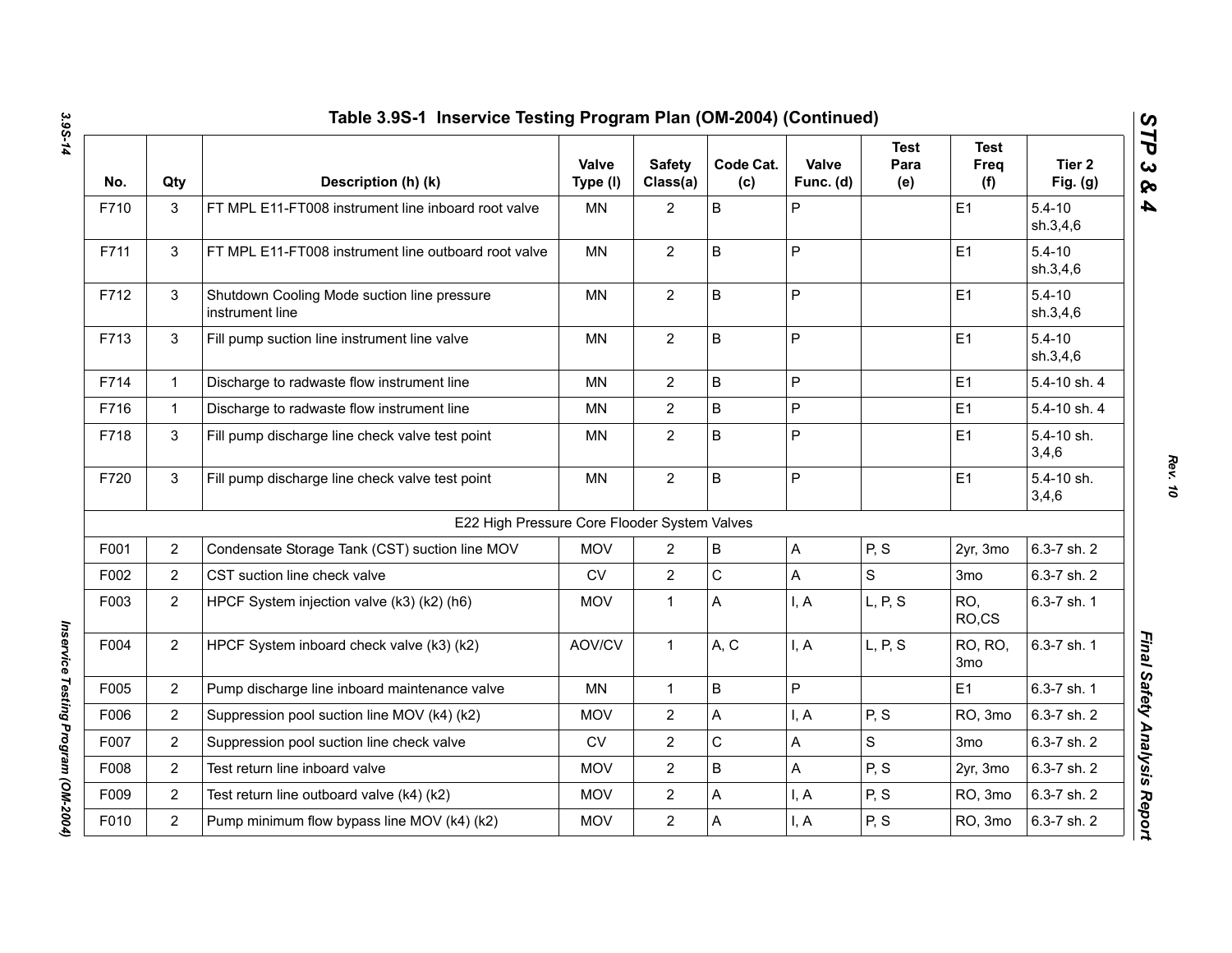| Table 3.9S-1 Inservice Testing Program Plan (OM-2004) (Continued)<br>$\boldsymbol{\omega}$<br>ΤΡ |                |                                                                |                   |                           |                  |                    |                            |                            |                      |  |  |  |
|--------------------------------------------------------------------------------------------------|----------------|----------------------------------------------------------------|-------------------|---------------------------|------------------|--------------------|----------------------------|----------------------------|----------------------|--|--|--|
| No.                                                                                              | Qty            | Description (h) (k)                                            | Valve<br>Type (I) | <b>Safety</b><br>Class(a) | Code Cat.<br>(c) | Valve<br>Func. (d) | <b>Test</b><br>Para<br>(e) | <b>Test</b><br>Freq<br>(f) | Tier 2<br>Fig. $(g)$ |  |  |  |
| F011                                                                                             | $\overline{c}$ | Bypass line shutoff valve around check valve E22-F002          | <b>MN</b>         | $\overline{2}$            | B                | P                  |                            | E1                         | 6.3-7 sh. 2          |  |  |  |
| F012                                                                                             | $\overline{2}$ | HPCI pump suction line drain line to HCW                       | <b>MN</b>         | $\overline{2}$            | B                | P                  |                            | E1                         | 6.3-7 sh. 2          |  |  |  |
| F014                                                                                             | $\overline{2}$ | Pump discharge line fill line outboard check valve             | ${\sf CV}$        | $\overline{2}$            | C                | A                  | $\mathbf S$                | 3 <sub>mo</sub>            | 6.3-7 sh. 1          |  |  |  |
| F015                                                                                             | $\overline{c}$ | Pump discharge line fill line outboard check valve             | CV                | $\overline{c}$            | С                | Α                  | ${\mathsf S}$              | 3 <sub>mo</sub>            | 6.3-7 sh. 1          |  |  |  |
| F017                                                                                             | $\overline{2}$ | Pump discharge line test and vent line inboard valve           | MN                | $\mathbf{1}$              | B                | P                  |                            | E1                         | 6.3-7 sh. 1          |  |  |  |
| F019                                                                                             | $\overline{2}$ | Pressure equalizing valve around check valve E22-F004          | <b>MOV</b>        | $\mathbf{1}$              | A                | P                  | L, P                       | RO, RO                     | 6.3-7 sh. 1          |  |  |  |
| F020                                                                                             | $\overline{2}$ | Suppression pool suction line relief valve                     | <b>RV</b>         | $\overline{2}$            | C                | A                  | $\mathsf{R}$               | 10yr                       | 6.3-7 sh. 2          |  |  |  |
| F021                                                                                             | $\overline{2}$ | Pump discharge check valve                                     | <b>CV</b>         | $\overline{2}$            | C                | A                  | $\mathsf{s}$               | 3 <sub>mo</sub>            | 6.3-7 sh. 2          |  |  |  |
| F022                                                                                             | $\overline{2}$ | Suppression pool suction line test line valve                  | <b>MN</b>         | $\overline{2}$            | B                | P                  |                            | E1                         | 6.3-7 sh. 2          |  |  |  |
| F023                                                                                             | $\overline{2}$ | Pump discharge line test line valve                            | <b>MN</b>         | $\overline{2}$            | B                | P                  |                            | E1                         | 6.3-7 sh. 2          |  |  |  |
| F500                                                                                             | $\overline{2}$ | Pump discharge line high point vent inboard valve              | <b>MN</b>         | $\overline{2}$            | B                | P                  |                            | E1                         | 6.3-7 sh. 1          |  |  |  |
| F502                                                                                             | $\overline{2}$ | Pump discharge line drywell test line inboard valve            | <b>MN</b>         | $\overline{2}$            | B                | P                  |                            | E1                         | 6.3-7 sh. 1          |  |  |  |
| F700                                                                                             | $\overline{2}$ | Pump suction line pressure instrument line root valve          | <b>MN</b>         | $\overline{2}$            | B                | P                  |                            | E1                         | 6.3-7 sh. 2          |  |  |  |
| F701                                                                                             | $\overline{2}$ | Pump suction line pressure instrument line root valve          | MN                | $\overline{2}$            | B                | P                  |                            | E <sub>1</sub>             | 6.3-7 sh. 2          |  |  |  |
| F702                                                                                             | $\overline{2}$ | Pump discharge line pressure instrument line inboard<br>valve  | <b>MN</b>         | $\overline{2}$            | B                | P                  |                            | E1                         | 6.3-7 sh. 2          |  |  |  |
| F704                                                                                             | $\overline{2}$ | Pump discharge line pressure instrument line inboard<br>valve  | <b>MN</b>         | $\overline{2}$            | B                | P                  |                            | E1                         | 6.3-7 sh. 2          |  |  |  |
| F705                                                                                             | $\overline{2}$ | Pump discharge line pressure instrument line outboard<br>valve | <b>MN</b>         | $\overline{2}$            | B                | P                  |                            | E1                         | 6.3-7 sh. 2          |  |  |  |
| F706                                                                                             | $\overline{2}$ | Pump discharge line flow instrument line inboard valve         | <b>MN</b>         | $\overline{2}$            | B                | P                  |                            | E1                         | 6.3-7 sh. 1          |  |  |  |
| F707                                                                                             | $\overline{2}$ | Pump discharge line flow instrument line outboard valve        | MN                | $\overline{2}$            | B                | P                  |                            | E1                         | 6.3-7 sh. 1          |  |  |  |
| F708                                                                                             | $\overline{2}$ | Pump discharge line flow instrument line inboard valve         | <b>MN</b>         | $\overline{2}$            | B                | P                  |                            | E1                         | 6.3-7 sh. 1          |  |  |  |
| F709                                                                                             | $\overline{2}$ | Pump discharge line flow instrument line outboard valve        | MN                | $\overline{2}$            | B                | P                  |                            | E1                         | 6.3-7 sh. 1          |  |  |  |

3.95-15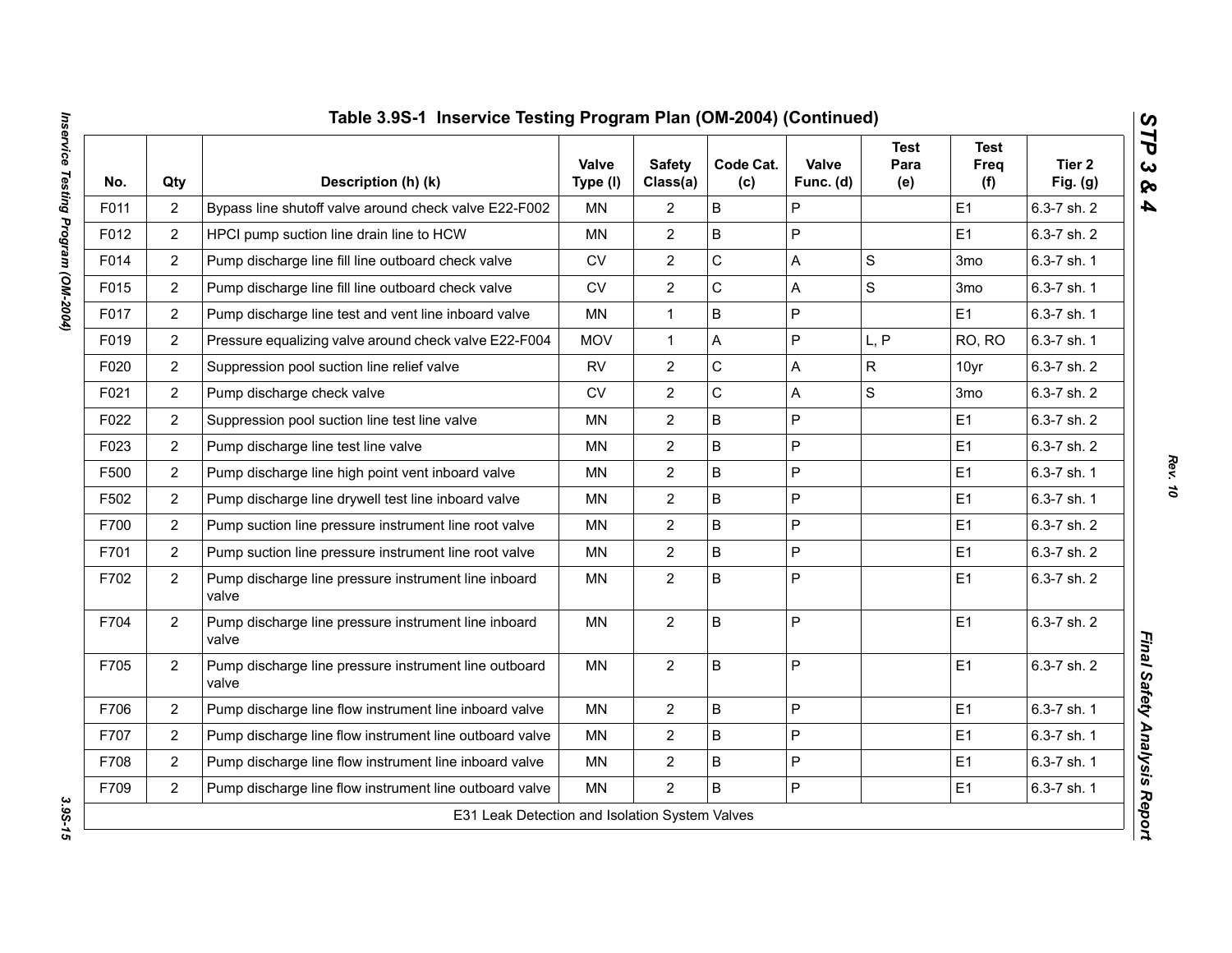| No.  | Qty            | Description (h) (k)                                                              | Valve<br>Type (I) | <b>Safety</b><br>Class(a) | Code Cat.<br>(c) | Valve<br>Func. (d) | <b>Test</b><br>Para<br>(e) | <b>Test</b><br>Freq<br>(f) | Tier <sub>2</sub><br>Fig. $(g)$ |
|------|----------------|----------------------------------------------------------------------------------|-------------------|---------------------------|------------------|--------------------|----------------------------|----------------------------|---------------------------------|
| F001 | $\mathbf{1}$   | Drywell fission product monitoring line maintenance<br>valve                     | <b>MN</b>         | $\overline{2}$            | B                | P                  |                            | E1                         | 5.2-8 sh. 9                     |
| F002 | $\mathbf{1}$   | Drywell fission product monitoring line inboard isolation<br>valve (k1) (k2)     | <b>AOV</b>        | $\overline{2}$            | А                | I, A               | L, P, S                    | RO, RO,<br>3 <sub>mo</sub> | 5.2-8 sh. 9                     |
| F003 | $\mathbf{1}$   | Drywell fission product monitoring line outboard isolation<br>valve (k1) (k2)    | <b>AOV</b>        | $\overline{2}$            | A                | I, A               | L, P, S                    | RO, RO,<br>3 <sub>mo</sub> | 5.2-8 sh. 9                     |
| F004 | $\mathbf 1$    | Drywell fission product monitoring line outboard isolation<br>valve (k1) (k2)    | <b>AOV</b>        | $\overline{2}$            | A                | I, A               | L, P, S                    | RO, RO,<br>3 <sub>mo</sub> | 5.2-8 sh. 9                     |
| F005 | $\mathbf{1}$   | Drywell fission product monitoring line inboard isolation<br>valve $(k1)$ $(k2)$ | <b>AOV</b>        | $\overline{2}$            | A                | I, A               | L, P, S                    | RO, RO,<br>3 <sub>mo</sub> | 5.2-8 sh. 9                     |
| F006 | $\mathbf 1$    | Drywell fission product monitoring line maintenance<br>valve                     | <b>MN</b>         | $\overline{2}$            | B                | P                  |                            | E1                         | 5.2-8 sh. 9                     |
| F701 | $\overline{4}$ | RCIC instrument line manual maintenance valve                                    | <b>MN</b>         | $\overline{2}$            | B                | P                  |                            | E1                         | 5.2-8 sh. 6                     |
| F702 | $\overline{4}$ | RCIC instrument line isolation excess flow check valve<br>$(h3.5)$ (k4)          | <b>CV</b>         | $\overline{2}$            | A, C             | I, A               | $\mathbf S$                | <b>RO</b>                  | 5.2-8 sh. 6                     |
| F703 | $\overline{4}$ | RCIC instrument line manual maintenance valve                                    | <b>MN</b>         | $\overline{2}$            | B                | P                  |                            | E1                         | 5.2-8 sh. 6                     |
| F704 | $\overline{4}$ | RCIC instrument line isolation excess flow check valve<br>$(h3.5)$ $(k4)$        | CV                | $\overline{2}$            | A, C             | I, A               | $\mathbf S$                | <b>RO</b>                  | 5.2-8 sh. 6                     |
|      |                | E51 Reactor Core Isolation Cooling System Valves                                 |                   |                           |                  |                    |                            |                            |                                 |
| F001 | $\mathbf{1}$   | Condensate Storage Tank (CST) suction line MOV                                   | <b>MOV</b>        | $\overline{2}$            | B                | A                  | P, S                       | 2yr, 3mo                   | 5.4-8 sh. 1                     |
| F002 | $\mathbf{1}$   | CST suction line check valve                                                     | <b>CV</b>         | $\overline{2}$            | C                | A                  | S                          | 3mo                        | 5.4-8 sh. 1                     |
| F003 | $\mathbf 1$    | RCIC pump discharge line check valve                                             | <b>CV</b>         | $\overline{2}$            | С                | А                  | P, S                       | 2yr, 3mo                   | 5.4-8 sh. 1                     |
| F004 | 1              | RCIC System injection valve (k3) (k2) (h6)                                       | <b>MOV</b>        | $\overline{2}$            | A                | A                  | L, P, S                    | RO,<br>RO,CS               | 5.4-8 sh. 1                     |
| F005 | $\mathbf{1}$   | RCIC System discharge line testable check valve (k3)<br>(k2)                     | AOV/CV            | $\overline{2}$            | A, C             | A                  | L, P, S                    | RO, RO,<br>3 <sub>mo</sub> | 5.4-8 sh. 1                     |
| F006 | $\mathbf 1$    | Suppression Pool (CSP) suction line MOV (k4) (k2)                                | <b>MOV</b>        | $\overline{2}$            | A                | I, A               | P, S                       | RO, 3mo                    | 5.4-8 sh. 1                     |

*Inservice Testing Program (OM-2004)* 

Inservice Testing Program (OM-2004)

*Rev. 10*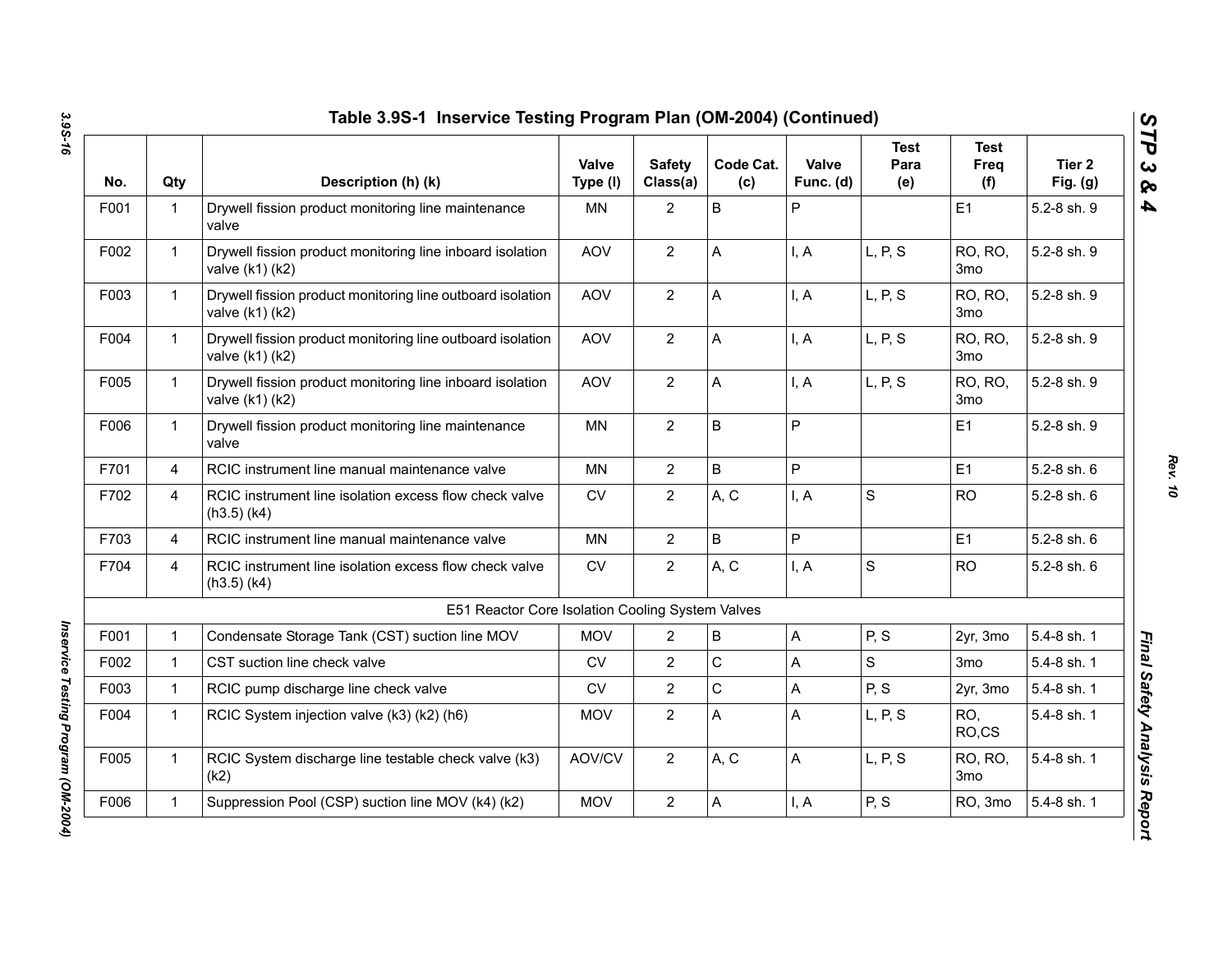|      |              | Table 3.9S-1 Inservice Testing Program Plan (OM-2004) (Continued) |                          |                           |                  |                           |                            |                            |                      |
|------|--------------|-------------------------------------------------------------------|--------------------------|---------------------------|------------------|---------------------------|----------------------------|----------------------------|----------------------|
| No.  | Qty          | Description (h) (k)                                               | <b>Valve</b><br>Type (I) | <b>Safety</b><br>Class(a) | Code Cat.<br>(c) | <b>Valve</b><br>Func. (d) | <b>Test</b><br>Para<br>(e) | <b>Test</b><br>Freq<br>(f) | Tier 2<br>Fig. $(g)$ |
| F007 | $\mathbf{1}$ | Suppression Pool (CSP) suction line check valve                   | <b>CV</b>                | $\overline{2}$            | C                | A                         | S                          | 3 <sub>mo</sub>            | 5.4-8 sh. 1          |
| F008 | $\mathbf{1}$ | RCIC System suppression pool test return line MOV                 | <b>MOV</b>               | $\overline{2}$            | B                | A                         | P, S                       | 2yr, 3mo                   | 5.4-8 sh. 1          |
| F009 | $\mathbf{1}$ | RCIC System suppression pool test return line MOV (k4)<br>(k2)    | <b>MOV</b>               | $\overline{2}$            | A                | I, A                      | P, S                       | RO, 3mo                    | 5.4-8 sh. 1          |
| F010 | $\mathbf{1}$ | RCIC System minimum flow bypass line check valve                  | <b>CV</b>                | $\mathbf{2}$              | C                | A                         | P, S                       | 2yr, 3mo                   | 5.4-8 sh. 1          |
| F011 | $\mathbf{1}$ | RCIC System minimum flow bypass line MOV (k4) (k2)                | <b>MOV</b>               | $\overline{2}$            | A                | I, A                      | P, S                       | RO, 3mo                    | 5.4-8 sh. 1          |
| F017 | $\mathbf{1}$ | RCIC pump suction line relief valve                               | <b>RV</b>                | $\overline{2}$            | C                | A                         | $\mathsf{R}$               | 10yr                       | 5.4-8 sh. 1          |
| F018 | $\mathbf{1}$ | Valve in the bypass line around check valve E51-F003              | <b>MN</b>                | $\boldsymbol{2}$          | B                | $\mathsf P$               |                            | E <sub>1</sub>             | 5.4-8 sh. 1          |
| F019 | $\mathbf{1}$ | Pump discharge line test line valve                               | MN                       | $\overline{2}$            | B                | P                         |                            | E <sub>1</sub>             | 5.4-8 sh. 1          |
| F020 | $\mathbf{1}$ | Pump discharge line test line valve                               | MN                       | $\overline{2}$            | B                | P                         |                            | E <sub>1</sub>             | 5.4-8 sh. 1          |
| F021 | $\mathbf{1}$ | Pump discharge line fill line shutoff valve                       | MN                       | $\overline{2}$            | B                | P                         |                            | E <sub>1</sub>             | 5.4-8 sh. 1          |
| F022 | $\mathbf{1}$ | Pump discharge line fill line check valve                         | <b>CV</b>                | $\overline{2}$            | $\mathsf{C}$     | A                         | $\mathbf S$                | 3 <sub>mo</sub>            | 5.4-8 sh. 1          |
| F023 | $\mathbf{1}$ | Pump discharge line fill line check valve                         | <b>CV</b>                | $\overline{2}$            | $\mathsf{C}$     | A                         | S                          | 3 <sub>mo</sub>            | 5.4-8 sh. 1          |
| F024 | $\mathbf{1}$ | Pump discharge line test line valve                               | <b>MN</b>                | $\overline{2}$            | B                | P                         |                            | E <sub>1</sub>             | 5.4-8 sh. 1          |
| F025 | $\mathbf{1}$ | Pump discharge line test line valve                               | MN                       | $\mathbf{2}$              | B                | P                         |                            | E1                         | 5.4-8 sh. 1          |
| F026 | $\mathbf{1}$ | Valve in pressure equalizing line around E51-F005                 | <b>AOV</b>               | $\mathbf{2}$              | B                | P                         |                            | E <sub>1</sub>             | 5.4-8 sh. 1          |
| F027 | $\mathbf{1}$ | Suppression Pool (S/P) suction line test line valve               | MN                       | $\mathbf{2}$              | B                | $\mathsf P$               |                            | E <sub>1</sub>             | 5.4-8 sh. 1          |
| F028 | $\mathbf{1}$ | Minimum flow bypass line test line valve                          | ΜN                       | $\mathbf{2}$              | B                | P                         |                            | E1                         | 5.4-8 sh. 1          |
| F029 | $\mathbf{1}$ | Minimum flow bypass line test line valve                          | MN                       | $\overline{2}$            | B                | P                         |                            | E <sub>1</sub>             | 5.4-8 sh. 1          |
| F033 | $\mathbf{1}$ | Discharge line fill line bypass line shutoff valve                | <b>MN</b>                | $\overline{2}$            | B                | P                         |                            | E1                         | 5.4-8 sh. 1          |
| F035 | $\mathbf{1}$ | Steam supply line isolation valve (k1) (k2)                       | <b>MOV</b>               | $\mathbf{1}$              | A                | I, A                      | L, P, S                    | RO, RO,<br>3 <sub>mo</sub> | 5.4-8 sh. 2          |
| F036 | $\mathbf{1}$ | Steam supply line isolation valve (k1) (k2)                       | <b>MOV</b>               | $\mathbf{1}$              | А                | I, A                      | L, P, S                    | RO, RO,<br>3 <sub>mo</sub> | 5.4-8 sh. 2          |
| F037 | $\mathbf{1}$ | Steam admission valve                                             | <b>MOV</b>               | $\mathbf{2}$              | B                | $\mathsf{A}$              | P, S                       | 2yr, 3mo                   | 5.4-8 sh. 2          |

*Rev. 10*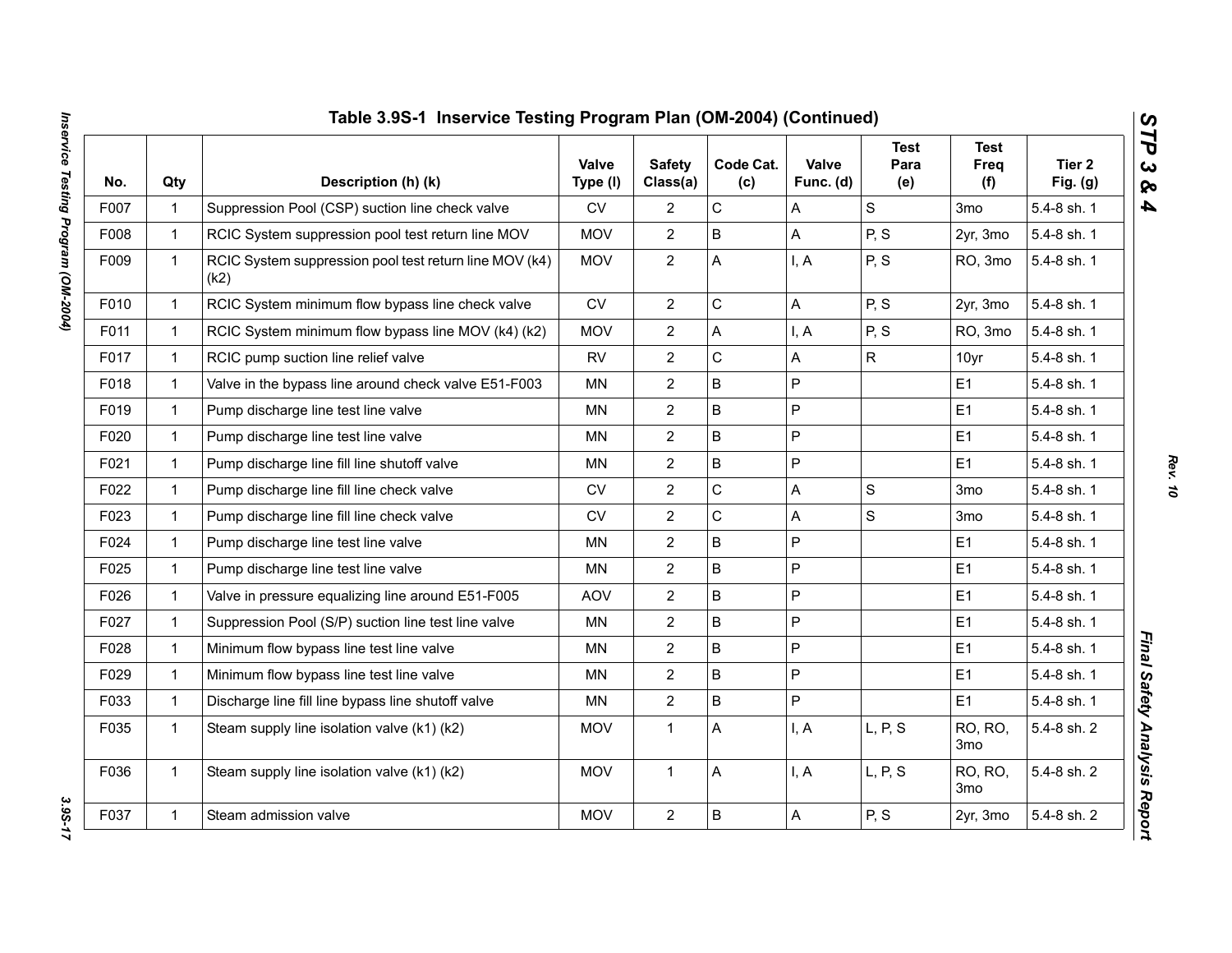| No.  | Qty          | Description (h) (k)                                                   | Valve<br>Type (I) | <b>Safety</b><br>Class(a) | Code Cat.<br>(c) | Valve<br>Func. (d) | <b>Test</b><br>Para<br>(e) | <b>Test</b><br><b>Freq</b><br>(f) | Tier 2<br>Fig. $(g)$ |
|------|--------------|-----------------------------------------------------------------------|-------------------|---------------------------|------------------|--------------------|----------------------------|-----------------------------------|----------------------|
| F038 | $\mathbf{1}$ | Turbine exhaust line check valve                                      | <b>CV</b>         | 2                         | A, C             | I, A               | L, S                       | 2yr, 3mo                          | 5.4-8 sh. 1          |
| F039 | $\mathbf{1}$ | Turbine exhaust line MOV                                              | <b>MOV</b>        | $\overline{2}$            | A                | I, A               | L, P, S                    | 2yr, 2yr,<br>3 <sub>mo</sub>      | 5.4-8 sh. 1          |
| F048 | $\mathbf{1}$ | Steam supply line warm-up line valve (k1) (k2)                        | <b>MOV</b>        | $\mathbf{1}$              | Α                | I, A               | L, P, S                    | RO, RO,<br>3mo                    | 5.4-8 sh. 2          |
| F049 | $\mathbf{1}$ | Steam supply line test line valve                                     | <b>MN</b>         | $\overline{2}$            | B                | P                  |                            | E1                                | 5.4-8 sh. 2          |
| F050 | $\mathbf{1}$ | Steam supply line test line valve                                     | MN                | $\overline{2}$            | B                | P                  |                            | E1                                | 5.4-8 sh. 2          |
| F053 | $\mathbf{1}$ | Turbine exhaust line test line valve                                  | ΜN                | $\overline{2}$            | B                | P                  |                            | E <sub>1</sub>                    | 5.4-8 sh. 1          |
| F054 | $\mathbf{1}$ | Turbine exhaust line vacuum breaker (h1.8)                            | <b>VB</b>         | $\overline{2}$            | C                | A                  | ${\sf R}$                  | <b>RO</b>                         | 5.4-8 sh. 1          |
| F055 | $\mathbf{1}$ | Turbine exhaust line vacuum breaker (h1.8)                            | <b>VB</b>         | $\overline{2}$            | C                | Α                  | $\mathsf{R}$               | <b>RO</b>                         | 5.4-8 sh. 1          |
| F056 | $\mathbf{1}$ | Steam supply line drain pot drain line test line valve                | ΜN                | $\overline{2}$            | B                | P                  |                            | E <sub>1</sub>                    | 5.4-8 sh. 2          |
| F057 | $\mathbf{1}$ | Steam supply line drain pot drain line test drain line                | <b>MN</b>         | $\overline{2}$            | B                | P                  |                            | E1                                | 5.4-8 sh. 2          |
| F500 | $\mathbf{1}$ | Pump discharge line vent line valve                                   | MN                | $\overline{2}$            | B                | P                  |                            | E1                                | 5.4-8 sh. 1          |
| F501 | $\mathbf{1}$ | Pump discharge line vent line valve                                   | <b>MN</b>         | $\overline{2}$            | B                | P                  |                            | E1                                | 5.4-8 sh. 1          |
| F502 | $\mathbf{1}$ | Pump discharge line drain line valve                                  | <b>MN</b>         | $\overline{2}$            | B                | P                  |                            | E1                                | 5.4-8 sh. 1          |
| F503 | $\mathbf{1}$ | Pump discharge line drain line valve                                  | MN                | $\overline{2}$            | B                | P                  |                            | E1                                | 5.4-8 sh. 1          |
| F700 | $\mathbf{1}$ | Pump suction line pressure instrumentation instrument<br>root valve   | <b>MN</b>         | $\overline{2}$            | B                | P                  |                            | E1                                | 5.4-8 sh. 1          |
| F701 | $\mathbf{1}$ | Pump suction line pressure instrumentation instrument<br>root valve   | MN                | $\overline{2}$            | B                | P                  |                            | E1                                | 5.4-8 sh. 1          |
| F702 | $\mathbf{1}$ | Pump discharge line pressure instrumentation<br>instrument root valve | <b>MN</b>         | $\overline{2}$            | B                | P                  |                            | E1                                | 5.4-8 sh. 1          |
| F703 | $\mathbf{1}$ | Pump discharge line pressure instrumentation<br>instrument root valve | <b>MN</b>         | $\overline{2}$            | B                | P                  |                            | E <sub>1</sub>                    | 5.4-8 sh. 1          |
| F704 | $\mathbf{1}$ | Pump discharge line pressure instrumentation<br>instrument root valve | MN                | $\overline{2}$            | B                | P                  |                            | E <sub>1</sub>                    | 5.4-8 sh. 1          |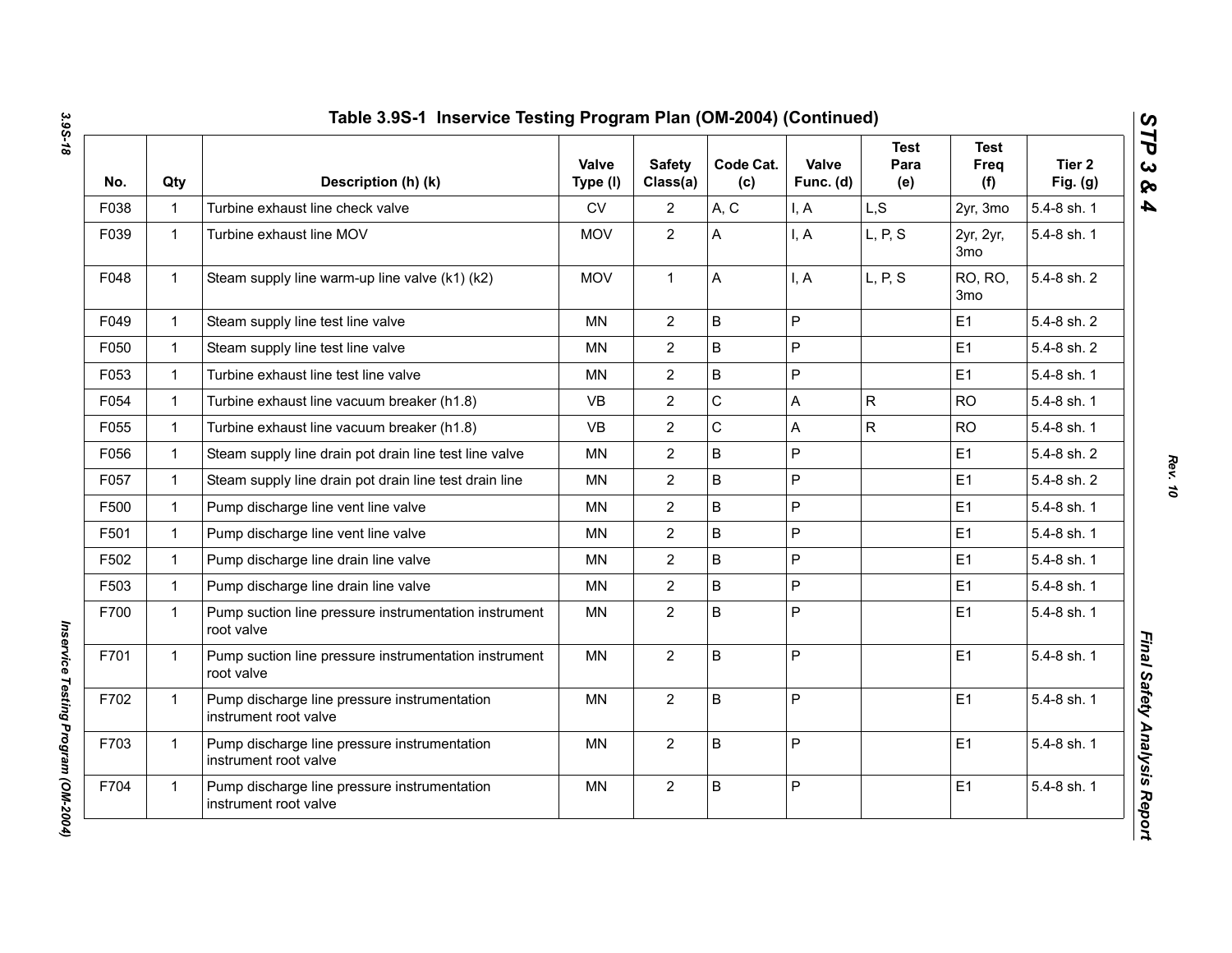| No.  | Qty          | Description (h) (k)                                                    | Valve<br>Type (I) | <b>Safety</b><br>Class(a) | Code Cat.<br>(c) | Valve<br>Func. (d) | <b>Test</b><br>Para<br>(e) | <b>Test</b><br>Freq<br>(f) | Tier 2<br>Fig. $(g)$ |
|------|--------------|------------------------------------------------------------------------|-------------------|---------------------------|------------------|--------------------|----------------------------|----------------------------|----------------------|
| F705 | $\mathbf{1}$ | Pump discharge line pressure instrumentation<br>instrument root valve  | <b>MN</b>         | $\overline{2}$            | B                | P                  |                            | E1                         | 5.4-8 sh. 1          |
| F706 | $\mathbf{1}$ | Pump discharge line flow instrument root valve                         | <b>MN</b>         | $\overline{2}$            | B                | P                  |                            | E1                         | 5.4-8 sh. 1          |
| F707 | $\mathbf{1}$ | Pump discharge line flow instrument root valve                         | MN                | $\overline{2}$            | B                | P                  |                            | E1                         | 5.4-8 sh. 1          |
| F708 | $\mathbf{1}$ | Pump discharge line flow instrument root valve                         | <b>MN</b>         | $\overline{2}$            | B                | P                  |                            | E1                         | 5.4-8 sh. 1          |
| F709 | $\mathbf{1}$ | Pump discharge line flow instrument root valve                         | <b>MN</b>         | $\overline{2}$            | B                | P                  |                            | E1                         | 5.4-8 sh. 1          |
| F710 | $\mathbf{1}$ | Pump discharge line pressure instrument root valve                     | MN                | $\overline{2}$            | B                | P                  |                            | E1                         | 5.4-8 sh. 1          |
| F711 | $\mathbf{1}$ | Pump discharge line pressure instrument root valve                     | <b>MN</b>         | $\overline{2}$            | B                | P                  |                            | E1                         | 5.4-8 sh. 1          |
| F716 | $\mathbf{1}$ | Steam supply line pressure instrument root valve                       | <b>MN</b>         | $\overline{2}$            | B                | P                  |                            | E1                         | 5.4-8 sh. 2          |
| F717 | $\mathbf{1}$ | Steam supply line pressure instrument root valve                       | MN                | $\overline{2}$            | B                | P                  |                            | E1                         | 5.4-8 sh. 2          |
| F718 | $\mathbf{1}$ | Steam supply line drain pot instrument root valve                      | MN                | $\overline{2}$            | B                | P                  |                            | E1                         | 5.4-8 sh. 2          |
| F719 | $\mathbf{1}$ | Steam supply line drain pot instrument root valve                      | <b>MN</b>         | $\overline{2}$            | B                | P                  |                            | E1                         | 5.4-8 sh. 2          |
| F720 | $\mathbf{1}$ | Steam supply line drain pot instrument root valve                      | <b>MN</b>         | $\overline{2}$            | B                | P                  |                            | E1                         | 5.4-8 sh. 2          |
| F721 | $\mathbf{1}$ | Steam supply line drain pot instrument root valve                      | <b>MN</b>         | $\overline{2}$            | B                | P                  |                            | E1                         | 5.4-8 sh. 2          |
| F722 | $\mathbf{1}$ | Turbine exhaust pressure instrument root valve                         | <b>MN</b>         | $\overline{2}$            | B                | P                  |                            | E1                         | 5.4-8 sh. 3          |
| F723 | $\mathbf{1}$ | Turbine exhaust pressure instrument root valve                         | <b>MN</b>         | $\overline{2}$            | B                | P                  |                            | E1                         | 5.4-8 sh. 3          |
| F724 | $\mathbf{1}$ | Turbine exhaust pressure between rupture disk<br>instrument root valve | <b>MN</b>         | $\overline{2}$            | B                | P                  |                            | E1                         | 5.4-8 sh. 3          |
| F725 | $\mathbf{1}$ | Turbine exhaust pressure between rupture disk<br>instrument root valve | <b>MN</b>         | $\overline{2}$            | B                | P                  |                            | E1                         | 5.4-8 sh. 3          |
|      |              | G31 Reactor Water Cleanup System Valves                                |                   |                           |                  |                    |                            |                            |                      |
| F001 | $\mathbf{1}$ | Line inside containment from RHR system maintenance<br>valve           | MN                | $\mathbf 1$               | B                | P                  |                            | E1                         | 5.4-12 sh. 1         |
| F002 | $\mathbf{1}$ | CUW System suction line inboard isolation valve (k1)<br>(k2)           | <b>MOV</b>        | $\mathbf{1}$              | A                | I, A               | L, P, S                    | RO, RO,<br>3 <sub>mo</sub> | 5.4-12 sh. 1         |

3.95-19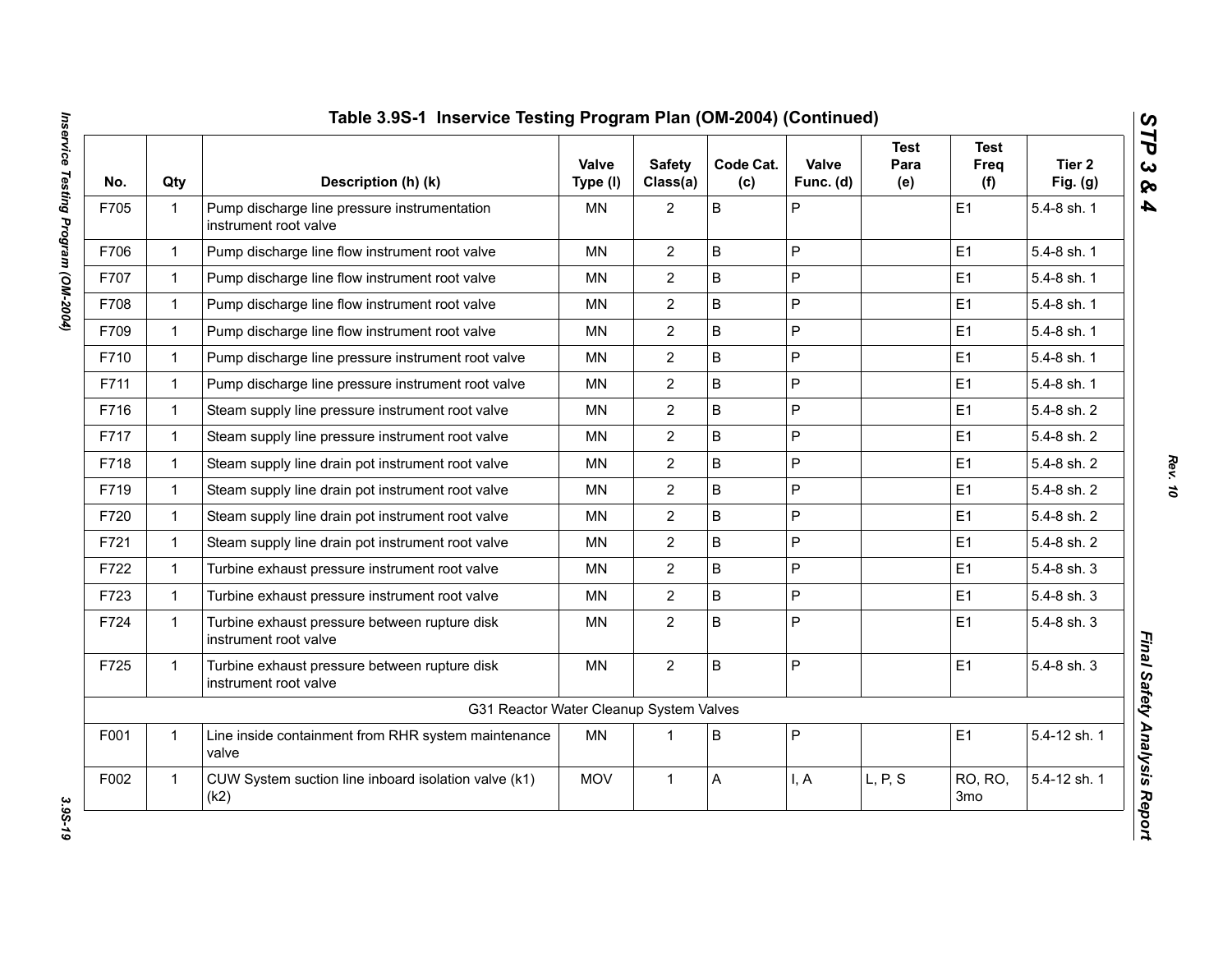| No.  | Qty            | Description (h) (k)                                                                        | Valve<br>Type (I) | <b>Safety</b><br>Class(a) | Code Cat.<br>(c) | Valve<br>Func. (d) | <b>Test</b><br>Para<br>(e) | <b>Test</b><br>Freq<br>(f)        | Tier 2<br>Fig. $(g)$ |
|------|----------------|--------------------------------------------------------------------------------------------|-------------------|---------------------------|------------------|--------------------|----------------------------|-----------------------------------|----------------------|
| F003 | $\mathbf{1}$   | CUW System suction line outboard isolation valve (k1)<br>(k2)                              | <b>MOV</b>        | 1                         | A                | I, A               | L, P, S                    | RO, RO,<br>3 <sub>mo</sub>        | 5.4-12 sh. 1         |
| F017 | $\mathbf 1$    | CUW System RPV head spray line outboard isolation<br>valve (k1) (k2)                       | <b>MOV</b>        | $\mathbf{1}$              | A                | I, A               | L, P, S                    | RO, RO,<br>3 <sub>mo</sub>        | 5.4-12 sh. 1         |
| F018 | $\mathbf{1}$   | CUW System RPV head spray line inboard check valve<br>$(k1)$ (h1.9)                        | <b>CV</b>         | $\mathbf{1}$              | A, C             | I, A               | L, S                       | RO, RO                            | 5.4-12 sh. 1         |
| F019 | $\mathbf{1}$   | CUW System bottom head drain line maintenance valve                                        | MN                | $\mathbf{1}$              | B                | P                  |                            | E1                                | 5.4-12 sh. 1         |
| F026 | $\mathbf{1}$   | CUW System suction line shutoff valve (k2)                                                 | <b>MOV</b>        | $\mathbf{1}$              | $\mathsf B$      | P                  | P                          | <b>RO</b>                         | 5.4-12 sh. 1         |
| F050 | $\mathbf{1}$   | Test line off the suction line outboard isolation valve<br>G31-F003                        | MN                | $\overline{2}$            | B                | P                  |                            | E1                                | 5.4-12 sh. 1         |
| F058 | $\mathbf{1}$   | Test line off RPV head spray line outboard isolation<br>valve                              | <b>MN</b>         | $\overline{2}$            | $\mathsf B$      | P                  |                            | E1                                | 5.4-12 sh. 1         |
| F060 | $\mathbf{1}$   | RPV bottom head drain line sample line test line valve                                     | <b>MN</b>         | $\overline{2}$            | $\mathsf B$      | P                  |                            | E1                                | 5.4-12 sh. 1         |
| F070 | $\mathbf{1}$   | RPV bottom head drain line sample line maintenance<br>valve                                | MN                | $\overline{2}$            | B                | $\mathsf{P}$       |                            | E1                                | 5.4-12 sh. 1         |
| F071 | $\mathbf{1}$   | RPV bottom head drain line sample line inboard valve<br>$(k1)$ $(k2)$                      | <b>AOV</b>        | $\overline{2}$            | A                | I, A               | L, P, S                    | RO, RO,<br>3 <sub>mo</sub>        | 5.4-12 sh. 1         |
| F072 | $\mathbf{1}$   | RPV bottom head drain line sample line outboard valve<br>$(k1)$ $(k2)$                     | <b>AOV</b>        | $\overline{2}$            | A                | I, A               | L, P, S                    | <b>RO, RO,</b><br>3 <sub>mo</sub> | 5.4-12 sh. 1         |
| F500 | $\mathbf{1}$   | CUW System bottom head drain line drain valve                                              | <b>MN</b>         | $\overline{2}$            | B                | P                  |                            | E1                                | 5.4-12 sh. 1         |
| F501 | $\mathbf{1}$   | CUW System bottom head drain line drain valve                                              | <b>MN</b>         | $\overline{2}$            | B                | P                  |                            | E <sub>1</sub>                    | 5.4-12 sh. 1         |
| F700 | $\overline{2}$ | CUW System suction line FE upstream instrument<br>manual maintenance valve                 | MN                | $\overline{2}$            | B                | P                  |                            | E1                                | 5.4-12 sh. 1         |
| F701 | $\overline{2}$ | CUW System suction line FE downstream instrument<br>manual maintenance valve               | MN                | $\overline{2}$            | $\sf B$          | P                  |                            | E1                                | 5.4-12 sh. 1         |
| F702 | $\overline{2}$ | CUW System suction line FE upstream instrument<br>excess flow check valve (k4) (h3.6) (k2) | ${\sf CV}$        | $\overline{2}$            | A, C             | I, A               | S, P                       | RO, RO                            | 5.4-12 sh. 1         |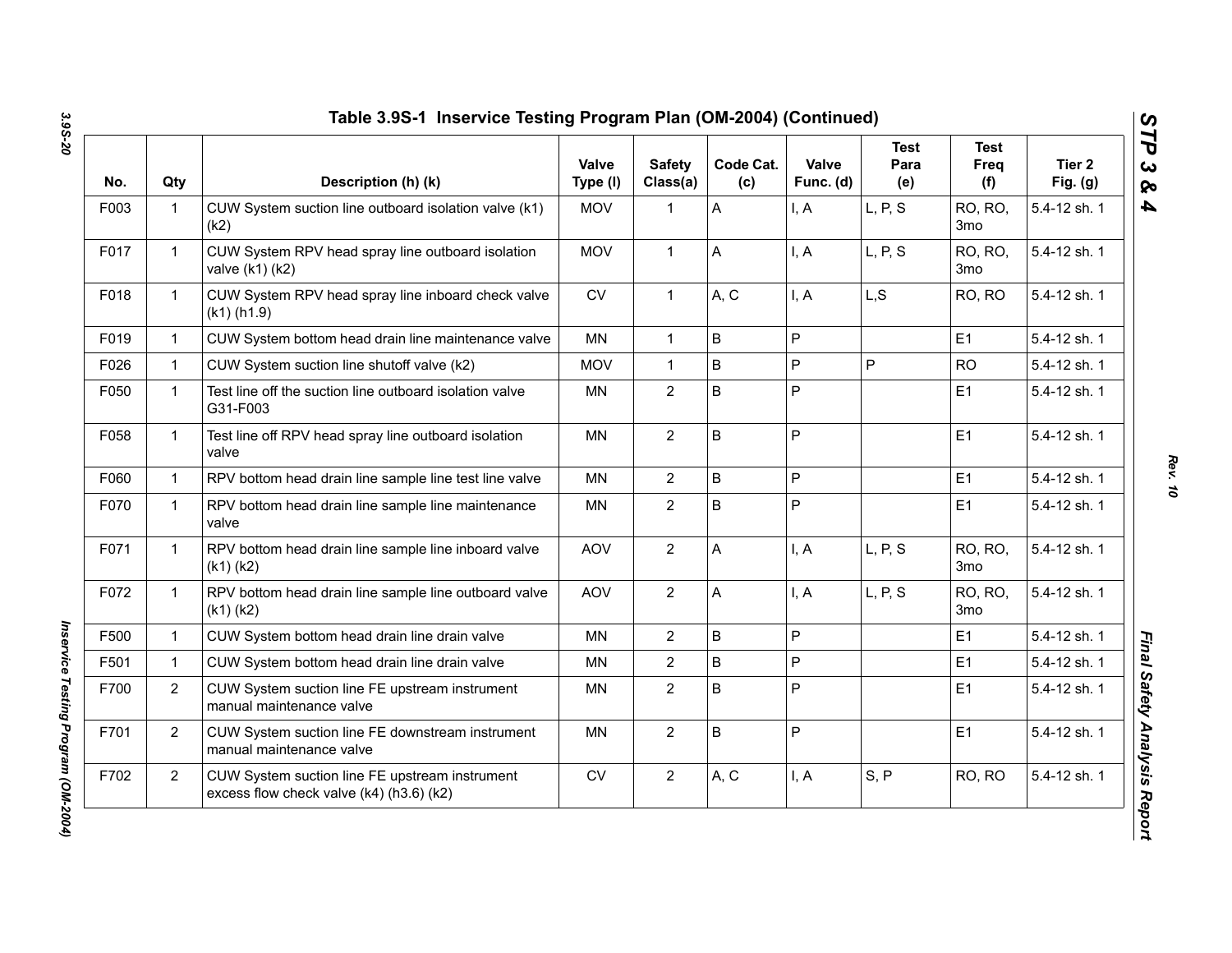|      |                | Table 3.9S-1 Inservice Testing Program Plan (OM-2004) (Continued)                            |                   |                           |                  |                    |                            |                            |                      |
|------|----------------|----------------------------------------------------------------------------------------------|-------------------|---------------------------|------------------|--------------------|----------------------------|----------------------------|----------------------|
| No.  | Qty            | Description (h) (k)                                                                          | Valve<br>Type (I) | <b>Safety</b><br>Class(a) | Code Cat.<br>(c) | Valve<br>Func. (d) | <b>Test</b><br>Para<br>(e) | <b>Test</b><br>Freq<br>(f) | Tier 2<br>Fig. $(g)$ |
| F703 | $\overline{2}$ | CUW System suction line FE downstream instrument<br>excess flow check valve (k4) (h3.6) (k2) | <b>CV</b>         | $\overline{2}$            | A, C             | I, A               | S, P                       | RO, RO                     | 5.4-12 sh. 1         |
|      |                | G41 Fuel Pool Cooling and Cleanup Valves                                                     |                   |                           |                  |                    |                            |                            |                      |
| F015 | $\overline{2}$ | FPC system heat exchanger outlet line maintenance<br>valve                                   | MN                | 3                         | B                | P                  |                            | E1                         | 9.1-1 sh. 2          |
| F016 | $\mathbf{1}$   | FPC system discharge line to spent fuel pool check<br>valve                                  | <b>CV</b>         | 3                         | C                | A                  | $\mathbf S$                | 3 <sub>mo</sub>            | $9.1 - 1$ sh. $2$    |
| F017 | $\mathbf{1}$   | FPC system discharge line to spent fuel pool<br>maintenance valve                            | MN                | 3                         | B                | P                  |                            | E1                         | 9.1-1 sh. 2          |
| F018 | $\mathbf{1}$   | FPC system discharge line to spent fuel pool check<br>valve                                  | <b>CV</b>         | 3                         | C                | A                  | S                          | 3 <sub>mo</sub>            | 9.1-1 sh. 2          |
| F019 | $\overline{2}$ | FPC system discharge line to spent fuel pool valve                                           | <b>MN</b>         | 3                         | B                | P                  |                            | E1                         | 9.1-1 sh. 1          |
| F020 | $\overline{2}$ | FPC system discharge line to spent fuel pool check<br>valve                                  | ${\sf CV}$        | $\mathfrak{S}$            | C                | A                  | S                          | 3 <sub>mo</sub>            | $9.1 - 1$ sh. 1      |
| F022 | $\mathbf 1$    | FPC system discharge line to reactor well maintenance<br>valve                               | <b>MN</b>         | 3                         | B                | P                  |                            | E1                         | 9.1-1 sh. 2          |
| F023 | $\mathbf{1}$   | FPC system discharge line to reactor well check valve<br>(h7)                                | ${\sf CV}$        | 3                         | C                | A                  | $\mathbf S$                | <b>RO</b>                  | $9.1 - 1$ sh. $2$    |
| F091 | $\mathbf{1}$   | FPC system supply line from SPCU check valve                                                 | <b>CV</b>         | 3                         | C                | A                  | S                          | 3 <sub>mo</sub>            | 9.1-1 sh. 2          |
| F093 | $\mathbf{1}$   | FPC system RHR return line valve to FPC                                                      | <b>MN</b>         | 3                         | B                | P                  |                            | E1                         | $9.1 - 1$ sh. $2$    |
| F094 | $\mathbf{1}$   | FPC system RHR return line check valve to FPC (h7)                                           | <b>CV</b>         | 3                         | C                | A                  | S                          | <b>RO</b>                  | $9.1 - 1$ sh. $2$    |
| F095 | 1.             | FPC system discharge line to spent fuel pool sample<br>line                                  | <b>MN</b>         | 3                         | B                | P                  |                            | E1                         | 9.1-1 sh. 2          |
| F506 | $\mathbf{1}$   | FPC system line valve from RHR-to-FPC line to LCW                                            | <b>MN</b>         | 3                         | B                | P                  |                            | E1                         | 9.1-1 sh. 2          |
|      |                | G51 Suppression Pool Cleanup System Valves                                                   |                   |                           |                  |                    |                            |                            |                      |
| F001 | $\mathbf{1}$   | SPCU suction line inboard isolation valve (k4) (k2)                                          | <b>MOV</b>        | $\overline{2}$            | А                | I, A               | P, S                       | RO, 3mo                    | $9.5 - 1$            |
| F002 | $\mathbf{1}$   | SPCU suction line outboard isolation valve (k4) (k2)                                         | <b>MOV</b>        | $\overline{2}$            | A                | I, A               | P, S                       | RO, 3mo                    | $9.5 - 1$            |

3.95-21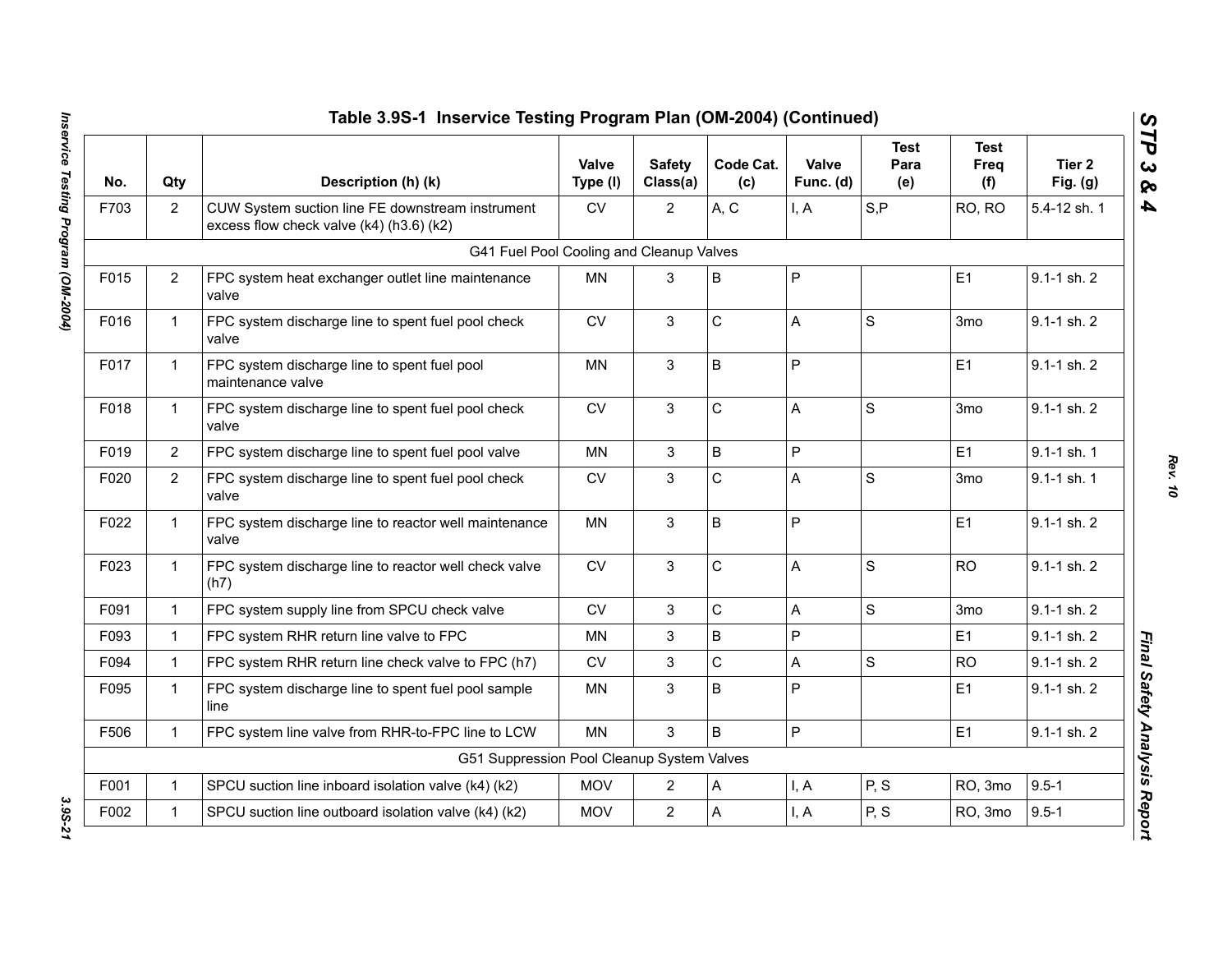| No.  | Qty          | Description (h) (k)                                                        | Valve<br>Type (I)                         | <b>Safety</b><br>Class(a) | Code Cat.<br>(c) | Valve<br>Func. (d) | <b>Test</b><br>Para<br>(e) | <b>Test</b><br>Freq<br>(f) | Tier 2<br>Fig. $(g)$   |
|------|--------------|----------------------------------------------------------------------------|-------------------------------------------|---------------------------|------------------|--------------------|----------------------------|----------------------------|------------------------|
| F006 | 1            | SPCU return line isolation valve (k4) (k2)                                 | ${\sf CV}$                                | $\overline{2}$            | A, C             | I, A               | $\mathsf S$                | 3 <sub>mo</sub>            | $9.5 - 1$              |
| F007 | $\mathbf{1}$ | SPCU return line isolation valve (k4) (k2)                                 | <b>MOV</b>                                | $\overline{2}$            | A                | I, A               | P, S                       | RO, 3mo                    | $9.5 - 1$              |
|      |              |                                                                            | K17 Radwaste System Valves                |                           |                  |                    |                            |                            |                        |
| F003 | 1            | Drywell LCW sump pump inboard discharge line<br>isolation valve (k4) (k2)  | <b>MOV</b>                                | $\overline{c}$            | A                | I, A               | P, S                       | RO, 3mo                    | 11A.2-2 sh.<br>29      |
| F004 | $\mathbf{1}$ | Drywell LCW sump pump outboard discharge line<br>isolation valve (k4) (k2) | <b>MOV</b>                                | $\overline{2}$            | A                | I, A               | P, S                       | RO, 3mo                    | 11A.2-2 sh.<br>29      |
| F103 | $\mathbf{1}$ | Drywell HCW sump pump inboard discharge line<br>isolation valve (k4) (k2)  | <b>MOV</b>                                | $\overline{2}$            | A                | I, A               | P, S                       | RO, 3mo                    | 11A.2-2 sh.<br>30      |
| F104 | $\mathbf{1}$ | Drywell HCW sump pump outboard discharge line<br>isolation valve (k4) (k2) | <b>MOV</b>                                | $\overline{2}$            | A                | I, A               | P, S                       | RO, 3mo                    | 11A.2-2 sh.<br>30      |
|      |              |                                                                            | P11 Makeup Water (Purified) System Valves |                           |                  |                    |                            |                            |                        |
| F141 | $\mathbf{1}$ | Outboard isolation valve (k1)                                              | <b>MN</b>                                 | $\overline{2}$            | A                | I, P               | Г                          | <b>RO</b>                  | 9.2-5 sh. 2            |
| F142 | $\mathbf{1}$ | Inboard isolation valve (k1)                                               | <b>CV</b>                                 | $\overline{2}$            | A, C             | I, A               | L                          | <b>RO</b>                  | 9.2-5 sh. 2            |
|      |              | P21 Reactor Building Cooling Water System Valves                           |                                           |                           |                  |                    |                            |                            |                        |
| F001 | 6            | Pump discharge line check valve                                            | <b>CV</b>                                 | 3                         | C                | A                  | $\mathbf S$                | E2                         | 9.2-1 sh.<br>1,4,7     |
| F002 | 6            | Pump discharge line maintenance valve                                      | MN                                        | 3                         | B                | P                  |                            | E1                         | $9.2 - 1$ sh.<br>1,4,7 |
| F003 | 9            | Heat exchanger inlet line valve                                            | MN                                        | 3                         | B                | P                  |                            | E1                         | $9.2 - 1$ sh.<br>1,4,7 |
| F004 | 9            | Heat exchanger outlet line MOV                                             | <b>MOV</b>                                | 3                         | B                | P                  | P                          | 2yr                        | 9.2-1 sh.<br>1,4,7     |
| F005 | 3            | Cold water line to hot/cold water blender                                  | MN                                        | 3                         | B                | P                  |                            | E1                         | $9.2 - 1$ sh.<br>1,4,7 |
| F006 | 3            | Hot/cold water blender valve- cold water                                   | <b>AOV</b>                                | 3                         | B                | Α                  | $\mathbf S$                | E <sub>2</sub>             | $9.2 - 1$ sh.<br>1,4,7 |

*Inservice Testing Program (OM-2004)*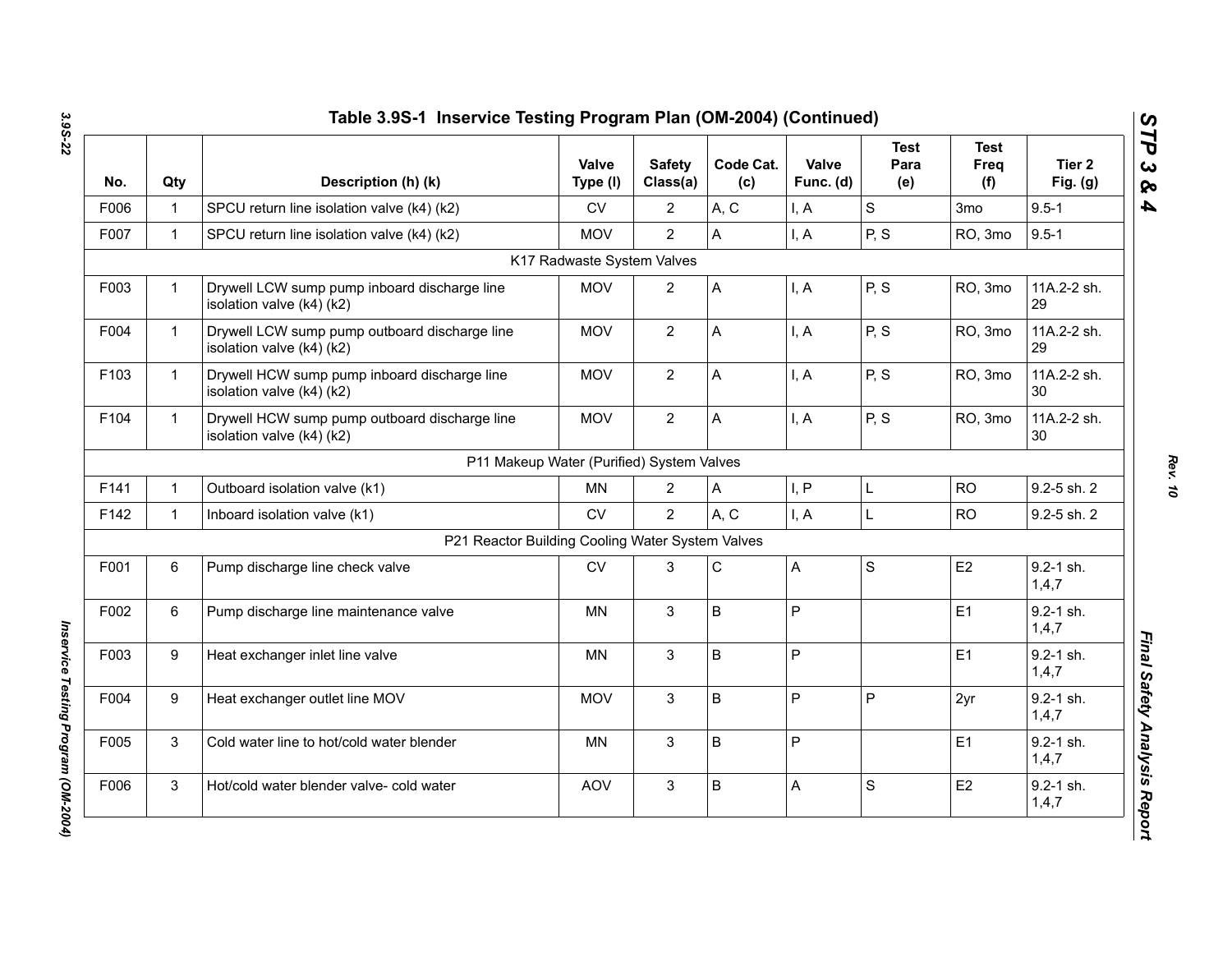| No.  | Qty | Description (h) (k)                                          | Valve<br>Type (I) | <b>Safety</b><br>Class(a) | Code Cat.<br>(c) | Valve<br>Func. (d) | <b>Test</b><br>Para<br>(e) | <b>Test</b><br>Freq<br>(f) | Tier 2<br>Fig. (g)       |
|------|-----|--------------------------------------------------------------|-------------------|---------------------------|------------------|--------------------|----------------------------|----------------------------|--------------------------|
| F007 | 3   | Hot/cold water blender outlet line valve                     | <b>MN</b>         | 3                         | B                | P                  |                            | E1                         | $9.2 - 1$ sh.<br>1, 4, 7 |
| F008 | 3   | Hot/cold water blender cold water bypass line                | <b>MN</b>         | $\mathbf{3}$              | B                | $\mathsf{P}$       |                            | E1                         | 9.2-1 sh.<br>1, 4, 7     |
| F009 | 3   | Hot water line to hot/cold water blender                     | <b>MN</b>         | 3                         | B                | $\mathsf{P}$       |                            | E1                         | 9.2-1 sh.<br>1,4,7       |
| F010 | 3   | Hot/cold water blender valve- hot water                      | <b>AOV</b>        | 3                         | B                | $\overline{A}$     | $\mathbf S$                | E <sub>2</sub>             | $9.2 - 1$ sh.<br>1, 4, 7 |
| F011 | 3   | Hot/cold water blender hot water bypass line                 | <b>MN</b>         | 3                         | B                | $\mathsf{P}$       |                            | E1                         | 9.2-1 sh.<br>1,4,7       |
| F012 | 3   | Cooling water supply line to RHR System maintenance<br>valve | <b>MN</b>         | 3                         | B                | $\mathsf P$        |                            | E1                         | $9.2 - 1$ sh.<br>2,5,8   |
| F013 | 3   | Cooling water return line from RHR System MOV                | <b>MOV</b>        | 3                         | B                | A                  | P, S                       | 2yr, 3mo                   | $9.2 - 1$ sh.<br>2, 5, 8 |
| F014 | 3   | Cooling water return line from RHR Hx maintenance<br>valve   | <b>MN</b>         | 3                         | B                | $\sf P$            |                            | E1                         | 9.2-1 sh.<br>2,5,8       |
| F015 | 6   | Pump suction line maintenance valve                          | MN                | 3                         | B                | P                  |                            | E1                         | $9.2 - 1$ sh.<br>1, 4, 7 |
| F016 | 3   | Surge tank outlet line to RCW pump suction                   | <b>MN</b>         | 3                         | B                | $\mathsf P$        |                            | E1                         | $9.2 - 1$ sh.<br>2,5,8   |
| F017 | 3   | Surge tank makeup water line from SPCU                       | <b>MN</b>         | 3                         | B                | $\mathsf{P}$       |                            | E1                         | $9.2 - 1$ sh.<br>2,5,8   |
| F018 | 3   | Surge tank makeup water line from SPCU                       | <b>MOV</b>        | 3                         | B                | $\mathsf P$        | P                          | 2yr                        | 9.2-1 sh.<br>2,5,8       |
| F019 | 3   | Surge tank makeup water from MUWP                            | AOV               | 3                         | B                | $\mathsf P$        | P                          | 2yr                        | 9.2-1 sh.<br>2,5,8       |
| F020 | 3   | Surge tank makeup water line from MUWP                       | MN                | 3                         | B                | $\sf P$            |                            | E1                         | 9.2-1 sh.<br>2,5,8       |

*Rev. 10*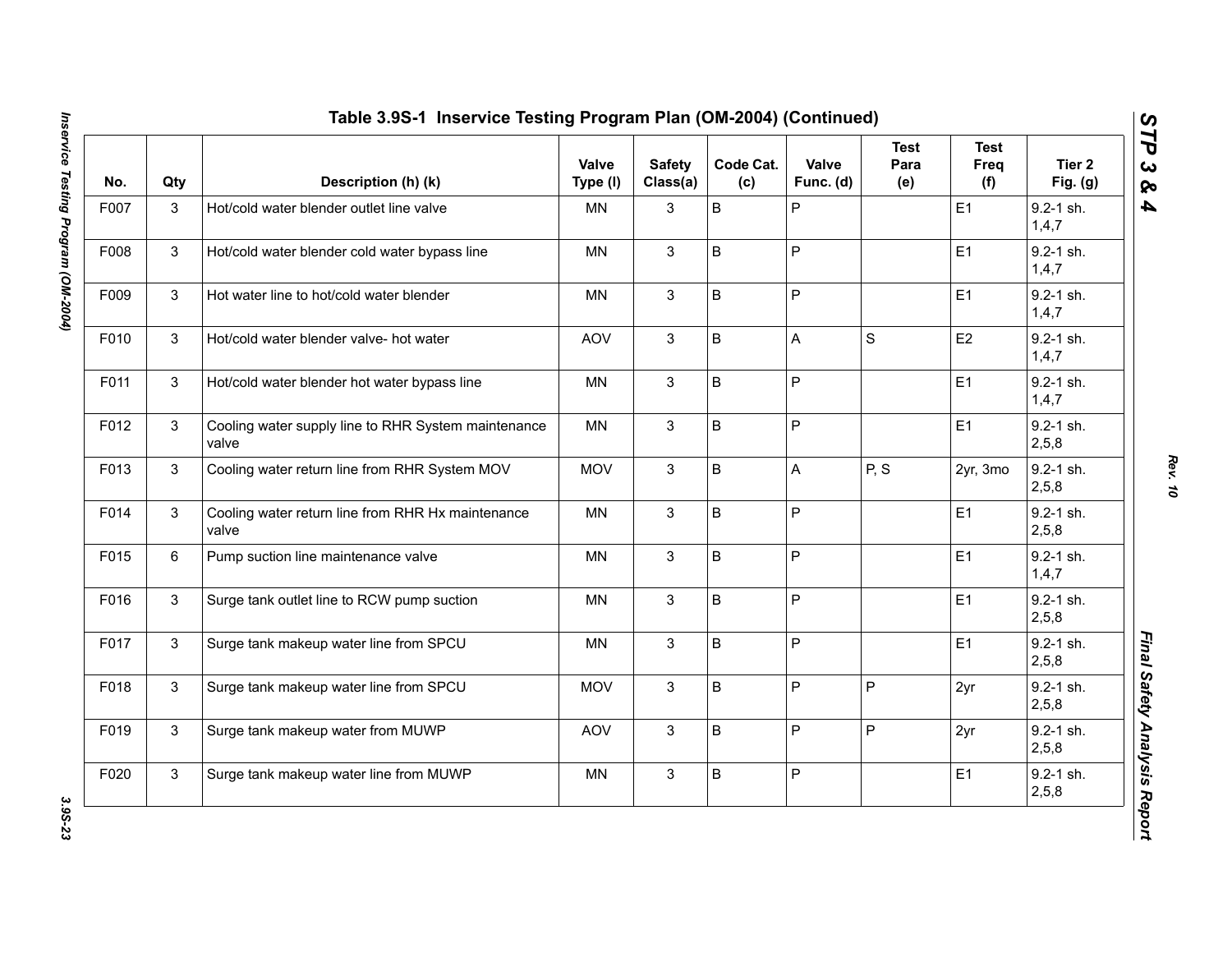| No.  | Qty            | Description (h) (k)                                                 | <b>Valve</b><br>Type (I) | <b>Safety</b><br>Class(a) | Code Cat.<br>(c) | Valve<br>Func. (d) | <b>Test</b><br>Para<br>(e) | <b>Test</b><br>Freq<br>(f) | Tier <sub>2</sub><br>Fig. $(g)$ |
|------|----------------|---------------------------------------------------------------------|--------------------------|---------------------------|------------------|--------------------|----------------------------|----------------------------|---------------------------------|
| F021 | 3              | Chemical addition tank inlet line valve                             | <b>MN</b>                | 3                         | B                | ${\sf P}$          |                            | E <sub>1</sub>             | 9.2-1 sh.<br>1,4,7              |
| F022 | 3              | Chemical addition tank outlet line valve                            | MN                       | 3                         | B                | $\mathsf{P}$       |                            | E1                         | $9.2 - 1$ sh.<br>1,4,7          |
| F024 | 6              | Cooling water supply line to HECW refrigerator<br>maintenance valve | <b>MN</b>                | $\mathbf{3}$              | B                | P                  |                            | E <sub>1</sub>             | $9.2 - 1$ sh.<br>2,5,8          |
| F025 | 6              | Cooling water supply line to HECW refrigerator PCV                  | <b>MOV</b>               | 3                         | B                | A                  | S                          | E <sub>2</sub>             | $9.2 - 1$ sh.<br>2,5,8          |
| F026 | 6              | Cooling water supply line to HECW refrigerator<br>maintenance valve | <b>MN</b>                | $\mathbf{3}$              | B                | P                  |                            | E <sub>1</sub>             | $9.2 - 1$ sh.<br>2,5,8          |
| F027 | 6              | Cooling water line to HECW refrigerator bypass line                 | <b>MN</b>                | 3                         | B                | P                  |                            | E1                         | $9.2 - 1$ sh.<br>2,5,8          |
| F028 | 6              | Cooling water return line from HECW refrigerator                    | <b>MN</b>                | 3                         | B                | $\mathsf{P}$       |                            | E1                         | $9.2 - 1$ sh.<br>2,5,8          |
| F029 | $\overline{2}$ | Cooling water supply line to FPC Hx                                 | <b>MN</b>                | 3                         | B                | $\mathsf{P}$       |                            | E1                         | 9.2-1 sh. 2,5                   |
| F030 | $\overline{2}$ | Cooling water return line from FPC Hx                               | MN                       | 3                         | B                | $\mathsf{P}$       |                            | E1                         | 9.2-1 sh. 2,5                   |
| F031 | $\overline{2}$ | Cooling water supply line to FPC pump room air<br>conditioner       | ΜN                       | $\mathbf{3}$              | B                | P                  |                            | E1                         | 9.2-1 sh. 2,5                   |
| F032 | $\overline{2}$ | Cooling water return line from FPC pump room air<br>conditioner     | <b>MN</b>                | 3                         | B                | $\mathsf{P}$       |                            | E1                         | 9.2-1 sh. 2,5                   |
| F033 | $\overline{2}$ | Cooling water line to PCV Atmospheric Monitoring<br>System clr      | <b>MN</b>                | 3                         | B                | $\mathsf{P}$       |                            | E1                         | 9.2-1 sh. 2,5                   |
| F034 | $\overline{2}$ | Return line from PCV Atmospheric Monitoring System<br>clr           | <b>MN</b>                | 3                         | B                | P                  |                            | E1                         | 9.2-1 sh. 2,5                   |
| F035 | $\overline{2}$ | Cooling water supply line to SGTS room air conditioner              | <b>MN</b>                | 3                         | B                | P                  |                            | E1                         | 9.2-1 sh. 2,5                   |
| F036 | $\overline{2}$ | Cooling water return line from SGTS room air<br>conditioner         | MN                       | 3                         | B                | P                  |                            | E <sub>1</sub>             | 9.2-1 sh. 2,5                   |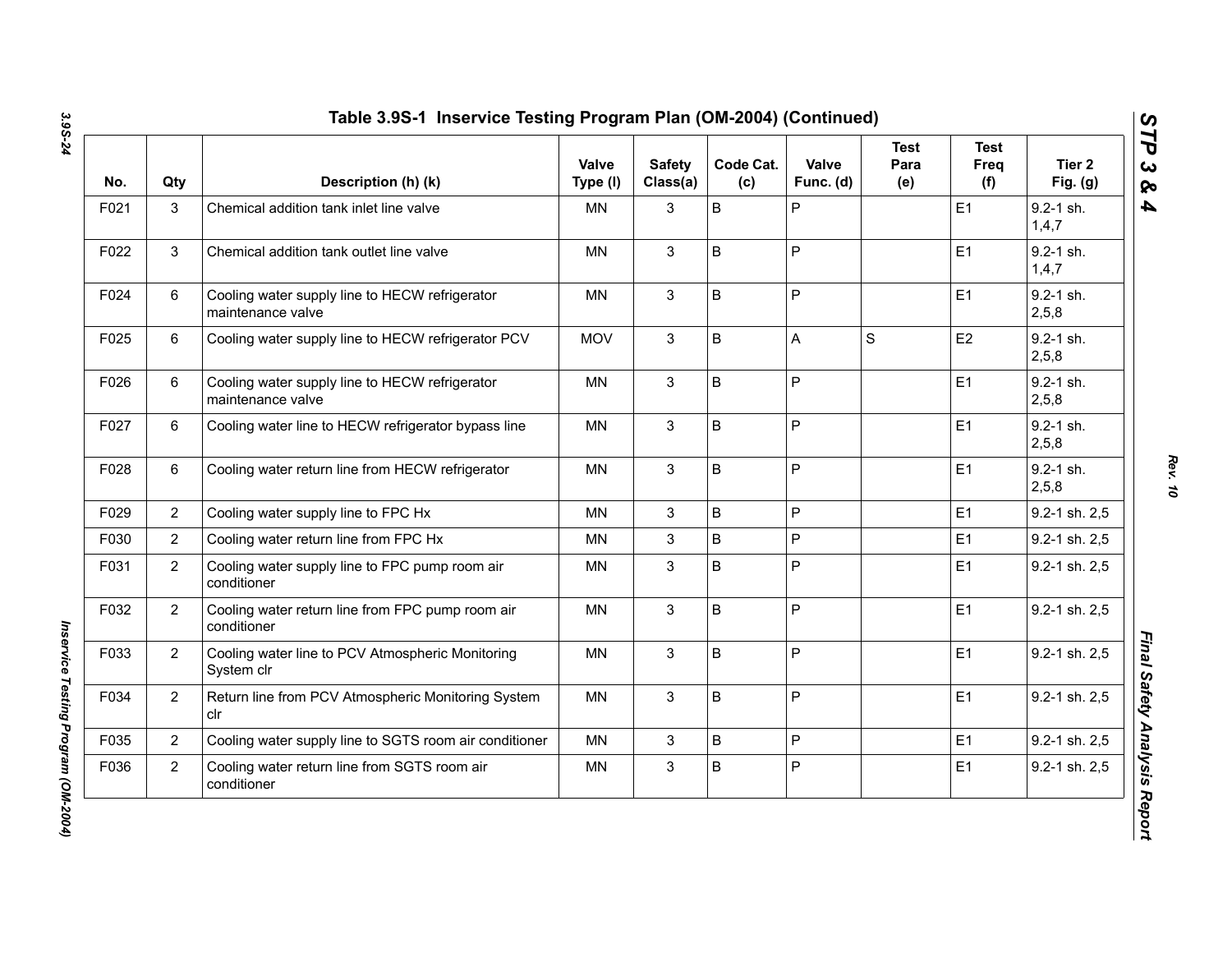| No.  | Qty            | Description (h) (k)                                                   | Valve<br>Type (I) | <b>Safety</b><br>Class(a) | Code Cat.<br>(c) | Valve<br>Func. (d) | Test<br>Para<br>(e) | Test<br>Freq<br>(f) | Tier 2<br>Fig. $(g)$   |
|------|----------------|-----------------------------------------------------------------------|-------------------|---------------------------|------------------|--------------------|---------------------|---------------------|------------------------|
| F039 | 3              | Cooling water supply line to RHR equipment room air<br>conditioner    | <b>MN</b>         | 3                         | B                | P                  |                     | E <sub>1</sub>      | $9.2 - 1$ sh.<br>2,5,8 |
| F040 | 3              | Cooling water return line from RHR equipment room air<br>conditioner  | <b>MN</b>         | 3                         | B                | $\mathsf{P}$       |                     | E1                  | $9.2 - 1$ sh.<br>2,5,8 |
| F041 | 3              | Cooling water supply line to RHR pump motor                           | <b>MN</b>         | 3                         | B                | $\overline{P}$     |                     | E <sub>1</sub>      | 9.2-1 sh.<br>2,5,8     |
| F042 | 3              | Cooling water return line from RHR pump motor                         | MN                | $\mathbf{3}$              | B                | $\sf P$            |                     | E1                  | $9.2 - 1$ sh.<br>2,5,8 |
| F043 | 3              | Cooling water supply line to RHR pump mechanical<br>seals             | MN                | 3                         | B                | $\mathsf P$        |                     | E1                  | $9.2 - 1$ sh.<br>2,5,8 |
| F044 | 3              | Cooling water return line from RHR pump mechanical<br>seals           | <b>MN</b>         | 3                         | B                | $\mathsf P$        |                     | E1                  | $9.2 - 1$ sh.<br>2,5,8 |
| F045 | $\mathbf{1}$   | Cooling water supply line to RCIC equipment room air<br>conditioner   | <b>MN</b>         | 3                         | B                | $\overline{P}$     |                     | E1                  | 9.2-1 sh. 2            |
| F046 | $\mathbf{1}$   | Cooling water supply line from RCIC equipment room air<br>conditioner | <b>MN</b>         | 3                         | B                | $\mathsf{P}$       |                     | E1                  | 9.2-1 sh. 2            |
| F047 | $\overline{2}$ | Cooling water supply line to HPCF equipment room air<br>conditioner   | MN                | 3                         | B                | $\mathsf{P}$       |                     | E1                  | 9.2-1 sh. 5,8          |
| F048 | $\overline{2}$ | Cooling water supply line from HPCF equipment room<br>air conditioner | <b>MN</b>         | 3                         | B                | P                  |                     | E1                  | 9.2-1 sh. 5,8          |
| F049 | $\overline{2}$ | Cooling water supply line to HPCF pump motor bearing                  | <b>MN</b>         | 3                         | B                | P                  |                     | E1                  | 9.2-1 sh. 5,8          |
| F050 | $\overline{2}$ | Cooling water return line from HPCF pump motor<br>bearing             | <b>MN</b>         | 3                         | B                | $\mathsf P$        |                     | E1                  | 9.2-1 sh. 5,8          |
| F051 | $\overline{2}$ | Cooling water supply line to HPCF pump mechanical<br>seals            | <b>MN</b>         | 3                         | B                | $\mathsf P$        |                     | E1                  | 9.2-1 sh. 5,8          |
| F052 | $\overline{2}$ | Cooling water return from HPCF pump mechanical seals                  | MN                | 3                         | B                | $\mathsf P$        |                     | E <sub>1</sub>      | 9.2-1 sh. 5,8          |
| F053 | $\overline{2}$ | Surge tank outlet line to HECW System                                 | MN                | 3                         | B                | $\mathsf{P}$       |                     | E1                  | $9.2 - 1$ sh.<br>2,5,8 |

*Rev. 10*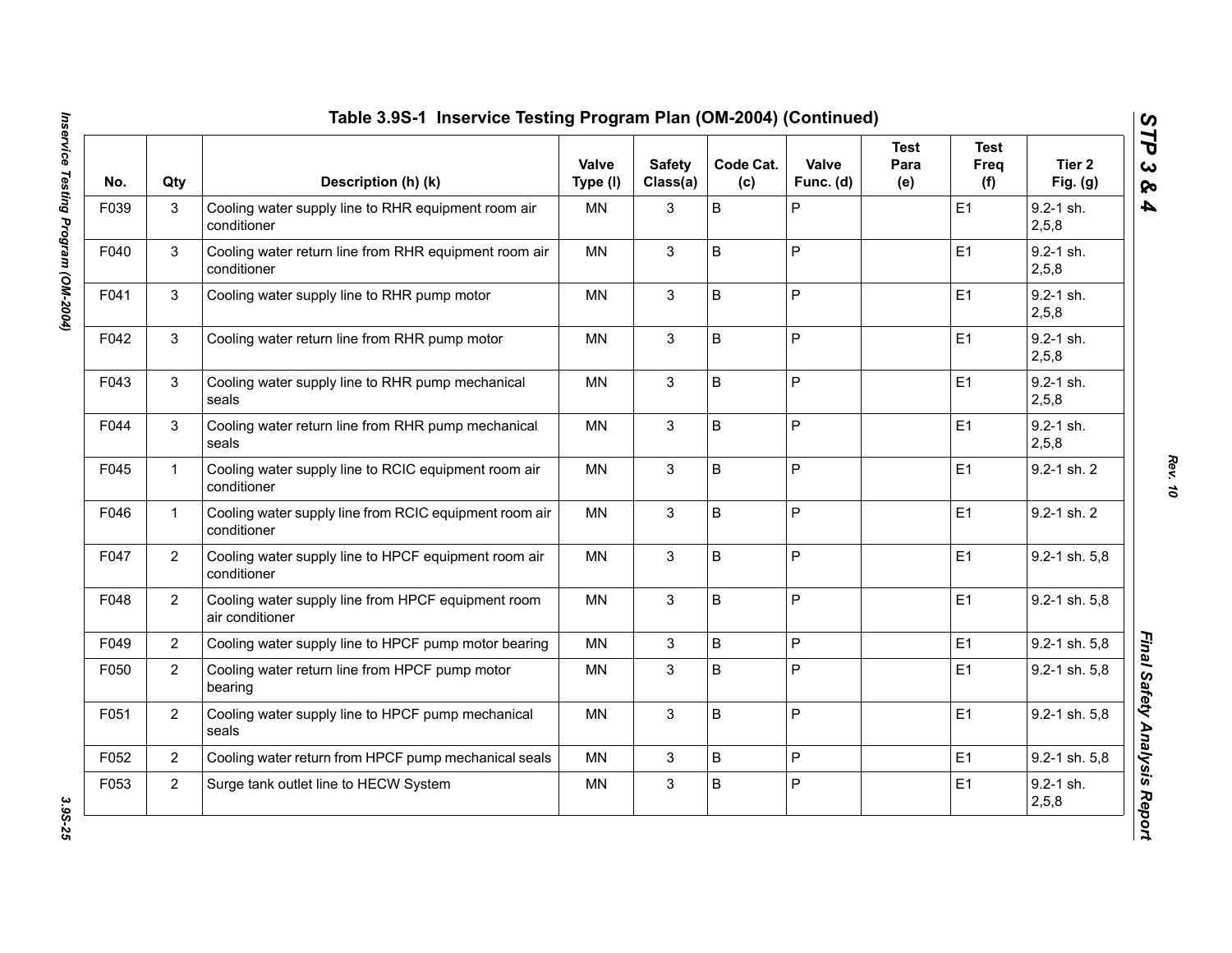| No.  | Qty            | Description (h) (k)                                                             | Valve<br>Type (I) | <b>Safety</b><br>Class(a) | Code Cat.<br>(c) | Valve<br>Func. (d) | <b>Test</b><br>Para<br>(e) | <b>Test</b><br>Freq<br>(f) | Tier 2<br>Fig. $(g)$   |
|------|----------------|---------------------------------------------------------------------------------|-------------------|---------------------------|------------------|--------------------|----------------------------|----------------------------|------------------------|
| F055 | 6              | Cooling water return line from Emergency Diesel<br>Generator                    | <b>MOV</b>        | 3                         | $\sf B$          | Α                  | P, S                       | 2yr, 3mo                   | 9.2-1 sh. 5,8          |
| F056 | 3              | Cooling water return line from Emergency Diesel<br>Generator maintenance valve  | MN                | 3                         | B                | Ρ                  |                            | E1                         | $9.2 - 1$ sh.<br>2,5,8 |
| F057 | $\overline{2}$ | Cooling water line to PCV Atmospheric Monitoring<br>System                      | <b>MN</b>         | 3                         | $\sf B$          | P                  |                            | E1                         | 9.2-1 sh. 2,5          |
| F058 | $\overline{2}$ | Return line from PCV Atmospheric Monitoring System<br>air conditioner           | MN                | 3                         | $\sf B$          | P                  |                            | E1                         | 9.2-1 sh. 2,5          |
| F061 | 3              | Cooling water line Emergency Diesel Generators                                  | MN                | 3                         | $\sf B$          | P                  |                            | E1                         | $9.2 - 1$ sh.<br>2,5,8 |
| F071 | 6              | Cooling water supply line-to non-essential coolers                              | MN                | 3                         | $\sf B$          | Ρ                  |                            | E1                         | $9.2 - 1$ sh.<br>2,5,8 |
| F072 | 6              | Cooling water supply line-to non-essential coolers                              | <b>AOV</b>        | 3                         | B                | A                  | P, S                       | 2yr, 3mo                   | $9.2 - 1$ sh.<br>2,5,8 |
| F075 | $\overline{2}$ | Cooling water supply line to PCV outboard isolation<br>valve (k4) (k2) (h3.7)   | <b>MOV</b>        | $\overline{2}$            | A                | I, A               | P, S                       | RO,CS                      | 9.2-1 sh. 3,6          |
| F076 | $\overline{2}$ | Cooling water supply line to PCV inboard check isolation<br>valve (k4) (h1.10)  | <b>CV</b>         | $\overline{2}$            | A, C             | I, A               | $\mathsf{s}$               | <b>RO</b>                  | 9.2-1 sh. 3,6          |
| F080 | $\overline{2}$ | Cooling water return line from PCV inboard isolation<br>valve (k4) (h1.10)      | <b>MOV</b>        | $\overline{2}$            | A                | I, A               | P, S                       | RO, RO                     | 9.2-1 sh. 3,6          |
| F081 | $\overline{2}$ | Cooling water return line from PCV outboard isolation<br>valve (k4) (k2) (h3.7) | <b>MOV</b>        | $\overline{2}$            | A                | I, A               | P, S                       | RO,CS                      | 9.2-1 sh. 3,6          |
| F083 | 3              | Cooling water return line from non-essential coolers (h4)                       | <b>CV</b>         | 3                         | C                | Α                  | $\mathsf{s}$               | <b>RO</b>                  | $9.2 - 1$ sh.<br>2,5,8 |
| F084 | 3              | Cooling water return line from containment bypass line                          | <b>MN</b>         | 3                         | B                | P                  |                            | E1                         | $9.2 - 1$ sh.<br>2,5,8 |
| F175 | 3              | Cooling water supply to RHR System Hx pressure relief<br>valve                  | <b>RV</b>         | 3                         | C                | Α                  | $\mathsf{R}$               | 10yr                       | 9.2-1 sh.<br>2,5,8     |
| F195 | $\overline{2}$ | Cooling water supply line to FPC heat exchanger                                 | <b>MOV</b>        | 3                         | B                | A                  | P, S                       | 2yr, 3mo                   | 9.2-1 sh. 2,5          |

*Rev. 10*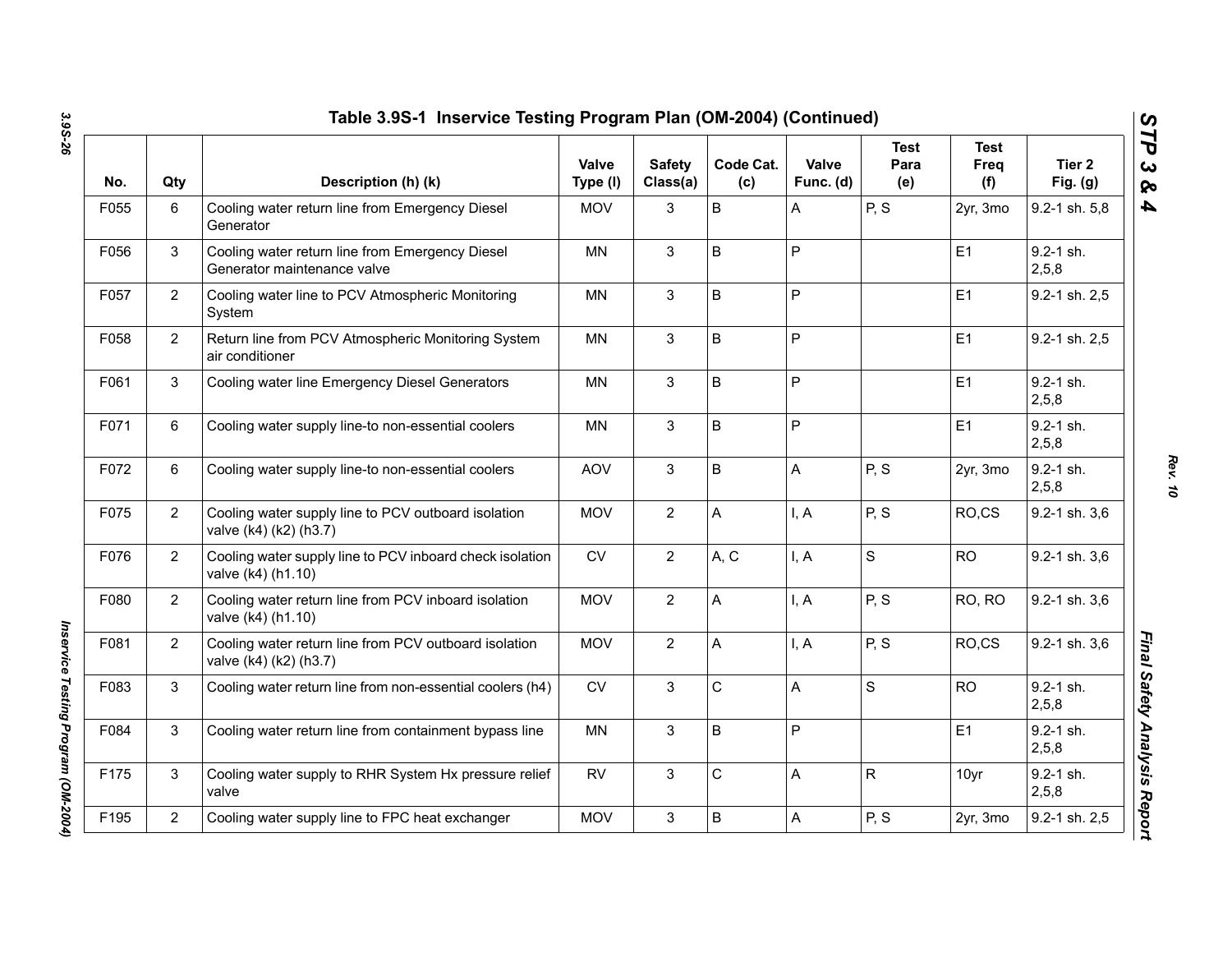| No.  | Qty            | Description (h) (k)                                                 | Valve<br>Type (I) | <b>Safety</b><br>Class(a) | Code Cat.<br>(c) | Valve<br>Func. (d) | <b>Test</b><br>Para<br>(e) | <b>Test</b><br>Freq<br>(f) | Tier 2<br>Fig. $(g)$   |
|------|----------------|---------------------------------------------------------------------|-------------------|---------------------------|------------------|--------------------|----------------------------|----------------------------|------------------------|
| F220 | 9              | Bypass line around RCW System outlet line MOV                       | MN                | 3                         | $\sf B$          | P                  |                            | E1                         | 9.2-1 sh.<br>1,4,7     |
| F251 | $\overline{2}$ | Cooling water supply line to PCV test line                          | <b>MN</b>         | $\overline{2}$            | $\sf B$          | $\overline{P}$     |                            | E1                         | 9.2-1 sh. 3,6          |
| F252 | $\overline{2}$ | Cooling water return line from PCV test line                        | <b>MN</b>         | $\overline{2}$            | B                | $\mathsf{P}$       |                            | E1                         | 9.2-1 sh. 3,6          |
| F501 | 9              | Heat exchanger shell side vent line                                 | MN                | 3                         | $\sf B$          | $\overline{P}$     |                            | E1                         | $9.2 - 1$ sh.<br>1,4,7 |
| F502 | 9              | Heat exchanger shell side drain line                                | <b>MN</b>         | 3                         | $\sf B$          | P                  |                            | E1                         | 9.2-1 sh.<br>1,4,7     |
| F503 | $\mathbf{3}$   | Surge tank drain line to SD                                         | <b>MN</b>         | $\mathbf{3}$              | $\sf B$          | $\overline{P}$     |                            | E1                         | 9.2-1 sh.<br>2,5,8     |
| F601 | 3              | Cooling water supply line to RHR System drain line to<br><b>SD</b>  | <b>MN</b>         | 3                         | B                | P                  |                            | E1                         | 9.2-1 sh.<br>2,5,8     |
| F602 | 3              | Cooling water supply line to RHR System drain line to<br><b>HCW</b> | <b>MN</b>         | $\mathbf{3}$              | $\mathsf B$      | $\mathsf{P}$       |                            | E1                         | $9.2 - 1$ sh.<br>2,5,8 |
| F603 | 3              | Cooling water return line from RHR Hx drain line to SD              | <b>MN</b>         | 3                         | B                | $\mathsf{P}$       |                            | E1                         | 9.2-1 sh.<br>2,5,8     |
| F604 | 3              | Cooling water return line from RHR Hx drain line to<br><b>HCW</b>   | <b>MN</b>         | $\mathbf{3}$              | $\sf B$          | $\mathsf{P}$       |                            | E1                         | 9.2-1 sh.<br>2,5,8     |
| F701 | 6              | Pump discharge line pressure instrument line                        | <b>MN</b>         | $\mathbf{3}$              | $\sf B$          | $\overline{P}$     |                            | E1                         | $9.2 - 1$ sh.<br>1,4,7 |
| F702 | 9              | Hx discharge line sample line valve                                 | <b>MN</b>         | $\mathbf{3}$              | $\sf B$          | $\mathsf{P}$       |                            | E1                         | $9.2 - 1$ sh.<br>1,4,7 |
| F703 | 3              | Cooling water supply line pressure instrument line                  | <b>MN</b>         | 3                         | $\sf B$          | $\overline{P}$     |                            | E1                         | $9.2 - 1$ sh.<br>1,4,7 |
| F704 | 3              | Cooling water supply line sample valve                              | <b>MN</b>         | 3                         | B                | P                  |                            | E1                         | $9.2 - 1$ sh.<br>1,4,7 |
| F705 | 3              | Cooling water supply line elbow tap instrument root<br>valve        | MN                | $\mathbf{3}$              | B                | P                  |                            | E1                         | 9.2-1 sh.<br>1,4,7     |

*Rev. 10*

3.95-27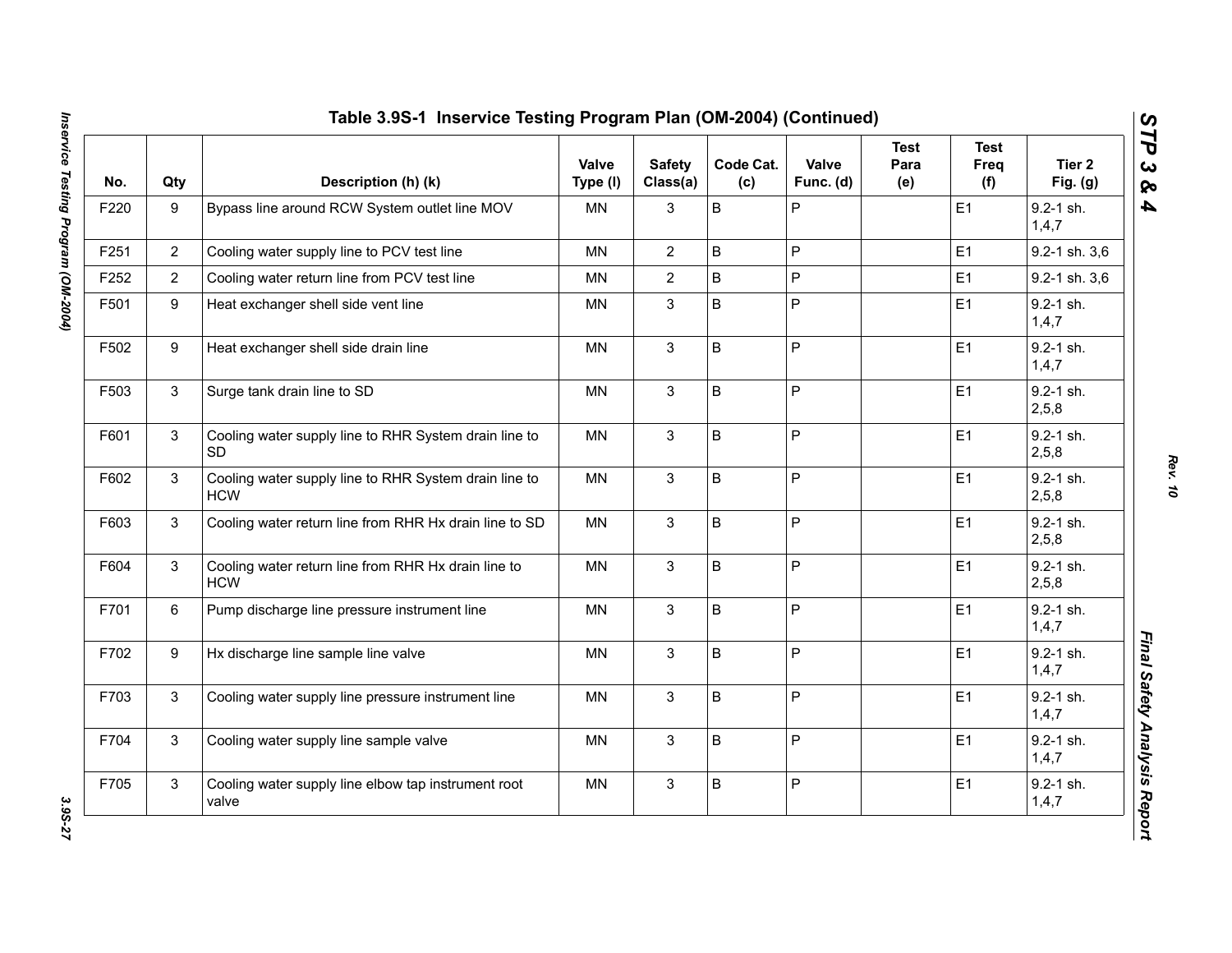| No.  | Qty | Description (h) (k)                                                            | Valve<br>Type (I) | <b>Safety</b><br>Class(a) | Code Cat.<br>(c) | Valve<br>Func. (d) | <b>Test</b><br>Para<br>(e) | <b>Test</b><br><b>Freq</b><br>(f) | Tier <sub>2</sub><br>Fig. $(g)$ |
|------|-----|--------------------------------------------------------------------------------|-------------------|---------------------------|------------------|--------------------|----------------------------|-----------------------------------|---------------------------------|
| F706 | 3   | Cooling water supply line elbow tap instrument root<br>valve                   | MN                | 3                         | B                | P                  |                            | E <sub>1</sub>                    | $9.2 - 1$ sh.<br>1,4,7          |
| F707 | 3   | Cooling water supply line to RHR System FT instrument<br>root valve            | MN                | 3                         | B                | P                  |                            | E1                                | 9.2-1 sh.<br>2,5,8              |
| F708 | 3   | Cooling water supply line to RHR System FT instrument<br>root valve            | MN                | 3                         | B                | P                  |                            | E <sub>1</sub>                    | $9.2 - 1$ sh.<br>2,5,8          |
| F709 | 3   | Cooling water return line from RHR Hx sample valve                             | <b>MN</b>         | $\mathbf{3}$              | B                | P                  |                            | E1                                | $9.2 - 1$ sh.<br>2,5,8          |
| F710 | 6   | Pump suction line PX instrument root valve                                     | <b>MN</b>         | 3                         | B                | P                  |                            | E1                                | $9.2 - 1$ sh.<br>1,4,7          |
| F711 | 6   | Pump suction line pressure instrument root valve                               | MN                | 3                         | B                | P                  |                            | E1                                | $9.2 - 1$ sh.<br>1,4,7          |
| F712 | 3   | Surge tank level instrument root valve                                         | <b>MN</b>         | 3                         | B                | P                  |                            | E1                                | 9.2-1 sh.<br>2,5,8              |
| F713 | 3   | Surge tank level instrument line root valve                                    | <b>MN</b>         | $\mathbf{3}$              | B                | P                  |                            | E1                                | $9.2 - 1$ sh.<br>2,5,8          |
| F714 | 3   | Surge tank level instrument line root valve                                    | <b>MN</b>         | $\mathbf{3}$              | B                | P                  |                            | E1                                | $9.2 - 1$ sh.<br>2,5,8          |
| F717 | 3   | Cooling water line to DG instrument line                                       | <b>MN</b>         | 3                         | B                | P                  |                            | E1                                | $9.2 - 1$ sh.<br>2,5,8          |
| F718 | 3   | Return water line from DG instrument line                                      | <b>MN</b>         | 3                         | B                | P                  |                            | E1                                | 9.2-1 sh.<br>2,5,8              |
| F719 | 3   | Cooling water line to DG instrument line                                       | <b>MN</b>         | $\mathbf{3}$              | B                | P                  |                            | E1                                | $9.2 - 1$ sh.<br>2,5,8          |
| F720 | 3   | Return water line from DG instrument line                                      | <b>MN</b>         | $\mathbf{3}$              | B                | P                  |                            | E1                                | $9.2 - 1$ sh.<br>2, 5, 8        |
| F721 | 3   | Cooling water supply line to non-essential coolers FT<br>instrument root valve | <b>MN</b>         | 3                         | B                | P                  |                            | E <sub>1</sub>                    | $9.2 - 1$ sh.<br>2,5,8          |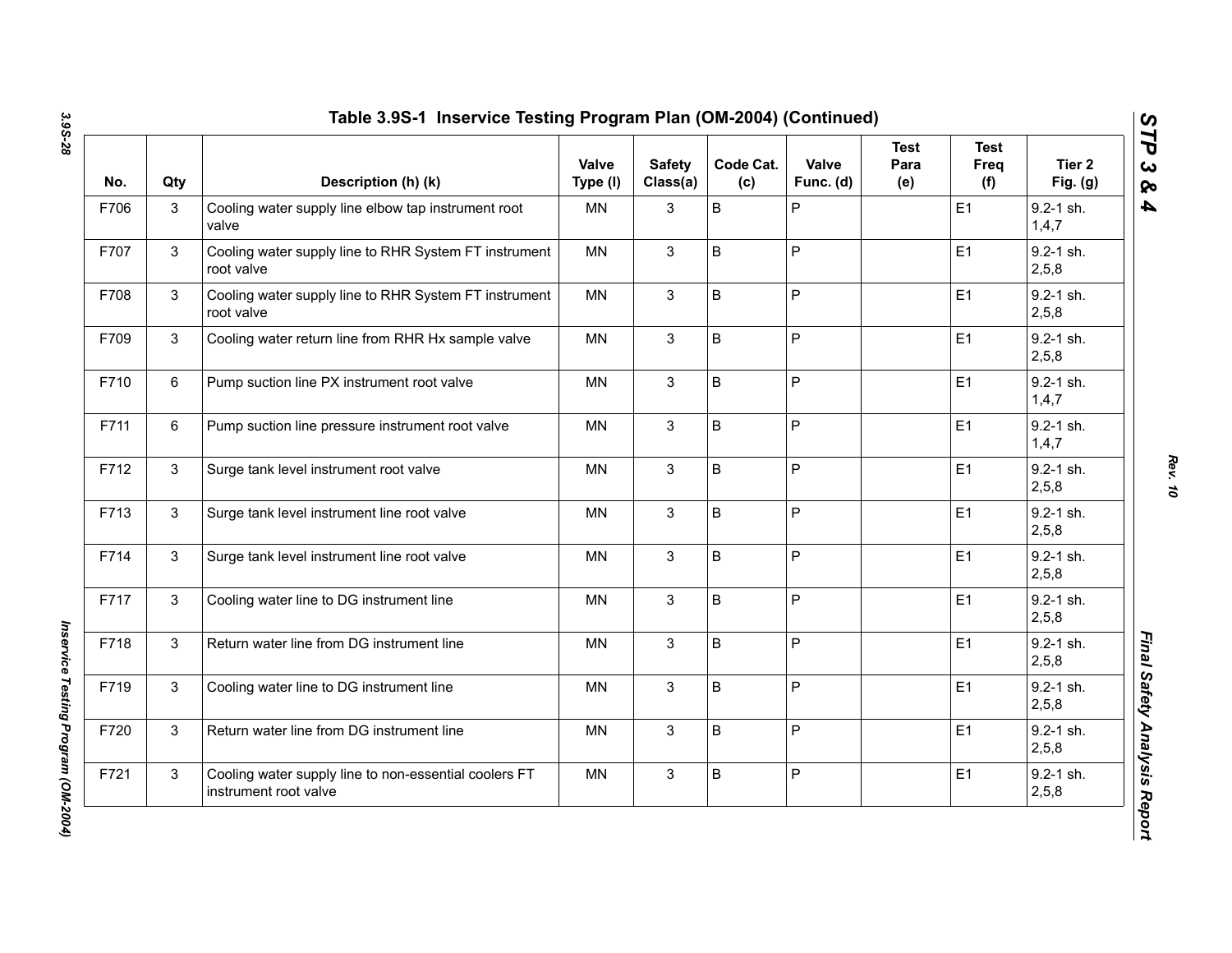| No.  | Qty            | Description (h) (k)                                                            | Valve<br>Type (I) | <b>Safety</b><br>Class(a) | Code Cat.<br>(c) | Valve<br>Func. (d) | <b>Test</b><br>Para<br>(e) | <b>Test</b><br>Freq<br>(f) | Tier 2<br>Fig. $(g)$   |
|------|----------------|--------------------------------------------------------------------------------|-------------------|---------------------------|------------------|--------------------|----------------------------|----------------------------|------------------------|
| F722 | 3              | Cooling water supply line to non-essential coolers FT<br>instrument root valve | <b>MN</b>         | 3                         | B                | P                  |                            | E <sub>1</sub>             | $9.2 - 1$ sh.<br>2,5,8 |
|      |                | P24 HVAC Normal Cooling Water System Valves                                    |                   |                           |                  |                    |                            |                            |                        |
| F053 | $\mathbf 1$    | HNCW supply line outboard isolation valve (k1) (k2)                            | <b>MOV</b>        | $\overline{2}$            | A                | I, A               | L, P, S                    | RO, RO,<br>3 <sub>mo</sub> | $9.2 - 2$              |
| F054 | $\mathbf{1}$   | HNCW supply line inboard isolation check valve (k1)<br>(h1.11)                 | <b>CV</b>         | $\overline{2}$            | A, C             | I, A               | L, S                       | RO, RO                     | $9.2 - 2$              |
| F141 | $\mathbf{1}$   | HNCW return inboard isolation valve (k1) (k2) (h1.11)                          | <b>MOV</b>        | $\overline{2}$            | A                | I, A               | L, P, S                    | RO,<br>RO, RO              | $9.2 - 2$              |
| F142 | $\mathbf{1}$   | HNCW return outboard isolation valve (k1) (k2)                                 | <b>MOV</b>        | $\overline{2}$            | A                | I, A               | L, P, S                    | RO, RO,<br>3 <sub>mo</sub> | $9.2 - 2$              |
|      |                | P25 HVAC Emergency Cooling Water System Valves                                 |                   |                           |                  |                    |                            |                            |                        |
| F001 | 6              | Pump discharge line check valve                                                | <b>CV</b>         | 3                         | C                | A                  | $\mathbf S$                | E <sub>2</sub>             | 9.2-3 sh.<br>1,2,3     |
| F002 | 6              | Pump discharge line maintenance valve                                          | MN                | $\mathfrak{S}$            | $\sf B$          | P                  |                            | E <sub>1</sub>             | 9.2-3 sh.<br>1,2,3     |
| F003 | 6              | Refrigerator outlet line maintenance valve                                     | <b>MN</b>         | 3                         | $\sf B$          | P                  |                            | E1                         | 9.2-3 sh.<br>1,2,3     |
| F004 | $\overline{2}$ | Maintenance valve at HECW supply to MCR cooler TCV                             | MN                | 3                         | $\sf B$          | P                  |                            | E <sub>1</sub>             | 9.2-3 sh. 2,3          |
| F005 | $\overline{2}$ | HECW supply to MCR cooler Temperature Control Valve<br>(TCV)                   | <b>AOV</b>        | $\mathfrak{S}$            | $\sf B$          | A                  | $\mathsf S$                | E <sub>2</sub>             | 9.2-3 sh. 2,3          |
| F006 | $\overline{2}$ | Maintenance valve at HECW supply to MCR cooler TCV                             | <b>MN</b>         | 3                         | $\sf B$          | P                  |                            | E1                         | 9.2-3 sh. 2,3          |
| F007 | 6              | Maintenance valve at HECW supply to MCR cooler                                 | <b>MN</b>         | 3                         | $\sf B$          | P                  |                            | E1                         | 9.2-3 sh. 2,3          |
| F008 | 6              | Maintenance valve at HECW return from MCR cooler                               | <b>MN</b>         | 3                         | $\sf B$          | P                  |                            | E1                         | 9.2-3 sh. 2,3          |
| F009 | 6              | Pump suction line maintenance valve                                            | ΜN                | 3                         | B                | P                  |                            | E1                         | 9.2-3 sh.<br>1,2,3     |
| F010 | $\overline{2}$ | TCV bypass at HECW discharge to MCR cooler                                     | <b>MN</b>         | $\mathfrak{S}$            | $\sf B$          | P                  |                            | E1                         | 9.2-3 sh. 2,3          |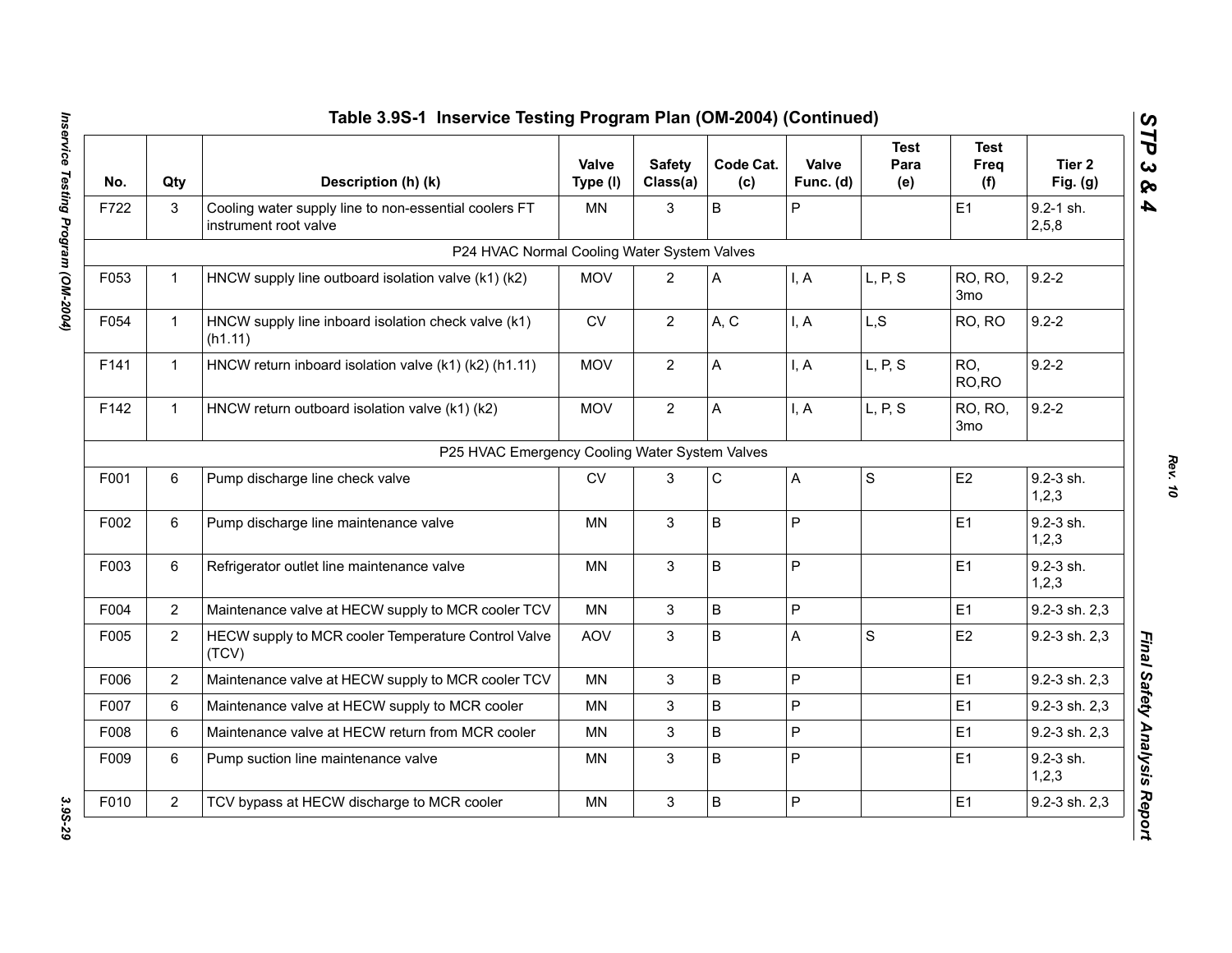| No.  | Qty | Description (h) (k)                                                                            | Valve<br>Type (I) | <b>Safety</b><br>Class(a) | Code Cat.<br>(c) | Valve<br>Func. (d) | <b>Test</b><br>Para<br>(e) | <b>Test</b><br>Freq<br>(f) | Tier 2<br>Fig. $(g)$     |
|------|-----|------------------------------------------------------------------------------------------------|-------------------|---------------------------|------------------|--------------------|----------------------------|----------------------------|--------------------------|
| F011 | 3   | Pump suction line/discharge line PCV maintenance<br>valve                                      | ΜN                | 3                         | B                | P                  |                            | E <sub>1</sub>             | 9.2-3 sh.<br>1, 2, 3     |
| F012 | 3   | Pump suction line/discharge line PCV                                                           | <b>AOV</b>        | 3                         | B                | A                  | S                          | E <sub>2</sub>             | 9.2-3 sh.<br>1, 2, 3     |
| F013 | 3   | Pump suction line/discharge line PCV maintenance<br>valve                                      | MN                | 3                         | B                | P                  |                            | E <sub>1</sub>             | 9.2-3 sh.<br>1, 2, 3     |
| F014 | 3   | Pump suction line/discharge line PCV bypass line                                               | ΜN                | 3                         | B                | P                  |                            | E1                         | 9.2-3 sh.<br>1, 2, 3     |
| F015 | 3   | Maintenance valve at HECW supply to C/B Essential<br>Electrical Equipment Room Cooler TCV      | MN                | 3                         | B                | P                  |                            | E1                         | 9.2-3 sh.<br>1, 2, 3     |
| F016 | 3   | HECW supply to C/B Essential Electrical Equipment<br>Room cooler TCV                           | <b>AOV</b>        | 3                         | B                | A                  | S                          | E2                         | 9.2-3 sh.<br>1, 2, 3     |
| F017 | 3   | Maintenance valve at HECW supply to C/B Essential<br>Electrical Equipment Room Cooler TCV      | <b>MN</b>         | 3                         | B                | P                  |                            | E <sub>1</sub>             | $9.2 - 3$ sh.<br>1,2,3   |
| F018 | 6   | HECW supply to C/B Essential Electrical Equipment<br>Room cooler maintenance valve             | <b>MN</b>         | 3                         | B                | P                  |                            | E <sub>1</sub>             | $9.2 - 3$ sh.<br>1, 2, 3 |
| F019 | 6   | Maintenance valve at HECW return from C/B Essential<br><b>Electrical Equipment Room Cooler</b> | <b>MN</b>         | 3                         | B                | P                  |                            | E1                         | $9.2 - 3$ sh.<br>1,2,3   |
| F020 | 3   | TCV bypass valve at HECW supply to C/B Essential<br>Electrical Equipment Room cooler           | <b>MN</b>         | 3                         | B                | P                  |                            | E1                         | $9.2 - 3$ sh.<br>1,2,3   |
| F021 | 3   | Maintenance valve at HECW supply to DG zone cooler<br><b>TCV</b>                               | <b>MN</b>         | 3                         | B                | P                  |                            | E1                         | $9.2 - 3$ sh.<br>1, 2, 3 |
| F022 | 3   | HECW supply to DG zone cooler TCV                                                              | <b>AOV</b>        | 3                         | B                | A                  | $\mathbf S$                | E <sub>2</sub>             | $9.2 - 3$ sh.<br>1, 2, 3 |
| F023 | 3   | Maintenance valve at HECW supply to DG zone cooler<br><b>TCV</b>                               | <b>MN</b>         | 3                         | B                | P                  |                            | E1                         | $9.2 - 3$ sh.<br>1,2,3   |
| F024 | 6   | Maintenance valve at HECW supply to DG zone cooler                                             | MN                | 3                         | B                | P                  |                            | E <sub>1</sub>             | 9.2-3 sh.<br>1, 2, 3     |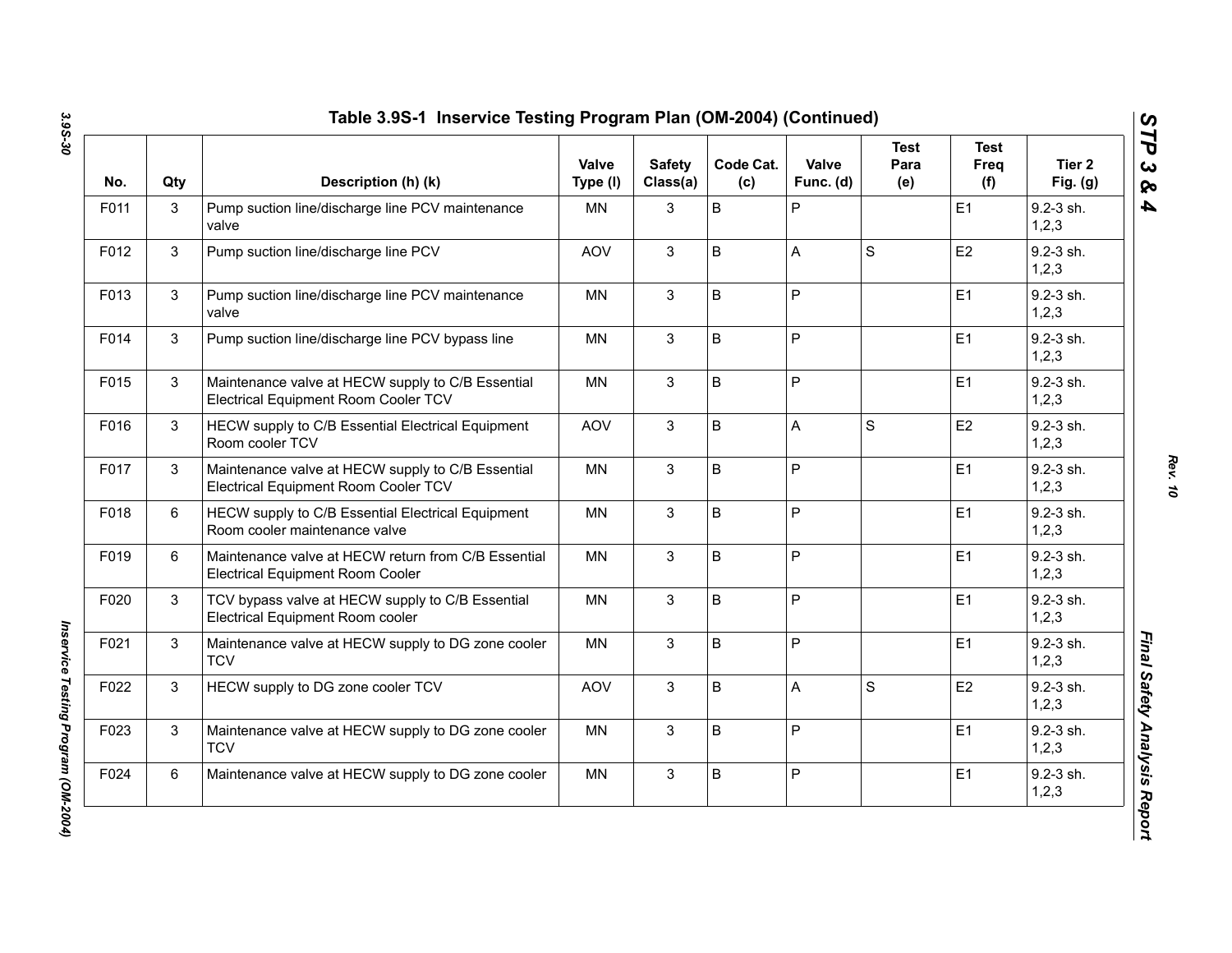| No.  | Qty            | Description (h) (k)                                               | Valve<br>Type (I) | <b>Safety</b><br>Class(a) | Code Cat.<br>(c) | Valve<br>Func. (d) | <b>Test</b><br>Para<br>(e) | <b>Test</b><br>Freq<br>(f) | Tier 2<br>Fig. (g)   |
|------|----------------|-------------------------------------------------------------------|-------------------|---------------------------|------------------|--------------------|----------------------------|----------------------------|----------------------|
| F025 | $\,6\,$        | Maintenance valve at HECW return from DG zone<br>cooler           | MN                | 3                         | B                | $\sf P$            |                            | E1                         | 9.2-3 sh.<br>1, 2, 3 |
| F026 | 3              | TCV bypass valve at HECW supply to DG zone cooler                 | <b>MN</b>         | $\mathbf{3}$              | B                | $\mathsf P$        |                            | E <sub>1</sub>             | 9.2-3 sh.<br>1, 2, 3 |
| F030 | 3              | Chemical addition tank return valve from HECW                     | <b>MN</b>         | 3                         | B                | $\mathsf{P}$       |                            | E1                         | 9.2-3 sh.<br>1, 2, 3 |
| F031 | 3              | Chemical addition tank feed valve to HECW                         | <b>MN</b>         | 3                         | B                | $\mathsf P$        |                            | E1                         | 9.2-3 sh.<br>1, 2, 3 |
| F050 | $\overline{2}$ | Make-up Water Purified (MUWP) line to pump suction<br>check valve | CV                | 3                         | $\mathsf C$      | A                  | S                          | E <sub>2</sub>             | 9.2-3 sh.<br>1,2,3   |
| F070 | 6              | Pump discharge line drain valve                                   | <b>MN</b>         | 3                         | B                | $\mathsf{P}$       |                            | E1                         | 9.2-3 sh.<br>1, 2, 3 |
| F400 | 6              | Pump drain line valve                                             | MN                | 3                         | B                | $\sf P$            |                            | E1                         | 9.2-3 sh.<br>1,2,3   |
| F401 | 6              | Pump bearing cooling water needle valve                           | MN                | 3                         | B                | $\sf P$            |                            | E1                         | 9.2-3 sh.<br>1,2,3   |
| F402 | 3              | Refrigerator outlet line sample line valve                        | <b>MN</b>         | 3                         | B                | $\mathsf P$        |                            | E <sub>1</sub>             | 9.2-3 sh.<br>1,2,3   |
| F700 | 6              | Pump discharge line pressure instrument line root valve           | MN                | 3                         | B                | $\mathsf P$        |                            | E1                         | 9.2-3 sh.<br>1, 2, 3 |
| F701 | 6              | FE P25-FE003 upstream instrument line root valve                  | <b>MN</b>         | 3                         | B                | $\mathsf P$        |                            | E1                         | 9.2-3 sh.<br>1,2,3   |
| F702 | 6              | FE P25-FE003 downstream instrument line root valve                | <b>MN</b>         | 3                         | B                | $\mathsf P$        |                            | E <sub>1</sub>             | 9.2-3 sh.<br>1, 2, 3 |
| F703 | 6              | Pump suction pressure instrument line root valve                  | <b>MN</b>         | $\mathbf{3}$              | B                | $\sf P$            |                            | E1                         | 9.2-3 sh.<br>1, 2, 3 |
| F704 | 6              | Pump suction/discharge line Dp instrument line root<br>valve      | <b>MN</b>         | 3                         | B                | $\sf P$            |                            | E1                         | 9.2-3 sh.<br>1, 2, 3 |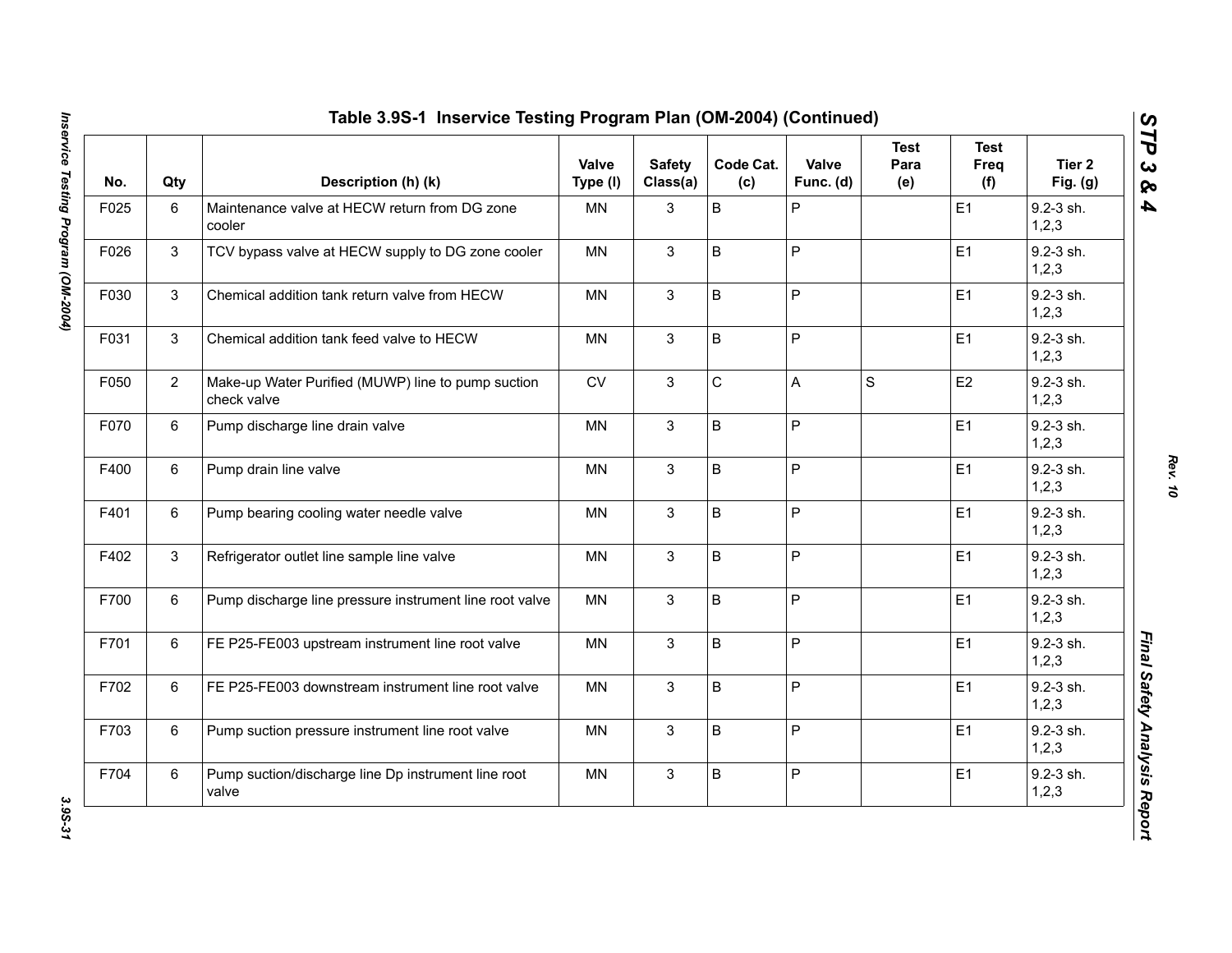| No.  | Qty | Description (h) (k)                                                | Valve<br>Type (I) | <b>Safety</b><br>Class(a) | Code Cat.<br>(c) | Valve<br>Func. (d) | <b>Test</b><br>Para<br>(e) | <b>Test</b><br>Freq<br>(f)  | Tier <sub>2</sub><br>Fig. (g) |
|------|-----|--------------------------------------------------------------------|-------------------|---------------------------|------------------|--------------------|----------------------------|-----------------------------|-------------------------------|
|      |     | P41 Reactor Service Water System Valves                            |                   |                           |                  |                    |                            |                             |                               |
| F001 | 6   | Pump discharge line check valve                                    | <b>CV</b>         | 3                         | $\mathsf C$      | Α                  | $\mathbf S$                | E2                          | 9.2-7 sh.<br>1, 2, 3          |
| F002 | 6   | Pump discharge line maintenance valve                              | MN                | 3                         | B                | P                  |                            | E1                          | 9.2-7 sh.<br>1,2,3            |
| F003 | 9   | Service water inlet valve to RCW System heat<br>exchanger (k3)     | <b>MOV</b>        | 3                         | A                | A                  | L, P, S                    | 2yr, 2yr,<br>E <sub>2</sub> | 9.2-7 sh.<br>1,2,3            |
| F004 | 6   | Service water inlet valve to service water strainer                | <b>MOV</b>        | $\mathbf{3}$              | $\sf B$          | P                  | P                          | 2yr                         | 9.2-7 sh.<br>1, 2, 3          |
| F005 | 9   | Service water outlet valve from RCW heat exchanger<br>(k3)         | <b>MOV</b>        | 3                         | A                | A                  | L, P, S                    | 2yr, 2yr,<br>E <sub>2</sub> | 9.2-7 sh.<br>1,2,3            |
| F006 | 6   | Service water strainer blowout valve                               | <b>MOV</b>        | 3                         | B                | P                  | P                          | 2yr                         | 9.2-7 sh.<br>1, 2, 3          |
| F007 | 9   | Supply line from Potable Water check valve                         | <b>CV</b>         | $\mathbf{3}$              | $\mathbf C$      | Α                  |                            | E <sub>1</sub>              | 9.2-7 sh.<br>1, 2, 3          |
| F008 | 9   | Supply line from Potable Water check valve                         | CV                | 3                         | $\mathsf C$      | A                  |                            | E1                          | 9.2-7 sh.<br>1, 2, 3          |
| F009 | 9   | Supply valve from Potable Water System                             | <b>AOV</b>        | 3                         | $\sf B$          | A                  | P, S                       | 2yr, E2                     | 9.2-7 sh.<br>1, 2, 3          |
| F010 | 9   | RCW Hx tube side (service water side) relief valve                 | <b>RV</b>         | 3                         | $\mathbf C$      | A                  | $\mathsf{R}$               | 10yr                        | 9.2-7 sh.<br>1,2,3            |
| F011 | 9   | Bypass line around RCW Hx outlet line outlet valve MOV<br>P41-F005 | <b>AOV</b>        | 3                         | $\sf B$          | P                  |                            | E1                          | 9.2-7 sh.<br>1, 2, 3          |
| F012 | 9   | Service water sampling valve                                       | <b>MN</b>         | 3                         | B                | $\mathsf P$        |                            | E <sub>1</sub>              | 9.2-7 sh.<br>1,2,3            |
| F013 | 6   | Service water strainer outlet valve                                | <b>MOV</b>        | 3                         | B                | Α                  | P, S                       | 2yr, E2                     | 9.2-7 sh.<br>1,2,3            |
| F014 | 3   | Common service water strainer outlet valve                         | <b>MOV</b>        | 3                         | B                | Α                  | P, S                       | 2yr, E2                     | 9.2-7 sh.<br>1,2,3            |

*Rev. 10*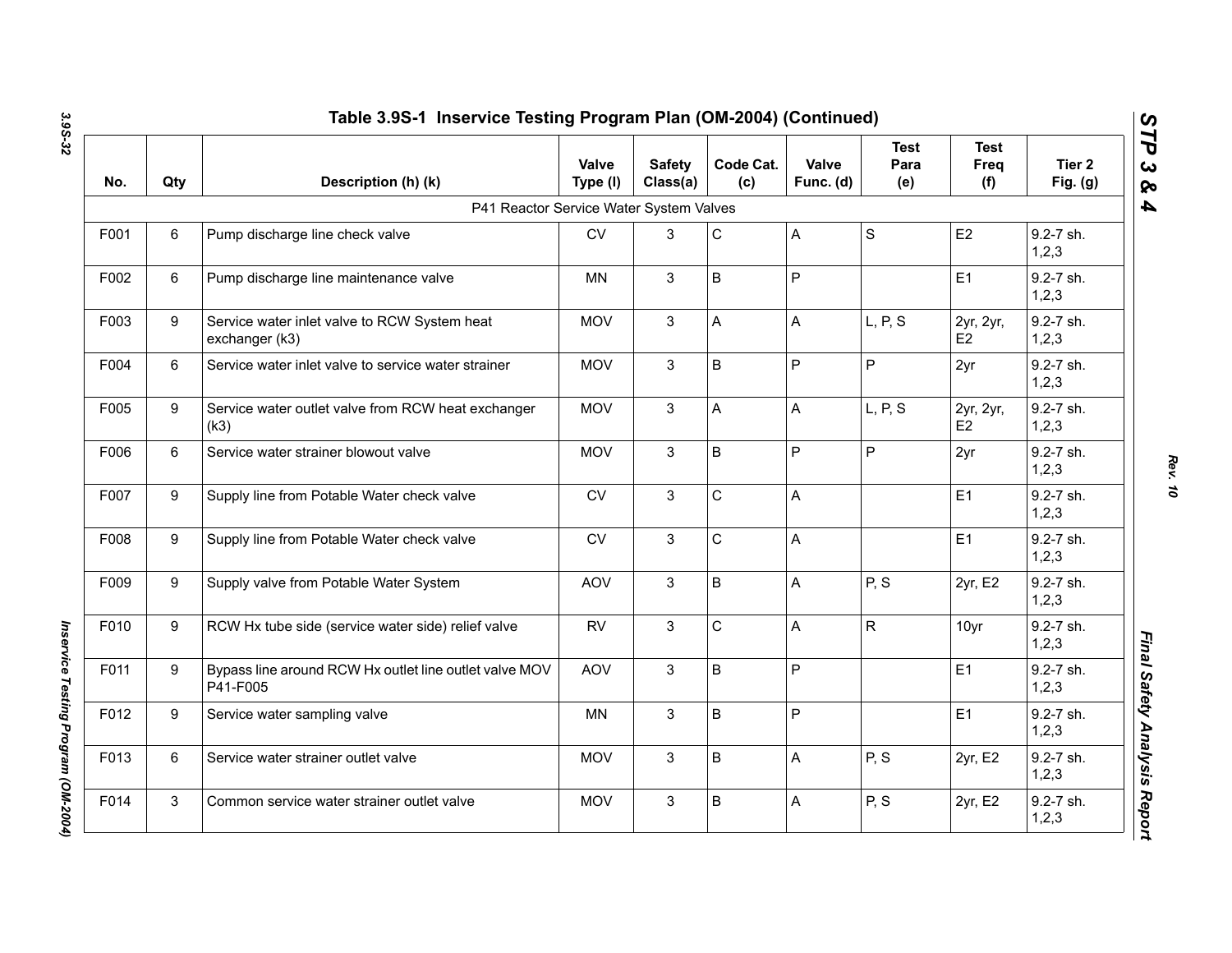| No.  | Qty          | Description (h) (k)                                                           | Valve<br>Type (I) | <b>Safety</b><br>Class(a) | Code Cat.<br>(c) | Valve<br>Func. (d) | <b>Test</b><br>Para<br>(e) | <b>Test</b><br>Freq<br>(f) | Tier 2<br>Fig. (g)   |
|------|--------------|-------------------------------------------------------------------------------|-------------------|---------------------------|------------------|--------------------|----------------------------|----------------------------|----------------------|
| F015 | 3            | Discharge line to discharge canal MOV                                         | <b>MOV</b>        | 3                         | B                | A                  | P, S                       | 2yr, E2                    | 9.2-7 sh.<br>1, 2, 3 |
| F101 | 3            | RSW line to HVAC Air Conditioning Condenser Manual<br><b>Isolation Valves</b> | <b>MN</b>         | $\mathbf{3}$              | B                | $\mathsf P$        |                            | E1                         | 9.2-7 sh.<br>1,2,3   |
| F102 | 3            | RSW blowdown line to Main Cooling Reservoir MOV                               | <b>MOV</b>        | 3                         | B                | $\mathsf{A}$       | P, S                       | 2yr, 3mo                   | 9.2-7 sh.<br>1,2,3   |
| F109 | 3            | RSW cold bypass to cooling tower basin MOV                                    | <b>MOV</b>        | 3                         | B                | A                  | P, S                       | 2yr, 3mo                   | 9.2-7 sh.<br>1, 2, 3 |
| F110 | 6            | RSW return to cooling water                                                   | <b>MOV</b>        | $\mathbf{3}$              | B                | A                  | P, S                       | 2yr, 3mo                   | 9.2-7 sh.<br>1,2,3   |
| F113 | $\mathbf{1}$ | Makeup water to UHS basin manual Isolation Valve                              | <b>MN</b>         | 3                         | B                | $\mathsf{P}$       |                            | E1                         | 9.2-7 sh. 1          |
| F114 | $\mathbf{1}$ | Makeup water to UHS basin check valve                                         | <b>CV</b>         | $\mathbf{3}$              | $\mathsf{C}$     | $\mathsf{A}$       | $\mathsf{S}$               | 3 <sub>mo</sub>            | 9.2-7 sh. 1          |
| F115 | $\mathbf{1}$ | Makeup water to UHS basin MOV                                                 | <b>MOV</b>        | 3                         | B                | $\mathsf{A}$       | P, S                       | 2yr, 3mo                   | 9.2-7 sh.<br>1, 2, 3 |
| F116 | $\mathbf{1}$ | Makeup water to UHS basin manual Isolation Valve                              | MN                | 3                         | B                | $\mathsf P$        |                            | E1                         | 9.2-7 sh. 1          |
| F117 | $\mathbf{1}$ | Makeup water to UHS basin check valve                                         | <b>CV</b>         | 3                         | $\mathsf C$      | A                  | $\mathsf{S}$               | 3 <sub>mo</sub>            | 9.2-7 sh. 1          |
| F501 | 9            | RCW Hx shell side drain valve to SWSD                                         | <b>MN</b>         | 3                         | B                | $\mathsf P$        |                            | E1                         | 9.2-7 sh.<br>1,2,3   |
| F502 | 9            | RCW Hx shell side vent valve to SWSD                                          | <b>MN</b>         | 3                         | B                | $\mathsf P$        |                            | E1                         | 9.2-7 sh.<br>1, 2, 3 |
| F503 | 9            | RCW Hx shell side drain valve to SWSD                                         | <b>MN</b>         | $\mathbf{3}$              | B                | $\mathsf P$        |                            | E1                         | 9.2-7 sh.<br>1, 2, 3 |
| F504 | 9            | RCW Hx shell side vent valve to SWSD                                          | <b>MN</b>         | 3                         | B                | $\sf P$            |                            | E1                         | 9.2-7 sh.<br>1, 2, 3 |
| F701 | 6            | Pump discharge line pressure instrument line                                  | <b>MN</b>         | 3                         | B                | ${\sf P}$          |                            | E1                         | 9.2-7 sh.<br>1, 2, 3 |
| F702 | 3            | Service water supply pressure instrument root valve                           | <b>MN</b>         | 3                         | B                | $\mathsf{P}$       |                            | E1                         | 9.2-7 sh.<br>1,2,3   |

*Rev. 10*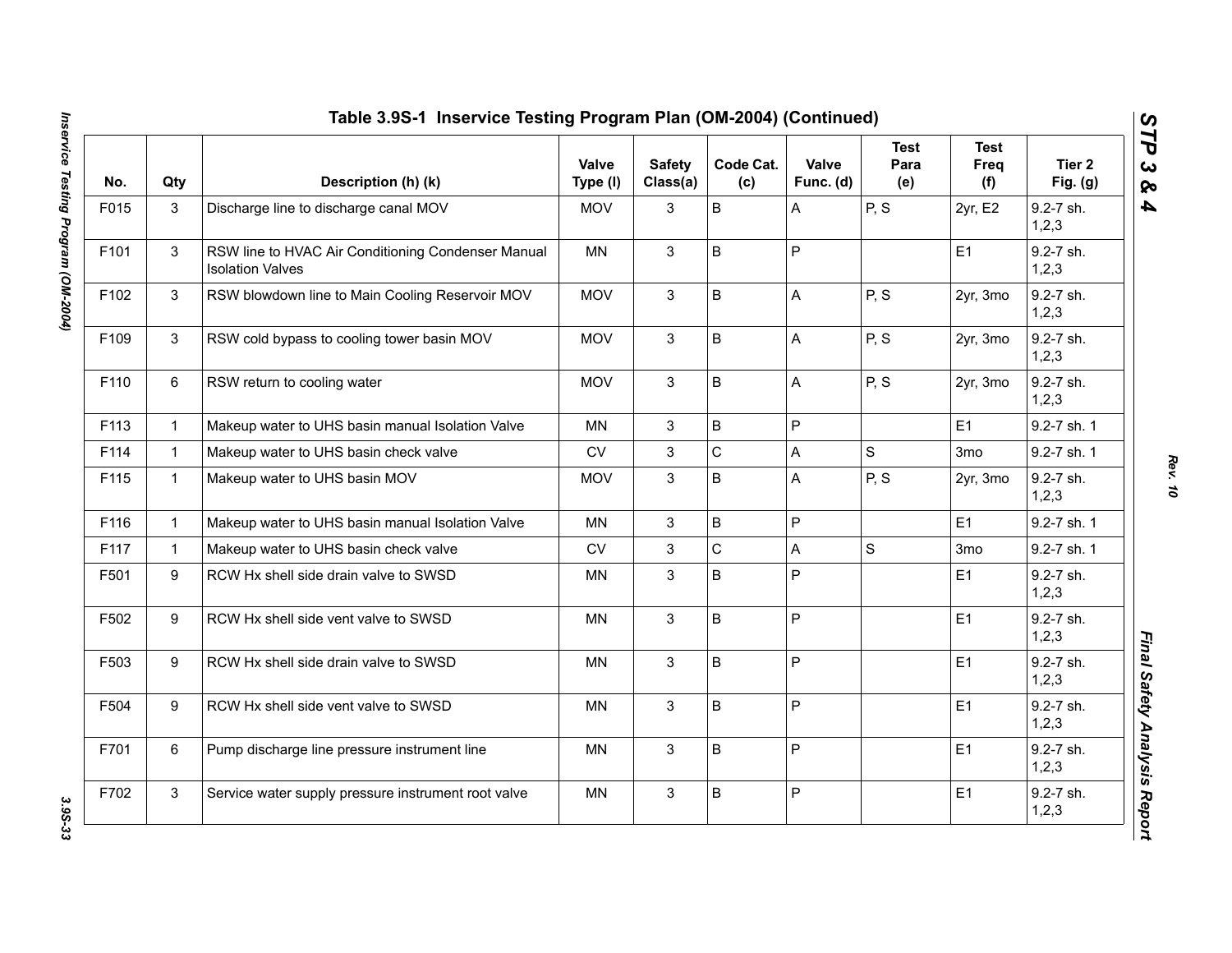| No.  | Qty            | Description (h) (k)                                                  | <b>Valve</b><br>Type (I)         | <b>Safety</b><br>Class(a) | Code Cat.<br>(c) | Valve<br>Func. (d) | <b>Test</b><br>Para<br>(e) | <b>Test</b><br>Freq<br>(f)        | Tier <sub>2</sub><br>Fig. $(g)$ |
|------|----------------|----------------------------------------------------------------------|----------------------------------|---------------------------|------------------|--------------------|----------------------------|-----------------------------------|---------------------------------|
| F703 | 6              | DP across service water strainer upstream instrument<br>root valve   | MN                               | 3                         | $\mathsf B$      | P                  |                            | E <sub>1</sub>                    | 9.2-7 sh.<br>1, 2, 3            |
| F704 | 6              | DP across service water strainer downstream<br>instrument root valve | MN                               | 3                         | B                | P                  |                            | E1                                | 9.2-7 sh.<br>1, 2, 3            |
| F705 | 9              | Service water DP across RCW Hx upstream instrument<br>root valve     | <b>MN</b>                        | $\mathbf{3}$              | $\mathsf B$      | P                  |                            | E1                                | 9.2-7 sh.<br>1, 2, 3            |
| F706 | 9              | Service water DP across RCW Hx downstream<br>instrument root valve   | <b>MN</b>                        | 3                         | $\mathsf B$      | P                  |                            | E1                                | 9.2-7 sh.<br>1, 2, 3            |
|      |                |                                                                      | P51 Service Air System Valves    |                           |                  |                    |                            |                                   |                                 |
| F131 | $\mathbf{1}$   | Outboard isolation manual valve (k1)                                 | <b>MN</b>                        | $\overline{2}$            | $\mathsf{A}$     | I, P               | L                          | <b>RO</b>                         | 9.3-7 sh. 2                     |
| F132 | $\mathbf{1}$   | Inboard isolation check valve (k1) (h1.11)                           | <b>CV</b>                        | $\overline{2}$            | A, C             | I, A               | L, S                       | RO, RO                            | 9.3-7 sh. 2                     |
|      |                |                                                                      | P52 Instrument Air System Valves |                           |                  |                    |                            |                                   |                                 |
| F276 | $\mathbf{1}$   | Outboard isolation valve (k1) (k2)                                   | <b>MOV</b>                       | $\overline{2}$            | A                | I, A               | L, P, S                    | <b>RO, RO,</b><br>3 <sub>mo</sub> | 9.3-6 sh. 1                     |
| F277 | $\mathbf{1}$   | Inboard isolation check valve (k1) (k2) (h1.11)                      | <b>CV</b>                        | $\overline{2}$            | A, C             | I, A               | L, S                       | RO, RO                            | 9.3-6 sh. 1                     |
|      |                | P54 High Pressure Nitrogen Gas Supply System Valves                  |                                  |                           |                  |                    |                            |                                   |                                 |
| F002 | 4              | Nitrogen bottles N2 supply line valve                                | <b>MN</b>                        | 3                         | $\mathsf B$      | P                  |                            | E1                                | $6.7 - 1$                       |
| F003 | $\overline{2}$ | Nitrogen bottles N2 supply line                                      | CV                               | 3                         | $\mathsf C$      | A                  | $\mathbf S$                | E <sub>2</sub>                    | $6.7 - 1$                       |
| F004 | $\overline{2}$ | N2 bottle supply line PCV maintenance valve                          | MN                               | 3                         | $\sf B$          | P                  |                            | E1                                | $6.7 - 1$                       |
| F005 | $\overline{2}$ | N2 bottle supply line PCV                                            | <b>CV</b>                        | 3                         | $\mathsf C$      | A                  | $\mathbf S$                | E <sub>2</sub>                    | $6.7 - 1$                       |
| F006 | $\overline{2}$ | N2 bottle supply line PCV maintenance valve                          | MN                               | 3                         | $\sf B$          | P                  |                            | E <sub>1</sub>                    | $6.7 - 1$                       |
| F007 | $\overline{2}$ | Safety grade N2 supply line isolation valve (k4) (k2)                | <b>MOV</b>                       | $\overline{2}$            | A                | I, A               | P, S                       | RO, 3mo                           | $6.7 - 1$                       |
| F008 | $\overline{2}$ | Safety grade N2 supply line isolation check valve (k4)<br>(h1.11)    | <b>CV</b>                        | $\overline{2}$            | A, C             | I, A               | S                          | <b>RO</b>                         | $6.7 - 1$                       |
| F009 | 8              | Safety grade N2 supply line to SRV                                   | <b>MN</b>                        | 3                         | B                | $\mathsf{P}$       |                            | E <sub>1</sub>                    | $6.7 - 1$                       |
| F010 | $\overline{2}$ | Bypass line around the N2 bottle supply line PCV                     | <b>MN</b>                        | 3                         | B                | P                  |                            | E <sub>1</sub>                    | $6.7 - 1$                       |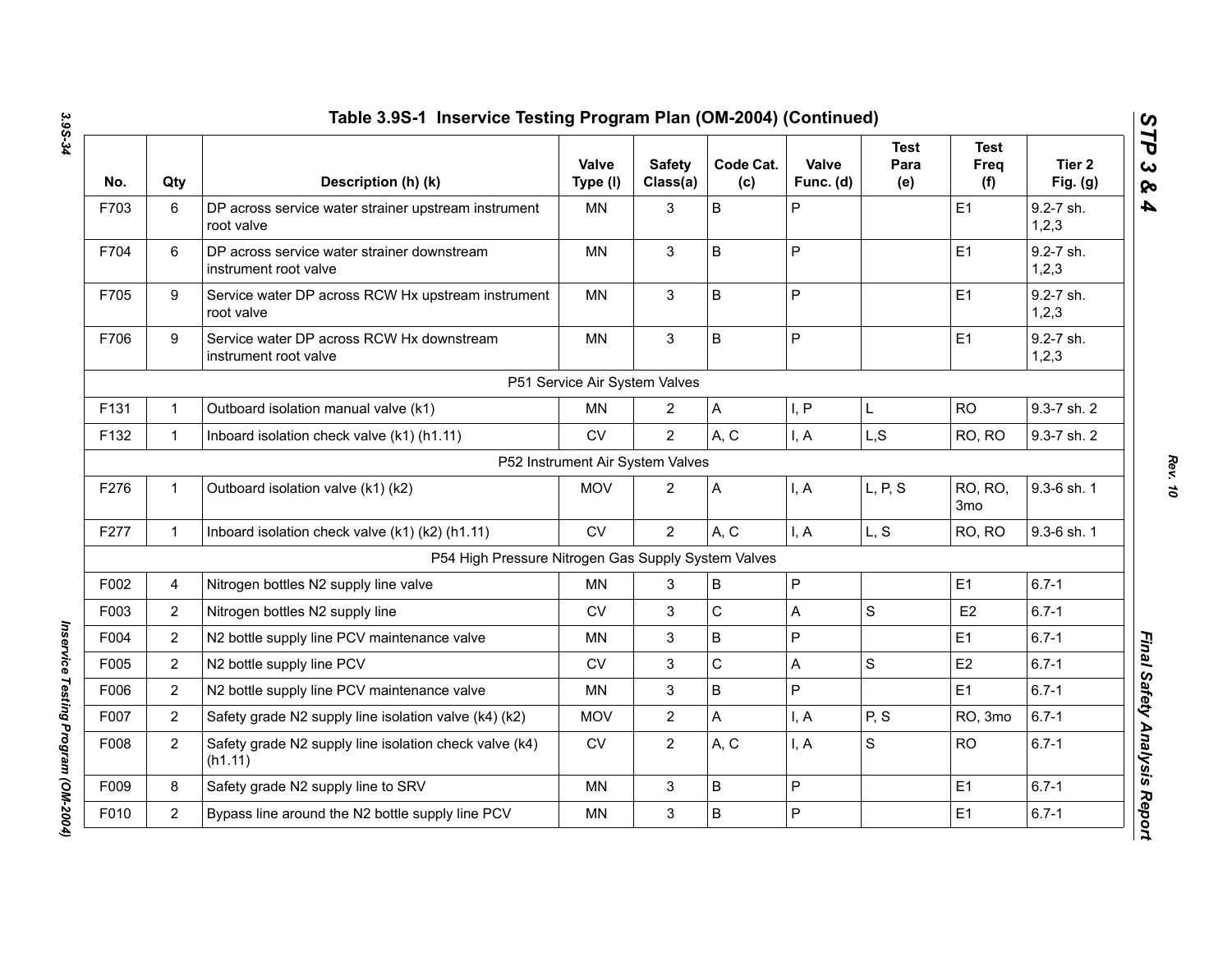|      |                | Table 3.9S-1 Inservice Testing Program Plan (OM-2004) (Continued)         |                          |                           |                  |                           |                            |                            |                      |
|------|----------------|---------------------------------------------------------------------------|--------------------------|---------------------------|------------------|---------------------------|----------------------------|----------------------------|----------------------|
| No.  | Qty            | Description (h) (k)                                                       | Valve<br>Type (I)        | <b>Safety</b><br>Class(a) | Code Cat.<br>(c) | Valve<br>Func. (d)        | <b>Test</b><br>Para<br>(e) | <b>Test</b><br>Freq<br>(f) | Tier 2<br>Fig. $(g)$ |
| F011 | $\overline{2}$ | N2 bottle supply line relief valve                                        | <b>RV</b>                | 3                         | $\mathsf C$      | A                         | $\mathsf{R}$               | 10yr                       | $6.7 - 1$            |
| F012 | $\overline{2}$ | MOV at safety/non-safety boundary (k3)                                    | <b>MOV</b>               | 3                         | A                | A                         | L, P, S                    | 2yr, 2yr,<br>3mo           | $6.7 - 1$            |
| F200 | $\mathbf{1}$   | Non-safety N2 supply line isolation valve                                 | <b>MOV</b>               | $\overline{2}$            | A                | I, A                      | L, P, S                    | 2yr, 2yr,<br>3mo           | $6.7 - 1$            |
| F209 | $\mathbf{1}$   | Non-safety N2 supply line isolation check valve (k4)<br>(h1.11)           | ${\sf CV}$               | $\overline{2}$            | A, C             | I, A                      | L, S                       | RO, RO                     | $6.7 - 1$            |
|      |                |                                                                           | P81 Breathing Air System |                           |                  |                           |                            |                            |                      |
| F251 | $\mathbf{1}$   | Outboard isolation manual valve                                           | MN                       | $\overline{2}$            | A                | I, P                      | L                          | <b>RO</b>                  | $9.3 - 10$           |
| F252 | $\mathbf{1}$   | Inboard isolation manual valve                                            | <b>MN</b>                | $\overline{2}$            | A                | I,P                       | L                          | <b>RO</b>                  | $9.3 - 10$           |
|      |                | T22 Standby Gas Treatment System Valves                                   |                          |                           |                  |                           |                            |                            |                      |
| F002 | $\overline{2}$ | Filter train inlet butterfly valve                                        | <b>MOV</b>               | 3                         | B                | $\mathsf A$               | P, S                       | 2yr, 3mo                   | 6.5-1 sh. 1          |
| F003 | $\overline{2}$ | Filter train exhaust gravity damper                                       | <b>MN</b>                | 3                         | B                | A                         | P, S                       | 2yr, 3mo                   | 6.5-1 sh. 2,3        |
| F004 | $\overline{2}$ | Filter train exhaust butterfly valve                                      | <b>MOV</b>               | 3                         | B                | A                         | P, S                       | 2yr, 3mo                   | 6.5-1 sh. 2,3        |
| F005 | $\overline{2}$ | Cooling fan butterfly valve                                               | <b>MOV</b>               | 3                         | B                | $\boldsymbol{\mathsf{A}}$ | P, S                       | 2yr, 3mo                   | 6.5-1 sh. 2,3        |
| F006 | $\overline{2}$ | Filter train R112 injection line valve                                    | MN                       | 3                         | B                | $\overline{P}$            |                            | E1                         | 6.5-1 sh. 2,3        |
| F007 | $\overline{2}$ | Filter train DOP injection line valve to pre HEPA filter                  | MN                       | 3                         | B                | P                         |                            | E1                         | 6.5-1 sh. 2,3        |
| F008 | $\overline{2}$ | Filter train DOP sampling line valve downstream of pre<br><b>HEPA</b>     | <b>MN</b>                | 3                         | B                | $\overline{P}$            |                            | E1                         | 6.5-1 sh. 2,3        |
| F009 | $\overline{2}$ | Filter train DOP sampling line valve downstream of pre<br><b>HEPA</b>     | MN                       | $\mathfrak{S}$            | B                | P                         |                            | E1                         | 6.5-1 sh. 2,3        |
| F010 | $\overline{2}$ | Filter train DOP injection line valve downstream of<br>charcoal absorbent | MN                       | 3                         | B                | P                         |                            | E1                         | 6.5-1 sh. 2,3        |
| F011 | $\overline{2}$ | Filter train DOP sampling line valve downstream of<br>charcoal absorbent  | <b>MN</b>                | 3                         | B                | P                         |                            | E1                         | 6.5-1 sh. 2,3        |
| F012 | $\overline{2}$ | Filter train DOP sampling line valve downstream of after<br><b>HEPA</b>   | <b>MN</b>                | $\mathfrak{S}$            | B                | P                         |                            | E1                         | 6.5-1 sh. 2,3        |
|      |                |                                                                           |                          |                           |                  |                           |                            |                            |                      |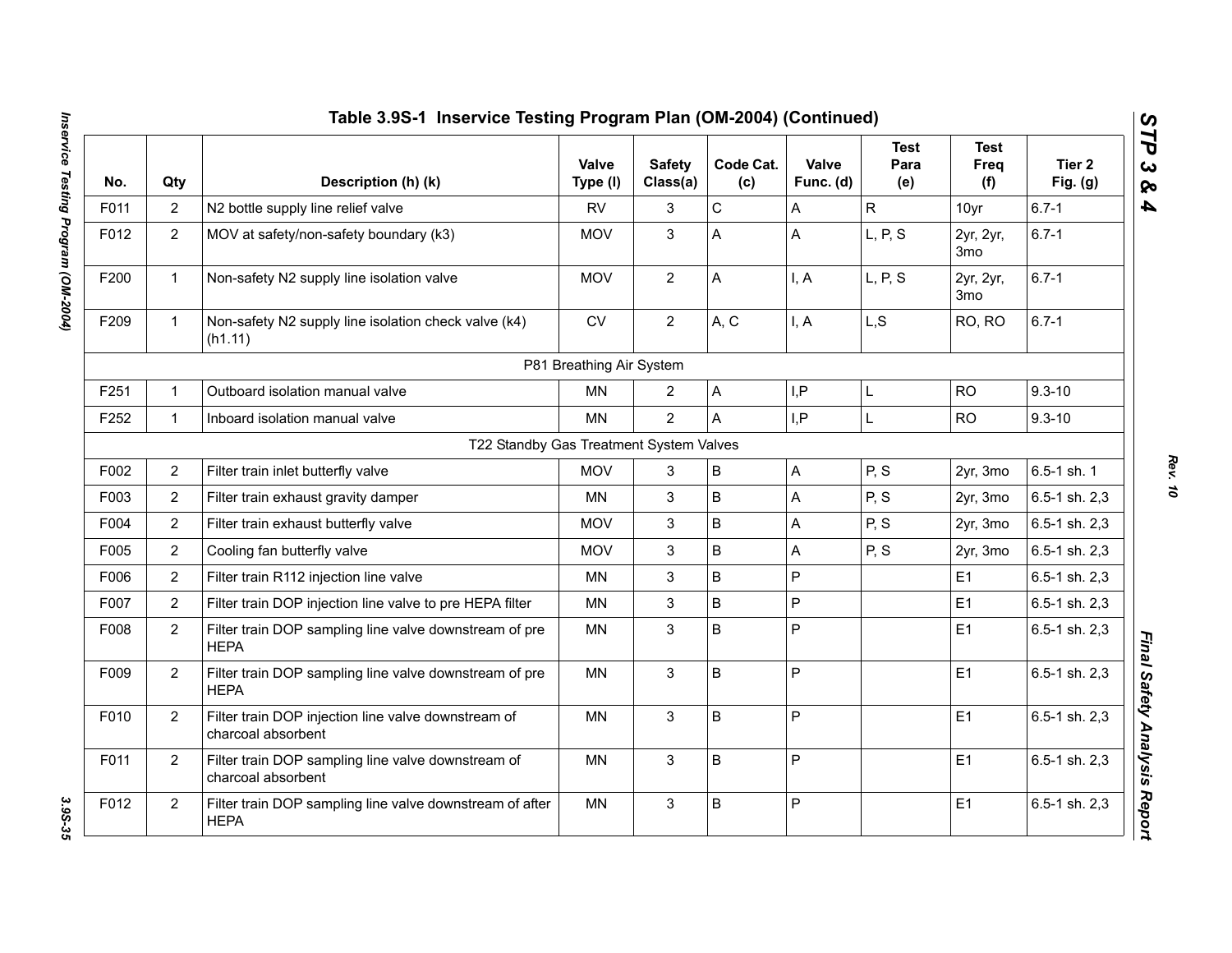| No.  | Qty            | Description (h) (k)                                     | Valve<br>Type (I) | <b>Safety</b><br>Class(a) | Code Cat.<br>(c) | Valve<br>Func. (d) | Test<br>Para<br>(e) | <b>Test</b><br>Freq<br>(f) | Tier <sub>2</sub><br>Fig. $(g)$ |
|------|----------------|---------------------------------------------------------|-------------------|---------------------------|------------------|--------------------|---------------------|----------------------------|---------------------------------|
| F014 | $\overline{2}$ | SGTS sample line valve                                  | MN.               | 3                         | B                | P                  |                     | E1                         | 6.5-1 sh. 3                     |
| F015 | $\overline{2}$ | PRM discharge to stack valve                            | <b>MN</b>         | 3                         | B                | $\mathsf{P}$       |                     | E1                         | $6.5 - 1$ sh. 3                 |
| F500 | $\overline{2}$ | Filter unit vent line valve                             | MN                | 3                         | B                | $\mathsf{P}$       |                     | E <sub>1</sub>             | 6.5-1 sh. 2,3                   |
| F501 | $\overline{2}$ | Filter unit drain line valve                            | MN                | 3                         | B                | $\mathsf{P}$       |                     | E1                         | 6.5-1 sh. 2,3                   |
| F504 | $\overline{2}$ | Filter unit vent line valve                             | ΜN                | 3                         | B                | $\mathsf{P}$       |                     | E <sub>1</sub>             | 6.5-1 sh. 2,3                   |
| F505 | $\overline{2}$ | Exhaust fan vent line valve                             | MN                | 3                         | B                | P                  |                     | E1                         | 6.5-1 sh. 2,3                   |
| F506 | $\overline{2}$ | Filter train vent line valve                            | ΜN                | 3                         | B                | P                  |                     | E <sub>1</sub>             | 6.5-1 sh. 2,3                   |
| F507 | $\overline{2}$ | Filter train vent line valve                            | MN                | 3                         | B                | P                  |                     | E1                         | 6.5-1 sh. 2,3                   |
| F508 | $\overline{2}$ | Filter train vent line valve                            | <b>MN</b>         | 3                         | B                | $\mathsf{P}$       |                     | E1                         | 6.5-1 sh. 2,3                   |
| F509 | $\overline{2}$ | Filter train vent line valve                            | <b>MN</b>         | 3                         | B                | $\mathsf{P}$       |                     | E1                         | 6.5-1 sh. 2,3                   |
| F510 | $\overline{2}$ | Filter train vent line valve                            | <b>MN</b>         | 3                         | B                | P                  |                     | E1                         | 6.5-1 sh. 2,3                   |
| F511 | $\overline{2}$ | Exhaust stack drain line valve                          | MN                | 3                         | B                | $\mathsf{P}$       |                     | E1                         | 6.5-1 sh. 2,3                   |
| F700 | $\overline{2}$ | Filter unit demister dp instrument line valve           | MN                | 3                         | B                | P                  |                     | E1                         | 6.5-1 sh. 2,3                   |
| F701 | $\overline{2}$ | Filter unit demister dp instrument line valve           | ΜN                | 3                         | B                | $\mathsf{P}$       |                     | E <sub>1</sub>             | 6.5-1 sh. 2,3                   |
| F705 | $\overline{2}$ | Filter train prefilter dp instrument line valve         | <b>MN</b>         | 3                         | B                | $\overline{P}$     |                     | E <sub>1</sub>             | 6.5-1 sh. 2,3                   |
| F706 | $\overline{2}$ | Filter train prefilter dp instrument line valve         | <b>MN</b>         | 3                         | B                | $\mathsf{P}$       |                     | E1                         | 6.5-1 sh. 2,3                   |
| F707 | $\overline{2}$ | Filter train preHEPA dp instrument line valve           | ΜN                | 3                         | B                | $\mathsf{P}$       |                     | E <sub>1</sub>             | 6.5-1 sh. 2,3                   |
| F708 | $\overline{2}$ | Filter train preHEPA dp instrument line valve           | <b>MN</b>         | 3                         | B                | $\mathsf{P}$       |                     | E1                         | 6.5-1 sh. 2,3                   |
| F709 | $\overline{2}$ | Filter train charcoal absorber dp instrument line valve | ΜN                | 3                         | B                | P                  |                     | E <sub>1</sub>             | 6.5-1 sh. 2,3                   |
| F710 | $\overline{2}$ | Filter train charcoal absorber dp instrument line valve | MN                | 3                         | B                | P                  |                     | E <sub>1</sub>             | 6.5-1 sh. 2,3                   |
| F711 | $\overline{2}$ | Filter train after HEPA dp instrument line valve        | MN.               | 3                         | B                | P                  |                     | E <sub>1</sub>             | $6.5 - 1$ sh. $2,3$             |
| F712 | $\overline{2}$ | Filter train after HEPA dp instrument line valve        | <b>MN</b>         | 3                         | B                | $\overline{P}$     |                     | E <sub>1</sub>             | 6.5-1 sh. 2,3                   |
| F713 | $\overline{2}$ | Filter train exhaust flow instrument line valve         | <b>MN</b>         | 3                         | B                | $\mathsf{P}$       |                     | E1                         | 6.5-1 sh. 1                     |
| F714 | $\overline{2}$ | Filter train exhaust flow instrument line valve         | MN                | 3                         | $\sf B$          | $\mathsf P$        |                     | E <sub>1</sub>             | 6.5-1 sh. 1                     |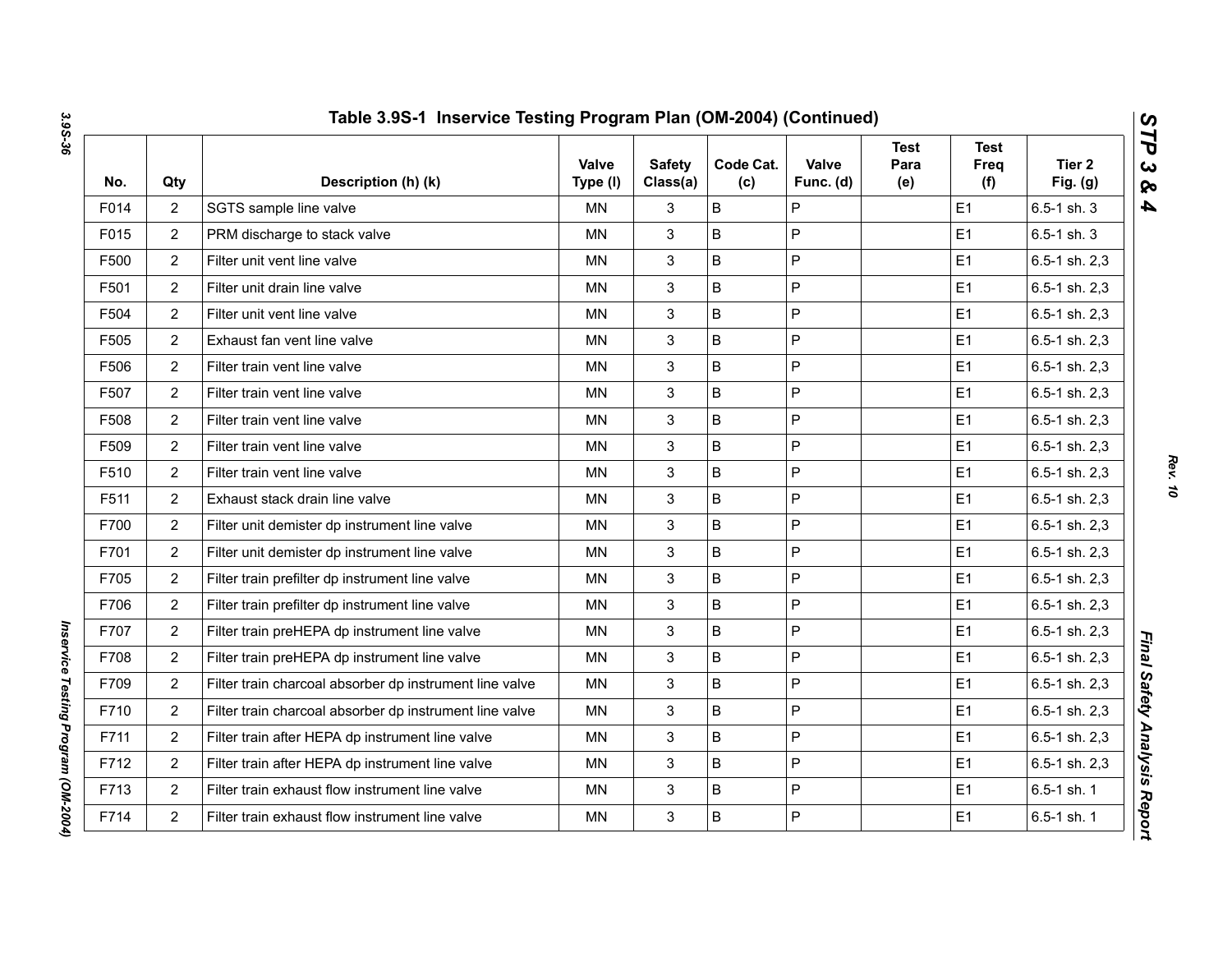|      | Table 3.9S-1 Inservice Testing Program Plan (OM-2004) (Continued) |                                                                |                   |                           |                  |                    |                            |                              |                                 |
|------|-------------------------------------------------------------------|----------------------------------------------------------------|-------------------|---------------------------|------------------|--------------------|----------------------------|------------------------------|---------------------------------|
| No.  | Qty                                                               | Description (h) (k)                                            | Valve<br>Type (I) | <b>Safety</b><br>Class(a) | Code Cat.<br>(c) | Valve<br>Func. (d) | <b>Test</b><br>Para<br>(e) | <b>Test</b><br>Freq<br>(f)   | Tier <sub>2</sub><br>Fig. $(g)$ |
|      |                                                                   | T31 Atmospheric Control System Valves                          |                   |                           |                  |                    |                            |                              |                                 |
| F001 | $\mathbf{1}$                                                      | Purge supply line outboard isolation valve (h2.2)              | <b>AOV</b>        | $\overline{2}$            | A                | I, A               | L, P, S                    | 2yr, 2yr,<br>RO.             | 6.2-39 sh. 1                    |
| F002 | $\mathbf{1}$                                                      | Drywell purge line supply inboard isolation valve (h2.2)       | <b>AOV</b>        | $\overline{2}$            | A                | I, A               | L, P, S                    | 2yr, 2yr,<br><b>RO</b>       | 6.2-39 sh. 1                    |
| F003 | $\mathbf{1}$                                                      | Wetwell purge supply line inboard isolation valve (h2.2)       | <b>AOV</b>        | $\overline{2}$            | A                | I, A               | L, P, S                    | 2yr, 2yr,<br><b>RO</b>       | 6.2-39 sh. 1                    |
| F004 | $\mathbf{1}$                                                      | Drywell purge exhaust line inboard isolation valve (h2.2)      | <b>AOV</b>        | $\overline{2}$            | A                | I, A               | L, P, S                    | 2yr, 2yr,<br><b>RO</b>       | 6.2-39 sh. 1                    |
| F005 | $\mathbf{1}$                                                      | Drywell purge exhaust line bypass line valve                   | <b>AOV</b>        | $\overline{2}$            | A                | I, A               | L, P, S                    | 2yr, 2yr,<br>3 <sub>mo</sub> | 6.2-39 sh. 1                    |
| F006 | $\mathbf{1}$                                                      | Wetwell purge exhaust line inboard isolation valve (h2.2)      | <b>AOV</b>        | $\overline{2}$            | A                | I, A               | L, P, S                    | 2yr, 2yr,<br><b>RO</b>       | 6.2-39 sh. 1                    |
| F007 | $\mathbf{1}$                                                      | Wetwell overpressure line valve (h2.2)                         | <b>AOV</b>        | $\overline{2}$            | A                | I, P               | L, P, S                    | 2yr, 2yr,<br>RO.             | 6.2-39 sh. 1                    |
| F008 | $\mathbf{1}$                                                      | Containment exhaust line to SGTS (h2.2)                        | <b>AOV</b>        | $\overline{2}$            | A                | I, A               | L, P, S                    | 2yr, 2yr,<br><b>RO</b>       | 6.2-39 sh. 1                    |
| F009 | $\mathbf{1}$                                                      | Containment exhaust line to R/B HVAC (h2.2)                    | <b>AOV</b>        | $\overline{2}$            | A                | I, A               | L, P, S                    | 2yr, 2yr,<br>RO.             | 6.2-39 sh. 1                    |
| F010 | $\mathbf{1}$                                                      | Wetwell overpressure line valve (h2.2)                         | <b>AOV</b>        | $\overline{2}$            | A                | I, P               | L, P, S                    | 2yr, 2yr,<br>R <sub>O</sub>  | 6.2-39 sh. 1                    |
| F011 | $\mathbf{1}$                                                      | Containment exhaust line to SGTS (h2.2)                        | <b>AOV</b>        | $\overline{2}$            | A                | I, A               | L, P, S                    | 2yr, 2yr,<br>RO.             | 6.2-39 sh. 1                    |
| F025 | $\mathbf{1}$                                                      | Purge supply line from outboard containment isolation<br>valve | <b>AOV</b>        | $\overline{2}$            | A                | I, A               | L, P, S                    | 2yr, 2yr,<br>3mo             | 6.2-39 sh. 1                    |
| F039 | $\mathbf{1}$                                                      | N2 makeup line from outboard containment isolation<br>valve    | <b>AOV</b>        | 2                         | Α                | I, A               | L, P, S                    | 2yr, 2yr,<br>3 <sub>mo</sub> | 6.2-39 sh. 1                    |
| F040 | $\mathbf{1}$                                                      | N2 makeup line from to drywell inboard isolation valve         | <b>AOV</b>        | $\overline{2}$            | A                | I, A               | L, P, S                    | 2yr, 2yr,<br>3 <sub>mo</sub> | 6.2-39 sh. 1                    |

*Rev. 10*

3.95-37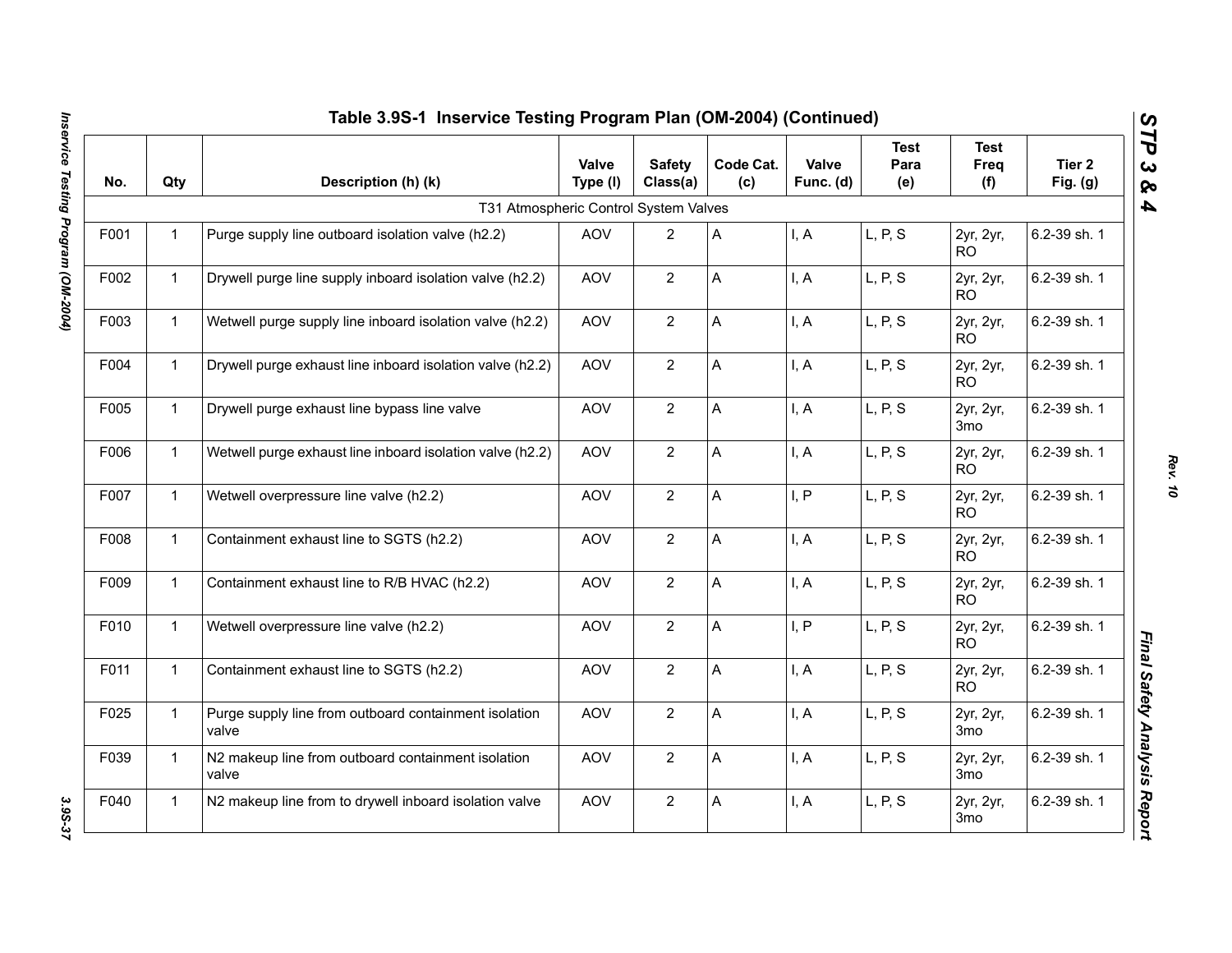| No.  | Qty            | Description (h) (k)                                        | Valve<br>Type (I) | <b>Safety</b><br>Class(a) | Code Cat.<br>(c) | Valve<br>Func. (d) | <b>Test</b><br>Para<br>(e) | <b>Test</b><br>Freq<br>(f) | Tier 2<br>Fig. $(g)$ |
|------|----------------|------------------------------------------------------------|-------------------|---------------------------|------------------|--------------------|----------------------------|----------------------------|----------------------|
| F041 | 1              | N2 makeup line from to wetwell inboard isolation valve     | <b>AOV</b>        | $\overline{2}$            | А                | I, A               | L, P, S                    | 2yr, 2yr,<br>3mo           | 6.2-39 sh. 1         |
| F044 | 8              | Drywell/wetwell vacuum breaker valve (k2)                  | <b>CV</b>         | $\overline{2}$            | $\mathsf C$      | A                  | P, R                       | RO, RO                     | 6.2-39 sh. 2         |
| F050 | $\mathbf 1$    | Purge supply line from test line valve                     | <b>MN</b>         | $\overline{2}$            | B                | $\overline{P}$     |                            | E1                         | 6.2-39 sh. 1         |
| F051 | $\mathbf{1}$   | Purge exhaust line test line valve                         | <b>MN</b>         | $\overline{2}$            | B                | P                  |                            | E1                         | 6.2-39 sh. 1         |
| F054 | $\mathbf{1}$   | Makeup line test line valve                                | <b>MN</b>         | $\overline{2}$            | B                | P                  |                            | E1                         | 6.2-39 sh. 1         |
| F055 | 1              | Drywell personnel air lock hatch test line valve           | MN                | $\overline{2}$            | $\sf B$          | $\mathsf{P}$       |                            | E <sub>1</sub>             | 6.2-39 sh. 2         |
| F056 | $\mathbf{1}$   | Wetwell personnel air lock hatch test line valve           | <b>MN</b>         | $\overline{2}$            | $\mathsf B$      | $\overline{P}$     |                            | E1                         | 6.2-39 sh. 2         |
| F057 | $\mathbf{1}$   | Overpressure protection test line valve                    | <b>MN</b>         | $\overline{2}$            | B                | P                  |                            | E1                         | 6.2-39 sh. 1         |
| F058 | $\mathbf{1}$   | Overpressure protection test line valve                    | <b>MN</b>         | 3                         | B                | $\mathsf{P}$       |                            | E <sub>1</sub>             | 6.2-39 sh. 1         |
| F059 | $\mathbf{1}$   | Overpressure protection test line valve                    | <b>MN</b>         | 3                         | B                | P                  |                            | E1                         | 6.2-39 sh. 1         |
| F700 | $\mathbf 1$    | FE instrument line valve                                   | <b>MN</b>         | $\overline{2}$            | B                | $\mathsf{P}$       |                            | E1                         | 6.2-39 sh. 1         |
| F701 | $\mathbf{1}$   | FE instrument line valve                                   | <b>MN</b>         | $\overline{2}$            | B                | $\mathsf{P}$       |                            | E <sub>1</sub>             | 6.2-39 sh. 1         |
| F702 | 1              | FE instrument line valve                                   | MN                | $\overline{c}$            | B                | $\mathsf{P}$       |                            | E <sub>1</sub>             | 6.2-39 sh. 1         |
| F703 | 1              | FE instrument line valve                                   | <b>MN</b>         | $\overline{2}$            | $\sf B$          | $\overline{P}$     |                            | E1                         | 6.2-39 sh. 1         |
| F730 | $\mathbf{1}$   | Drywell pressure instrument line isolation valve           | <b>MN</b>         | $\overline{2}$            | B                | P                  |                            | E1                         | 6.2-39 sh. 3         |
| F731 | $\mathbf 1$    | Drywell pressure instrument line isolation valve (k4) (k2) | SOV               | $\overline{\mathbf{c}}$   | A                | I, P               | $\mathsf{P}$               | <b>RO</b>                  | 6.2-39 sh. 3         |
| F732 | 2              | Drywell pressure instrument line valve                     | MN                | $\overline{c}$            | B                | P                  |                            | E1                         | 6.2-39 sh. 3         |
| F733 | 2              | Drywell pressure instrument line isolation valve (k4) (k2) | SOV               | $\overline{c}$            | A                | I, P               | P                          | <b>RO</b>                  | 6.2-39 sh. 3         |
| F734 | 4              | Drywell pressure instrument line valve                     | MN                | $\overline{2}$            | B                | P                  |                            | E <sub>1</sub>             | 6.2-39 sh. 3         |
| F735 | 4              | Drywell pressure instrument line isolation valve (k4) (k2) | SOV               | $\overline{c}$            | A                | I, P               | P                          | <b>RO</b>                  | 6.2-39 sh. 3         |
| F736 | $\overline{2}$ | Wetwell pressure instrument line valve                     | MN                | $\overline{2}$            | B                | $\overline{P}$     |                            | E1                         | 6.2-39 sh. 3         |
| F737 | $\overline{2}$ | Wetwell pressure instrument line isolation valve (k4) (k2) | SOV               | $\overline{2}$            | A                | I, P               | P                          | <b>RO</b>                  | 6.2-39 sh. 3         |
| F738 | 4              | Suppression pool water level instrument line valve         | <b>MN</b>         | $\overline{c}$            | B                | $\sf P$            |                            | E1                         | 6.2-39 sh. 2         |

*Inservice Testing Program (OM-2004)*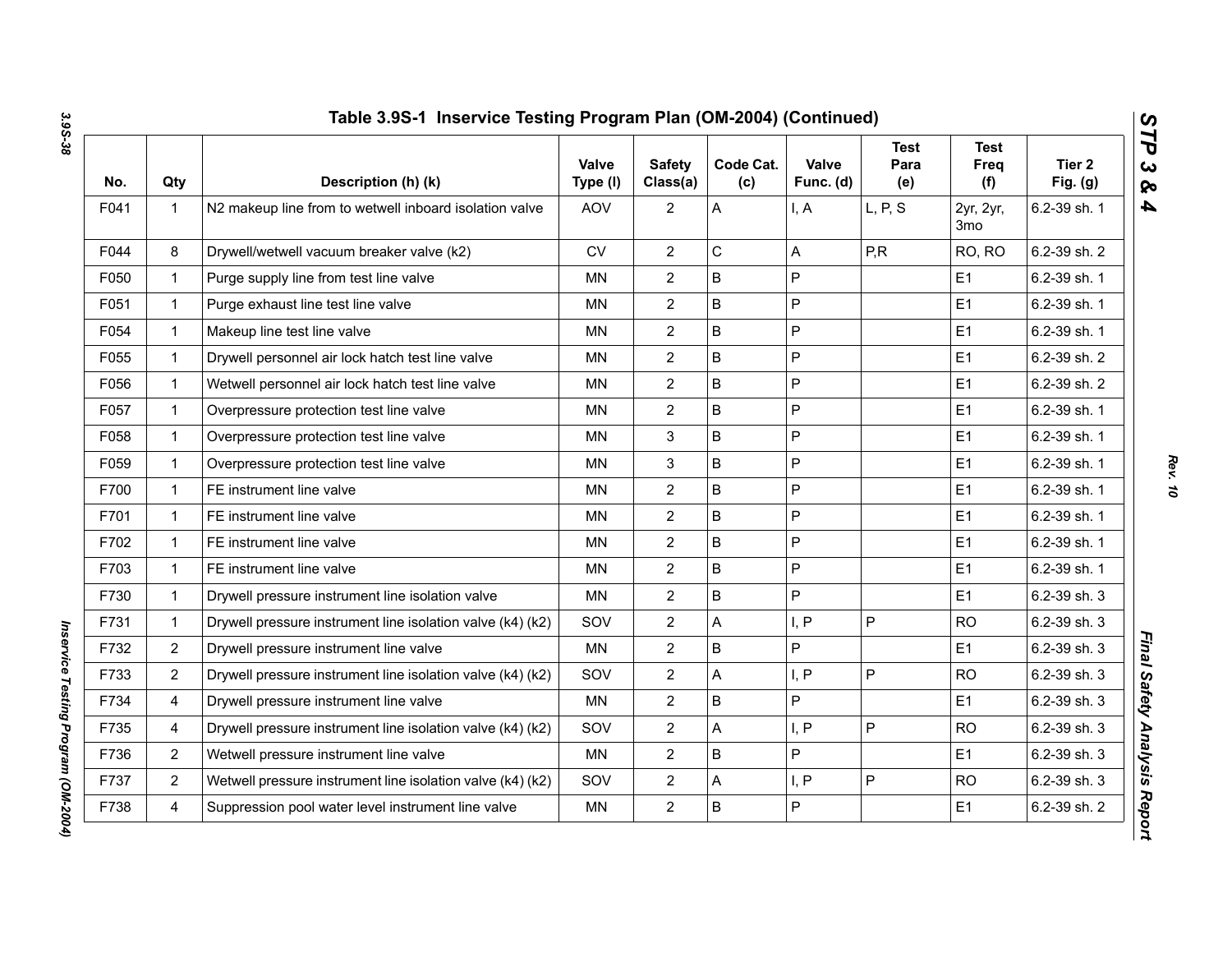| No.  | Qty            | Description (h) (k)                                                           | Valve<br>Type (I) | <b>Safety</b><br>Class(a) | Code Cat.<br>(c) | Valve<br>Func. (d) | <b>Test</b><br>Para<br>(e) | <b>Test</b><br>Freq<br>(f) | Tier 2<br>Fig. $(g)$ |
|------|----------------|-------------------------------------------------------------------------------|-------------------|---------------------------|------------------|--------------------|----------------------------|----------------------------|----------------------|
| F739 | 4              | Suppression pool water level instrument line isolation<br>valve $(k4)(k2)$    | SOV               | $\overline{2}$            | Α                | I, P               | P                          | <b>RO</b>                  | 6.2-39 sh. 2         |
| F740 | 4              | Suppression pool water level instrument line valve                            | <b>MN</b>         | $\overline{2}$            | B                | P                  |                            | E1                         | 6.2-39 sh. 2         |
| F741 | 4              | Suppression pool water level instrument line isolation<br>valve $(k4)$ $(k2)$ | SOV               | $\overline{2}$            | A                | I, P               | P                          | <b>RO</b>                  | 6.2-39 sh. 2         |
| F742 | $\overline{2}$ | Suppression pool water level instrument line valve                            | <b>MN</b>         | $\overline{2}$            | B                | P                  |                            | E1                         | 6.2-39 sh. 2         |
| F743 | $\overline{2}$ | Suppression pool water level instrument line isolation<br>valve (k4) (k2)     | SOV               | $\overline{2}$            | A                | I, P               | P                          | <b>RO</b>                  | 6.2-39 sh. 2         |
| F744 | $\overline{2}$ | Suppression pool water level instrument line valve                            | <b>MN</b>         | $\overline{2}$            | B                | P                  |                            | E1                         | 6.2-39 sh. 2         |
| F745 | $\overline{2}$ | Suppression pool water level instrument line isolation<br>valve (k4) (k2)     | SOV               | $\overline{2}$            | А                | I, P               | P                          | <b>RO</b>                  | 6.2-39 sh. 2         |
| F800 | $\overline{2}$ | Drywell water level instrument line isolation valve                           | <b>MN</b>         | $\overline{2}$            | $\overline{B}$   | P                  |                            | E1                         | 6.2-39 sh. 3         |
| F801 | $\overline{2}$ | Drywell water level instrument line isolation valve (k4)<br>(k2)              | SOV               | $\overline{2}$            | A                | I, P               | P                          | <b>RO</b>                  | 6.2-39 sh. 3         |
| F802 | $\overline{2}$ | Drywell water level instrument line valve                                     | <b>MN</b>         | $\overline{2}$            | B                | P                  |                            | E1                         | 6.2-39 sh. 3         |
| F803 | $\overline{2}$ | Drywell water level instrument line isolation valve (k4)<br>(k2)              | SOV               | $\overline{2}$            | A                | I, P               | P                          | <b>RO</b>                  | 6.2-39 sh. 3         |
| F804 | $\overline{2}$ | DW/WW differential pressure instrument line valve                             | <b>MN</b>         | $\overline{2}$            | B                | P                  |                            | E1                         | 6.2-39 sh. 3         |
| F805 | $\overline{2}$ | DW/WW differential pressure instrument isolation valve<br>$(k4)$ $(k2)$       | SOV               | $\overline{2}$            | Α                | I, P               | P                          | <b>RO</b>                  | 6.2-39 sh. 3         |
| D001 | $\mathbf{1}$   | Wetwell overpressure rupture disk                                             | <b>RPD</b>        | $\overline{2}$            | D                | I, P               | Rplc.                      | 5yr                        | 6.2-39 sh. 1         |
| D002 | $\mathbf 1$    | Wetwell rupture disk                                                          | <b>RPD</b>        | 3                         | D.               | I, P               | Rplc.                      | 5yr                        | 6.2-39 sh. 1         |
|      |                | T49 Flammability Control System Valves                                        |                   |                           |                  |                    |                            |                            |                      |
| F014 | $\overline{2}$ | Blower drain line valve                                                       | MN                | 3                         | B                | $\mathsf{P}$       |                            | E1                         | $6.2 - 40$           |
|      |                | U41 Heating Ventilating and Air Conditioning System Valves                    |                   |                           |                  |                    |                            |                            |                      |
| F001 | $\overline{2}$ | Secondary containment supply isolation valve                                  | AOV               | $\overline{2}$            | $\sf B$          | $\overline{A}$     | P, S                       | 2yr, 3mo                   | 9.4-3 sh. 1          |

Inservice Testing Program (OM-2004) *Inservice Testing Program (OM-2004) 3.9S-39*

*Rev. 10*

3.9S-39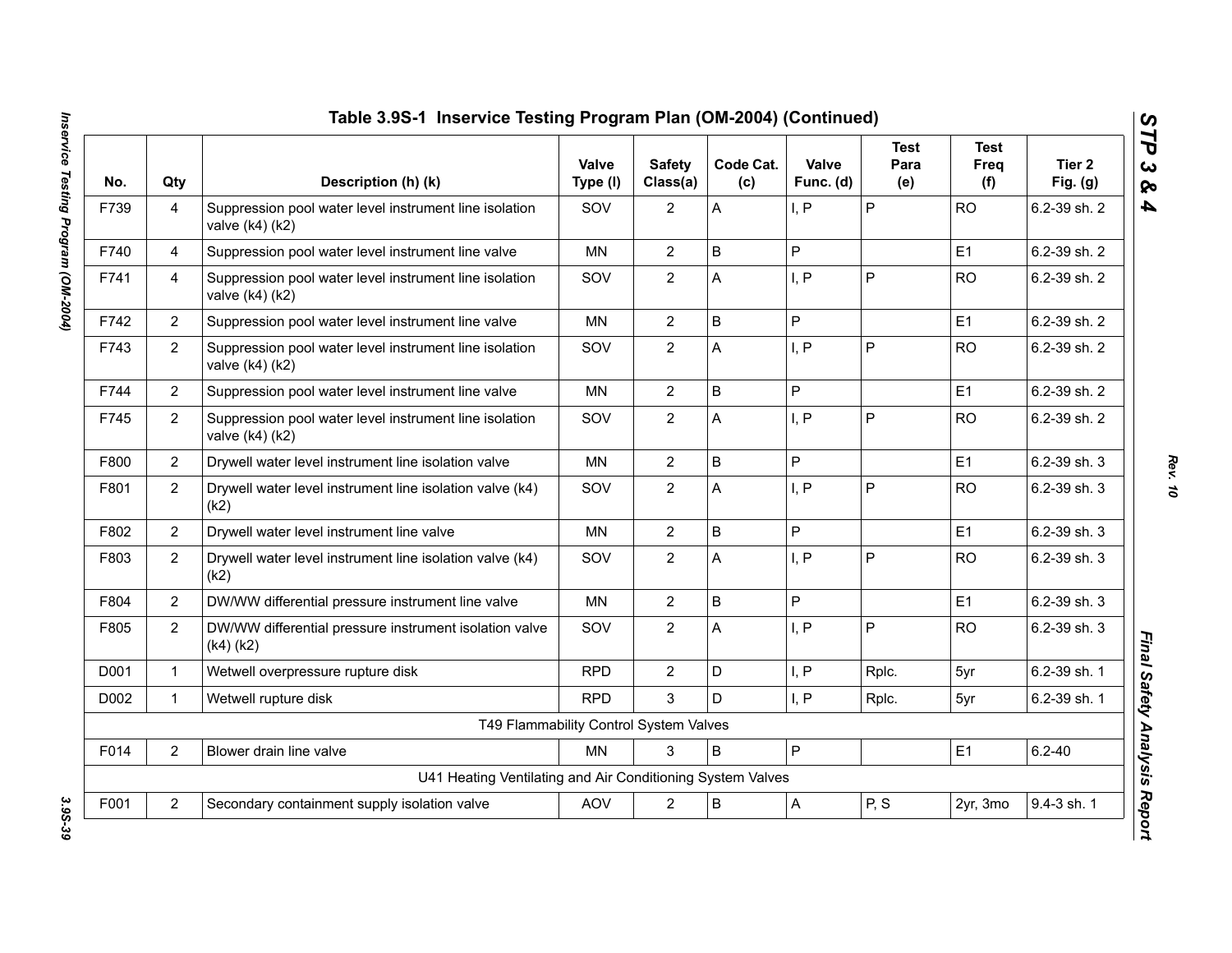| No.  | Qty                     | Description (h) (k)                                         | Valve<br>Type (I) | <b>Safety</b><br>Class(a) | Code Cat.<br>(c) | Valve<br>Func. (d) | <b>Test</b><br>Para<br>(e) | <b>Test</b><br>Freq<br>(f) | Tier <sub>2</sub><br>Fig. (g) |
|------|-------------------------|-------------------------------------------------------------|-------------------|---------------------------|------------------|--------------------|----------------------------|----------------------------|-------------------------------|
| F002 | $\overline{2}$          | Secondary containment exhaust isolation valve               | AOV               | $\mathbf{2}$              | $\sf B$          | A                  | P, S                       | 2yr, 3mo                   | 9.4-3 sh. 1                   |
| F003 | $\mathfrak{S}$          | Secondary Containment divisional supply isolation valve     | <b>MOV</b>        | $\overline{2}$            | $\sf B$          | A                  | P, S                       | 2yr, 3mo                   | 9.4-3 sh. 1                   |
| F004 | $\mathsf 3$             | Secondary Containment divisional exhaust isolation<br>valve | <b>MOV</b>        | $\overline{2}$            | $\sf B$          | A                  | P, S                       | 2yr, 3mo                   | 9.4-3 sh. 1                   |
| F007 | $\overline{4}$          | MCR area HVAC bypass line isolation valve                   | <b>MOV</b>        | $\overline{2}$            | $\mathsf B$      | A                  | P, S                       | 2yr, 3mo                   | 9.4-1 sh. 1,2                 |
| F008 | $\overline{\mathbf{4}}$ | MCR area HVAC supply isolation valve                        | <b>MOV</b>        | $\overline{2}$            | $\sf B$          | A                  | P, S                       | 2yr, 3mo                   | 9.4-1 sh. 1,2                 |
| F009 | 4                       | MCR area HVAC emergency HVAC supply                         | <b>MOV</b>        | $\overline{2}$            | $\sf B$          | А                  | P, S                       | 2yr, 3mo                   | 9.4-1 sh. 1,2                 |
| F010 | $\overline{4}$          | MCR area HVAC exhaust isolation valve                       | <b>MOV</b>        | $\overline{2}$            | $\overline{B}$   | A                  | P, S                       | 2yr, 3mo                   | 9.4-1 sh. 1,2                 |
|      |                         | Y52 Oil Storage Transfer System Valves                      |                   |                           |                  |                    |                            |                            |                               |
| F001 | 6                       | D/G transfer pump discharge line check valve                | <b>CV</b>         | $\mathfrak{S}$            | $\mathsf C$      | A                  | $\mathbf S$                | 3mo                        | $9.5 - 6$                     |
| F002 | 3                       | D/G transfer pump discharge line relief valve               | <b>RV</b>         | $\ensuremath{\mathsf{3}}$ | $\mathsf C$      | A                  | $\mathsf{R}$               | 10yr                       | $9.5 - 6$                     |
| F003 | $\mathfrak{S}$          | D/G transfer pump discharge line ball (plug) valve          | MN                | $\ensuremath{\mathsf{3}}$ | $\sf B$          | P                  |                            | E1                         | $9.5 - 6$                     |
| F004 | $\mathfrak{S}$          | D/G fuel oil day tank return to storage tank valve          | MN                | $\mathbf{3}$              | $\sf B$          | P                  |                            | E1                         | $9.5 - 6$                     |
| F501 | 3                       | D/G transfer pump discharge line drain valve                | MN                | $\ensuremath{\mathsf{3}}$ | $\sf B$          | P                  |                            | E1                         | $9.5 - 6$                     |
| F502 | $\mathfrak{S}$          | D/G transfer pump discharge line vent valve                 | MN                | $\mathbf{3}$              | $\, {\bf B}$     | P                  |                            | E1                         | $9.5 - 6$                     |

# *Rev. 10*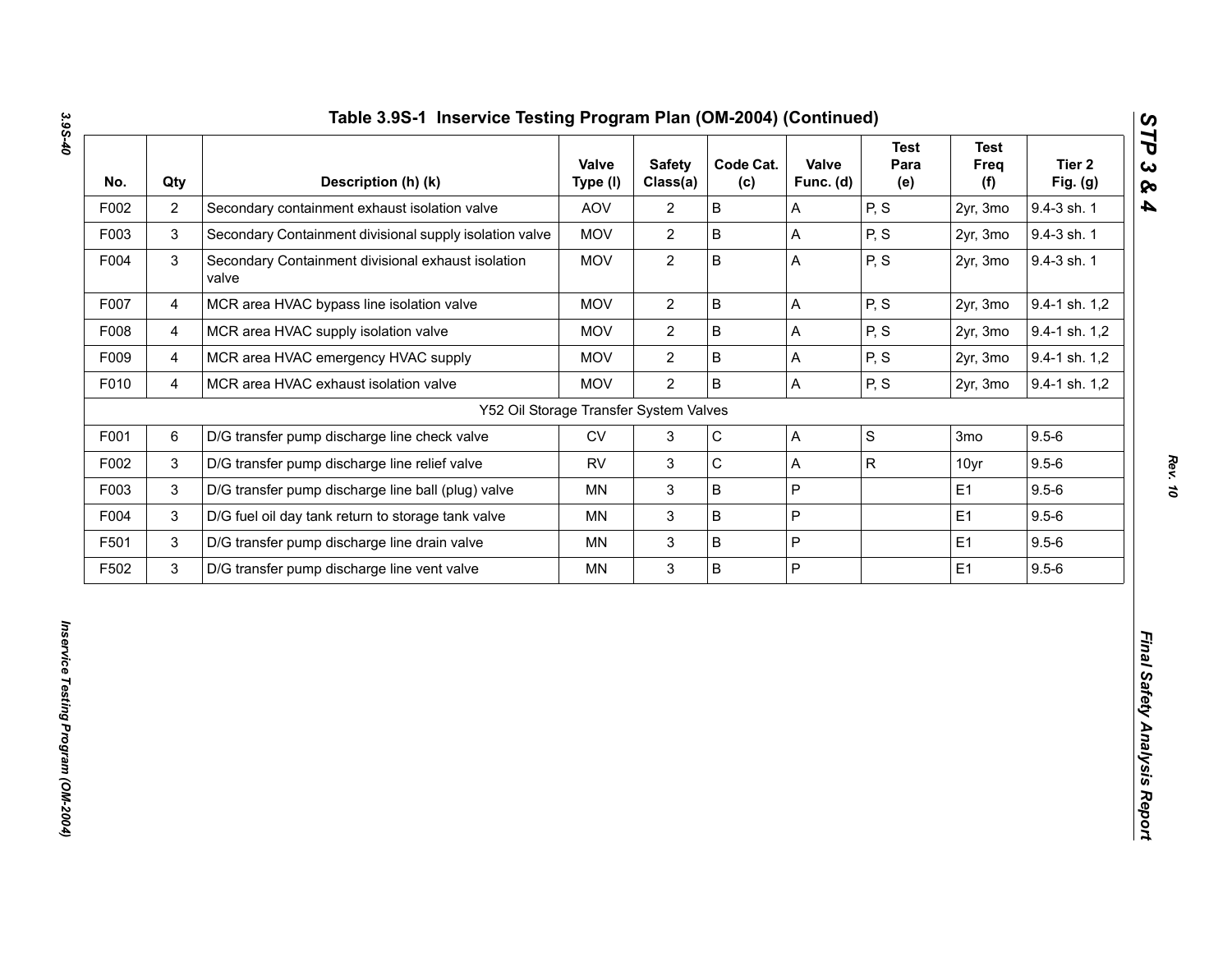Notes:

- (a) 1, 2, or 3—Safety Classification, Subsection 3.2.3.
- (b) Pump test parameters per ASME OM-2004, Table ISTB-3000-1:

N - Speed

P- Discharge Pressure

∆P - Differential Pressure

Q - Flow Rate

Vd -Peak-to-peak vibration displacement

Vv -Peak vibration velocity

- (c) A, B, C or D—Valve category per ASME OM-2004, ISTC-1300.
- (d) Valve function:

I - Primary containment isolation, Subsection 6.2.4

A or P - Active or passive per ASME OM-2004, ISTA-2000

(e) Valve test parameters per ASME Code in (c) above:

L - Leakage rate (ISTC-3600)

P - (Position Indication Test) All valves with remote position indication will be tested in accordance with ISTC 3700

R - Relief valve test including visual examination, set pressure and seat tightness testing (Mandatory Appendix I). For Class 1 valves, 20% from each group will be tested every 24 months in accordance with I-1320, and for Class 2 and 3 valves, 20% from each group will be tested every 48 months in accordance with I-1350.

S - (Stroke / Exercise Test): All check valves are exercised in accordance with ISTC-5221. All active POVs are stroke tested in accordance with ISTC-5121, -5131, -5141 or -5151.

Category C (ISTC-3510, -3522, and -5221)

X - Explosive charge test (ISTC-5260)

(f) Pump or valve test exclusions, alternatives and frequency per ASME code in (b) or (c) above or Appendix I:

CS - Cold shutdown (ISTC-3521 (c))

RO - Refueling outage and/or no case greater than two years. (ISTC 3521 (e))

E1 - Used for operating convenience (i.e., passive vent, drain, instrument test, maintenance valves, or a system control valve). Tests are not required (ISTC-1200).

E2 - In regular use. Test frequency is not required provided the test parameters are analyzed and recorded at an operation interval not exceeding three months. (ISTC-3550)

E3 - Not Used.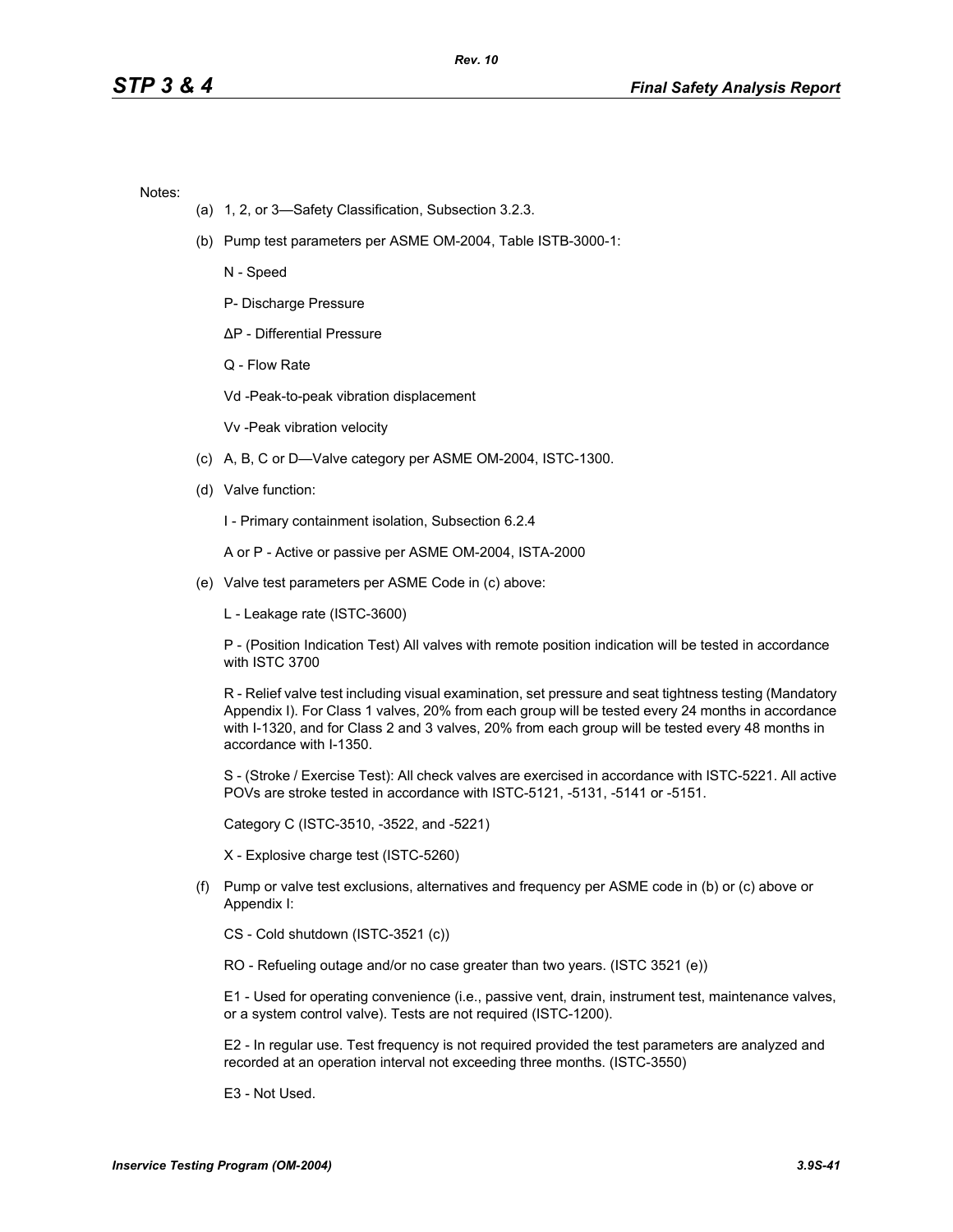E10 - In regular use. Test frequency is not required provided the test parameters are recorded at least once every three months of operation (ISTB-3410)

E11 Not Used.

- (g) Piping and instrument symbols and abbreviations are defined in Figure 1.7-1. Figure page numbers are shown in parenthesis.
- (h) Reasons for code defined testing exceptions (ISTC-3521 and -3522).
	- (h1.1) Per code the S (stroke) testing is to be performed every 3 months. High flow rate through the valve is required to ensure proper plant operation. The flow cannot be reduced or disrupted since it will impact plant operation. Therefore to fully stroke this valve, the test is performed during refueling outages to avoid disruption in normal power operations.
	- (h1.2) Per code the S (stroke) testing is to be performed every 3 months. This test cannot be performed during power operations because RWCU is always operational, disrupting it will impact plant operation. Therefore this test is scheduled to be performed during refueling outages.
	- (h1.3) Per code the S (stroke) testing is to be performed every 3 months. A partial stroke test during initial startup can be performed. This valve can only be fully stroked during refueling outage. Therefore, position test and full stroke test is scheduled to be performed during refueling outages, with partial stroke testing can be done every three months.
	- (h1.4) Per code the S (stroke) testing is to be performed every 3 months. Performing stroke test at full plant power would impact power operations and add significant heat to the primary containment. Therefore, position test and full stroke test is scheduled to be performed during refueling outages.
	- (h1.5) Per code the S (stroke) testing is to be performed every 3 months. Stroking this valve can result in depressurizing of the RPV and impact power operation. Therefore, position and stroke test is to be performed during refueling outage.
	- (h1.6) Per code the S (stroke) testing is to be performed every 3 months. Performing this test at full plant power is not possible because this valve is in drywell area and is inaccessible. Therefore, the R (relief valve test) and stroke test is to be performed during refueling outage.
	- (h1.7) Per code the S (stroke) testing is to be performed every 3 months. Performing this test at full plant power is not possible because this valve is inaccessible. Therefore, the stroke test is to be performed during refueling outage.
	- (h1.8) Relief valve test including visual examination, set pressure and seat tightnesstesting. These tests can only be performed during refueling outages due toinaccessibility to the valve during power operation.
	- (h1.9) (h1.9) Per code the S (stroke) testing is to be performed every 3 months. Performing stroke test on this valve during normal power operation might cause depressurization and will impact plant operation. Therefore to fully stroke this valve, the test is to be performed during refueling outages to avoid disruption in normal power operations.
	- (h1.10) Per code the S (stroke) testing is to be performed every 3 months. Testing this valve while the plant is operating would cause cooling flow to cease to the Reactor Internal Pump (RIP) heat exchangers. The RIP equipment requires cooling water to the heat exchanger (HX). Stopping the cooling flow would require the RIPs to be stopped. Therefore, stroke test is to be performed during refueling outages to avoid disruption in normal power operations.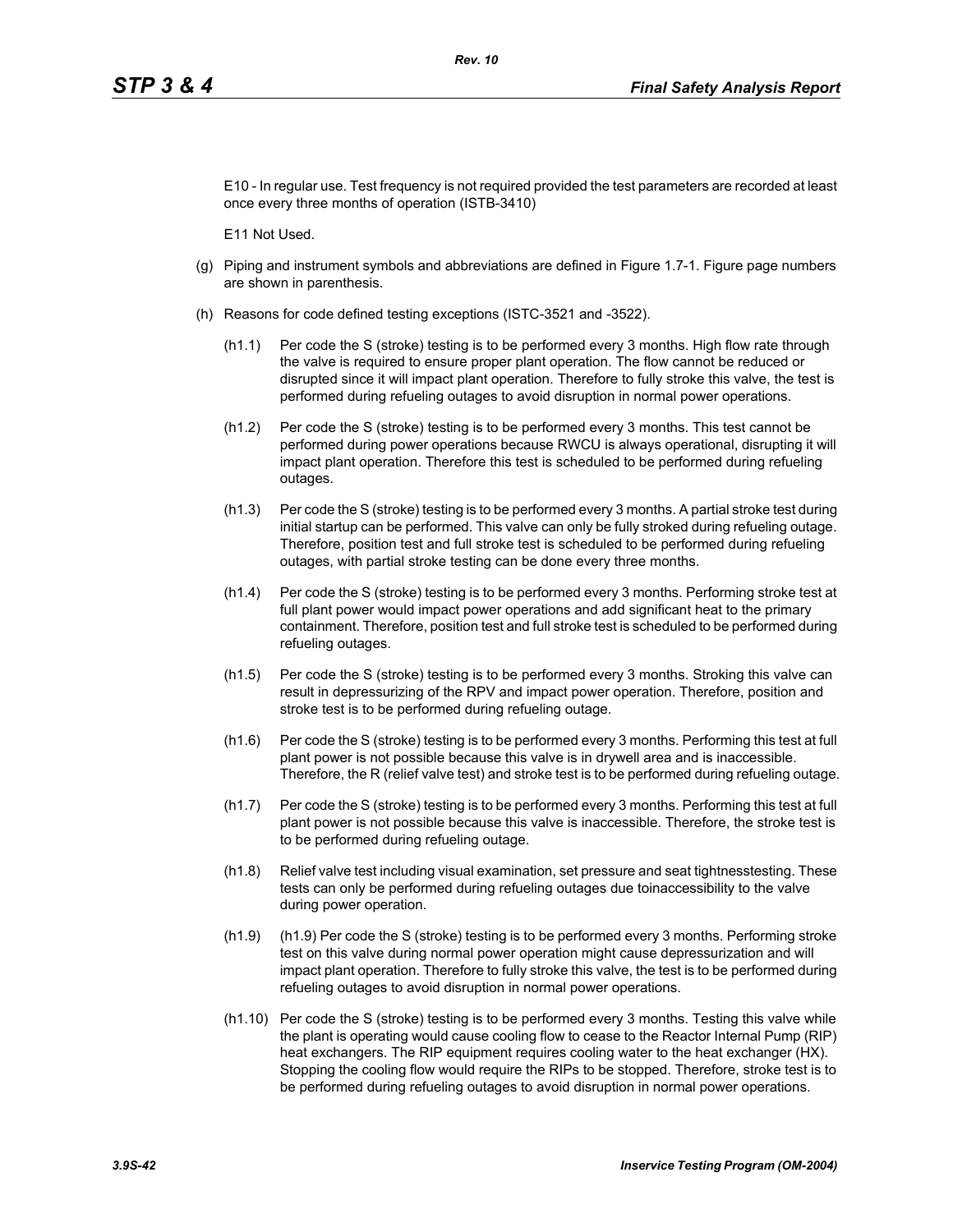- (h1.11) Per code the S (stroke) testing is to be performed every 3 months. Performing this test at full plant power is not possible because this valve is inaccessible due to inerted containment. Therefore, the stroke test is to be performed during refueling outage.
- (h2.1) Avoids valve damage and impacts on power operations. The R (relief valve) test meets OM Code Mandatory Appendix I at 5 years. The S (stroke) test is normally performed every 3 months per code. This test is typically performed at low power during initial startup. Performing this test at full plant power would impact power operations and add significant heat to the primary containment.
- (h2.2) Avoids valve damage and impacts on power operations. These isolation valves are required to maintain inert primary containment vessel atmosphere integrity during all plant modes of operation except during plant shutdown for refueling. Therefore, these valves shall be stroke tested during refueling outages.
- (h3.1) Avoids impacts on power operations. The S (stroke) test is normally performed every 3 months per code. However this test cannot be done while the plant is in power operations since stroking the valve during operation would require reducing feedwater flow, which places an undesirable transient on the plant. Therefore to be able to fully stroke this valve, the test is done during refueling outages to avoid impact on power operations.
- (h3.2) Avoids impacts on power operations. Per the OM 2004 code, the stroke test is normally performed every 3 months. Performing IST on this valve during operations would require isolation of critical instrumentation required for reactor operations. This excess flow check valve has no external means of repositioning the valve. Flow must be induced to close the valve and a path to the secondary containment must be opened to induce that flow. Therefore due to the impact on power operations, the Stroke test has been changed to refueling outages.
- (h3.3) Avoids impacts on power operations. This excess flow check valve has no external means of repositioning the valve. Flow must be induced to close the valve and a path to the secondary containment must be opened to induce that flow. Therefore due to the impact on power operations, the Stroke test has been changed to refueling outages.
- (h3.4) Avoids impacts on power operations. Due to the common header configuration to test one check valve F008 (CHKV-0006), Recirculation Motor Purge (RMP) subsystem would need to be isolated. Operation without RMP flow for extended period of time would require shutting down the Recirculation Internal Pump (RIP). Operation of the plant at power requires the RIPs to be in operation therefore due to the impact on power operations, the Stroke test has been changed to refueling outages.
- (h3.5) Avoids impacts on power operations. Performing IST on this valve during operations would require isolation of instrumentation that controls the RCIC system. This excess flow check valve has no external means of repositioning the valve. Flow must be induced to close the valve and a path to the secondary containment must be opened to induce that flow. Therefore due to the impact on power operations, the Stroke test has been changed to refueling outages.
- (h3.6) Avoids impacts on power operations. Performing IST on this valve during operations would require isolation of instrumentation that controls the RWCU system. This excess flow check valve has no external means of repositioning the valve. Flow must be induced to close the valve and a path to the secondary containment must be opened to induce that flow. Therefore due to the impact on power operations, the Stroke test has been changed to refueling outages.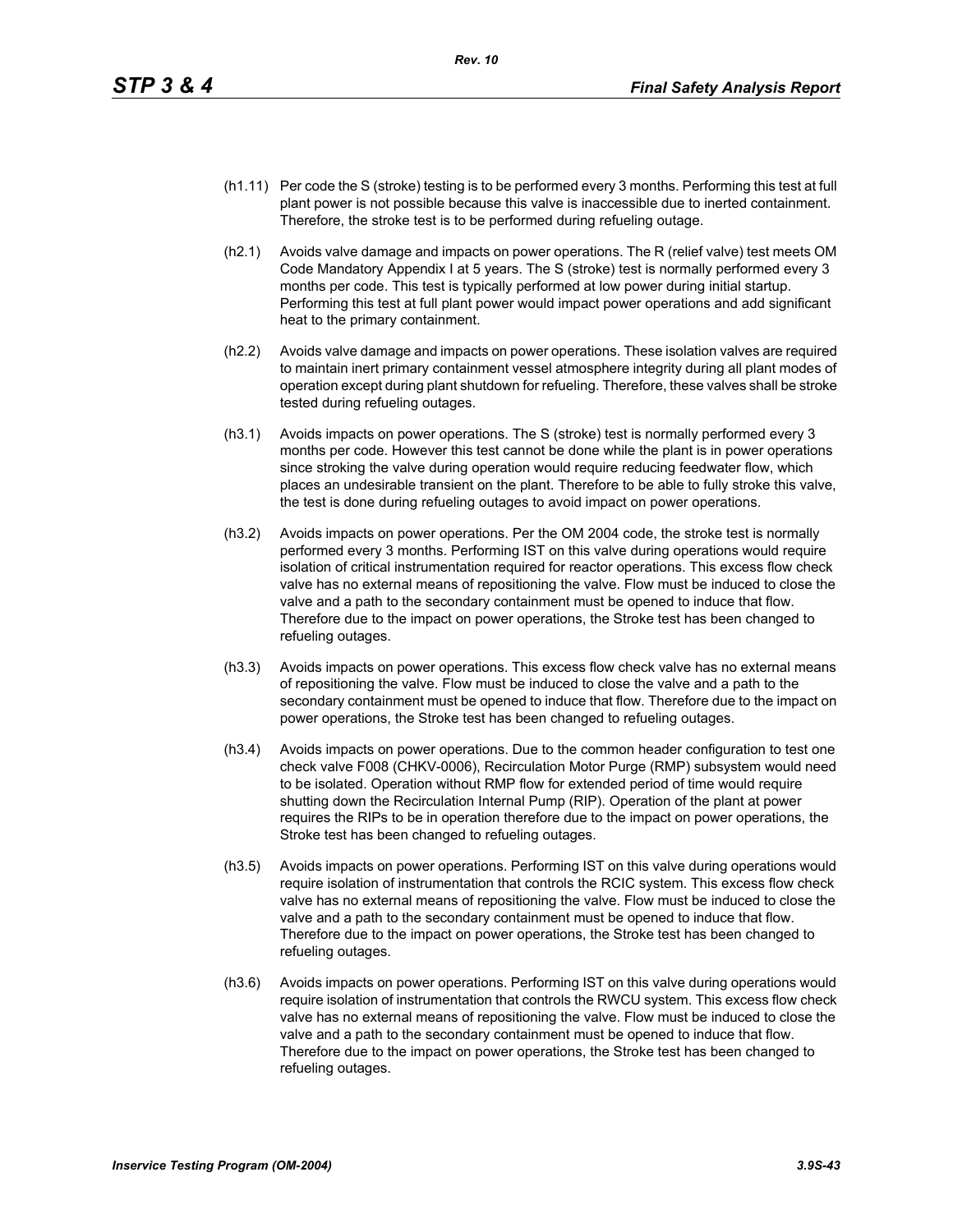- (h3.7) Avoids impacts on power operations. Testing this valve while the plant is operating would cause cooling flow to cease to the RIP heat exchangers. The RIP equipment requires cooling water to the HX. Stopping the cooling flow would require the RIPs to be stopped. Reactor power would be impacted due to stopping the RIPs. Therefore due to the impact on power operations, the Stroke test frequency has been changed to cold shutdown.
- (h4) A temporary crosstie is necessary to carry the ongoing cooling loads. A permanent crosstie would violate divisional separation.
- (h5) Avoids cold/hot water injection to RPV during power operations.
- (h6) Maintain pressure isolation during normal operation.
- (h7) Inventory available only during refueling outage.
- (h8) Not Used
- (h9) Not Used
- (i) Summary justification for alternative testing request (ISTB-5120).
	- (i1 The piping is maintained full by a small fraction of the pump's flow capacity. These pumps are a constant speed centrifugal type with a cooling by-pass loop. Normal operation will be near minimum flow in the flat or constant region of the pressure/flow performance curve. Therefore, a flow measurement during the Type A test would not be useful and will only be performed during the comprehensive test. The pumps will be designed and analyzed to withstand low flow operation without significant degradation.
- (j) Group A or Group B—Pump category per ASME OM-2004, ISTB-1300

Group A – pumps that are operated continuously or routinely during normal operation, cold shutdown, or refueling operations.

Group B - pumps in standby systems that are not operated routinely except for testing.

- (k) Test/frequency bases:
	- (k1) L (leakage): Per ISTC-3620 and Table 6.2-7, 10CFR50 Appendix J, Type C tests Section III.D.3 states "tests shall be performed during each reactor shutdown for refueling but in no case at intervals greater than 2 years".
	- (k2) P (position): Per ISTC-3700 the test frequency is 2 years.
	- (k3) L (leakage): Per ISTC-3630, for other than Containment Isolation valves, shall be conducted at least once every 2 years is specified.
	- (k4) Appendix J Type C Leak Test not required as noted in Table 6.2-7.
- (l) Valve type:

AOV: Air Operated Valve

CV: Check Valve

EXP: Explosive Valve

MN: Manual Valve

MOV: Motor Operated Valve